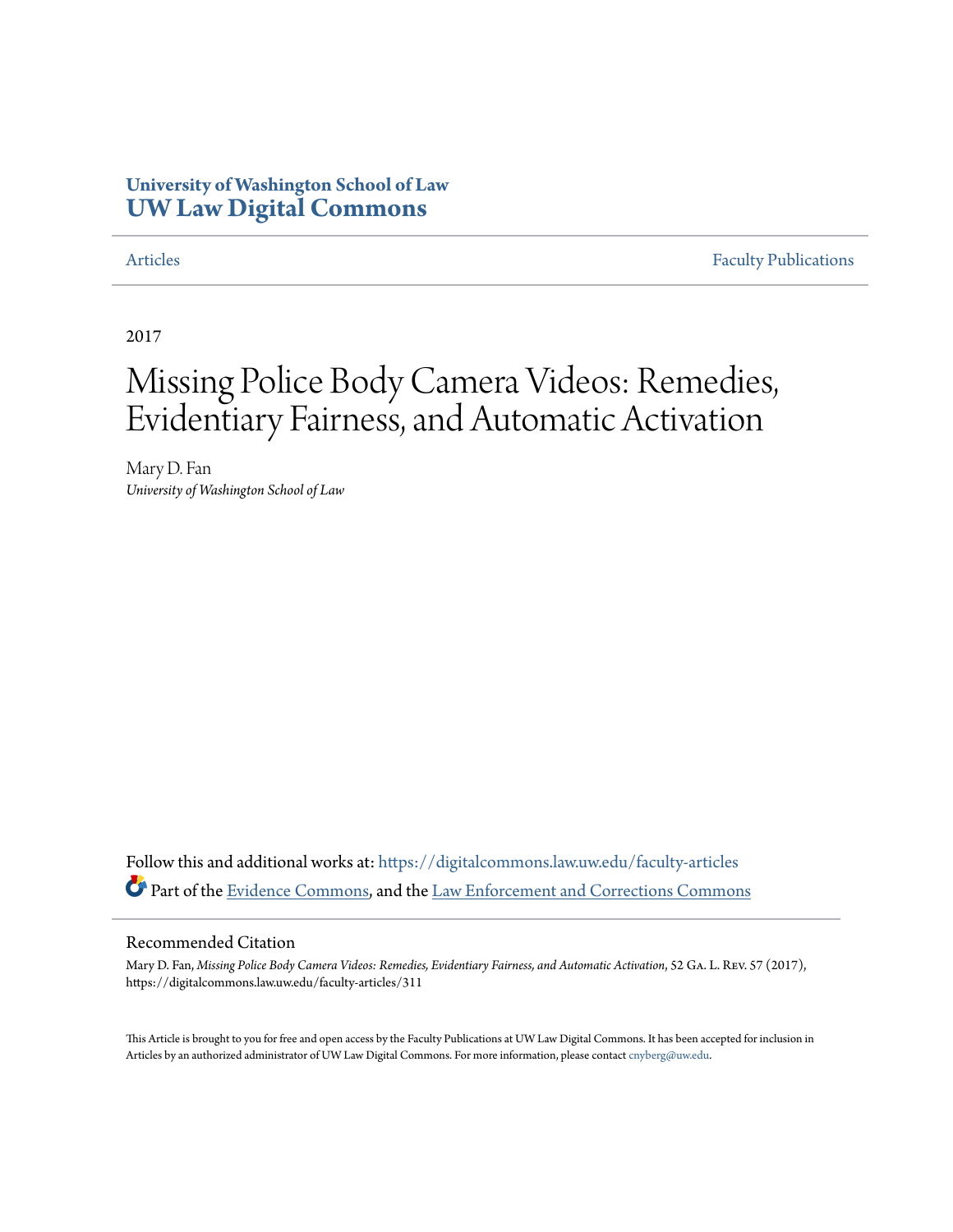# **MISSING POLICE BODY CAMERA VIDEOS: REMEDIES, EVIDENTIARY FAIRNESS, AND AUTOMATIC ACTIVATION**

#### *Mary D. Fan*\*

 $\overline{a}$ 

*A movement toward police regulation by recording is sweeping the nation. Responding to calls for accountability, transparency and better evidence, departments have rapidly adopted body cameras. Recording policies require the police to record more law enforcement encounters than ever before. But what happens if officers do not record? This is an important, growing area of controversy. Based on the collection and coding of police department body camera policies, this Article reveals widespread detection and enforcement gaps regarding failures to record as required. More than half of the major-city departments in the sample have no provisions specifying consequences for not recording as required—and several have protections against discipline.* 

 *The Article discusses how the labor-management structure of departments and the individual-blame nature of disciplinary processes render internal departmental enforcement of recording rules challenging. As the central framers of conduct rules for police, and as gatekeepers of evidence, courts have an important role to play in addressing the missing video problem. The challenge is how to frame remedies that avoid judicial inquiry deterrence: a reluctance to address missing video issues because it would entail messy and costly collateral mini-trials on whether recordings are missing for legitimate reasons or due to* 

 <sup>\*</sup> Henry M. Jackson Professor of Law, University of Washington School of Law. Many thanks to Ryan Lee Giles, Lee Dean Whatling and the team at the *Georgia Law Review* for excellent editing. I am grateful to Andrew Manuel Crespo, Jack McDevitt, Richard Myers and Glenn Pierce for generative discussions and insights.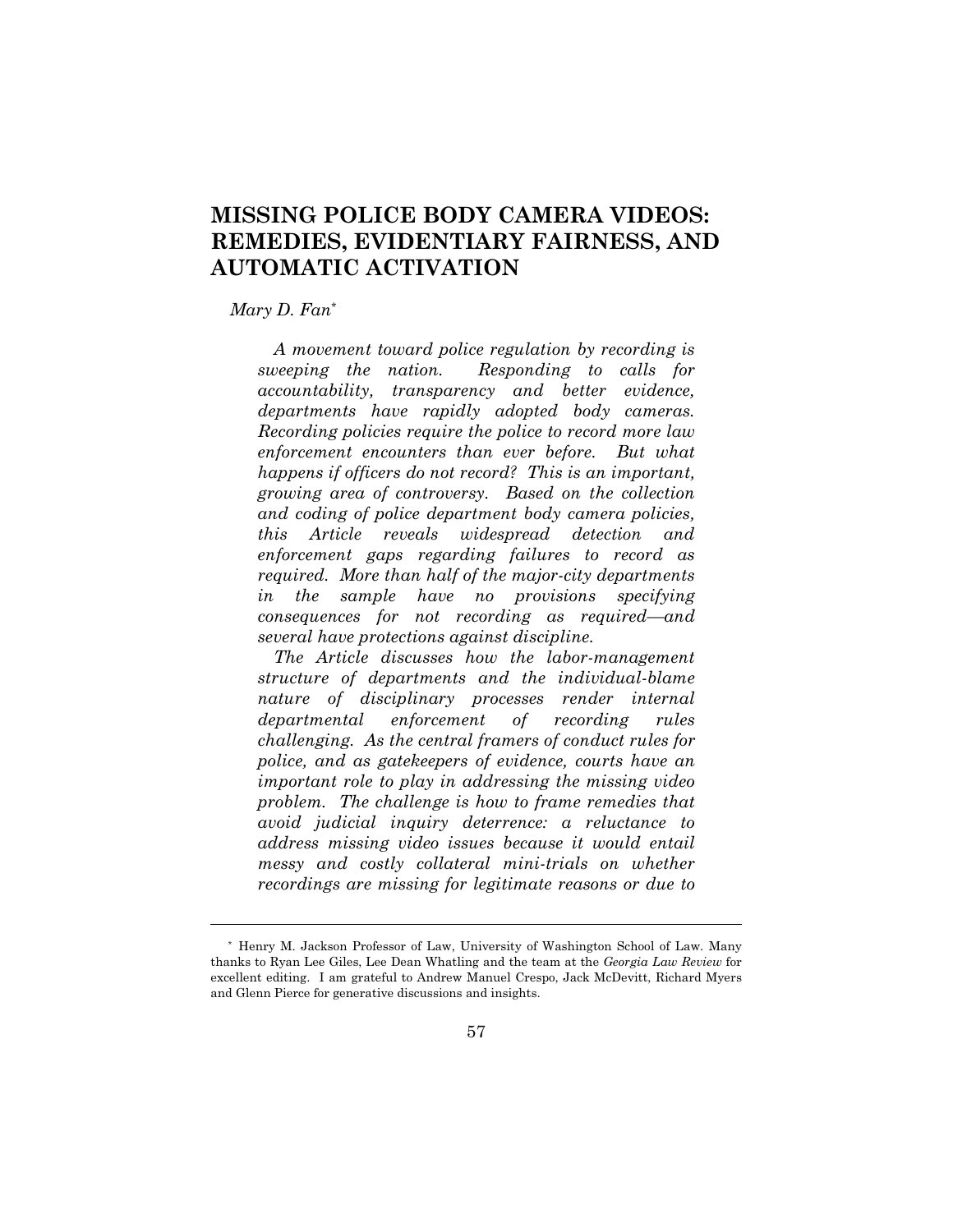*officer malfeasance. This Article proposes three judicial pretrial remedies that proceed from a more administrable evidentiary exclusion of partial recordings, favorable inferences, and pattern and practice detection harnessing systemic facts accumulated by courts in criminal cases.*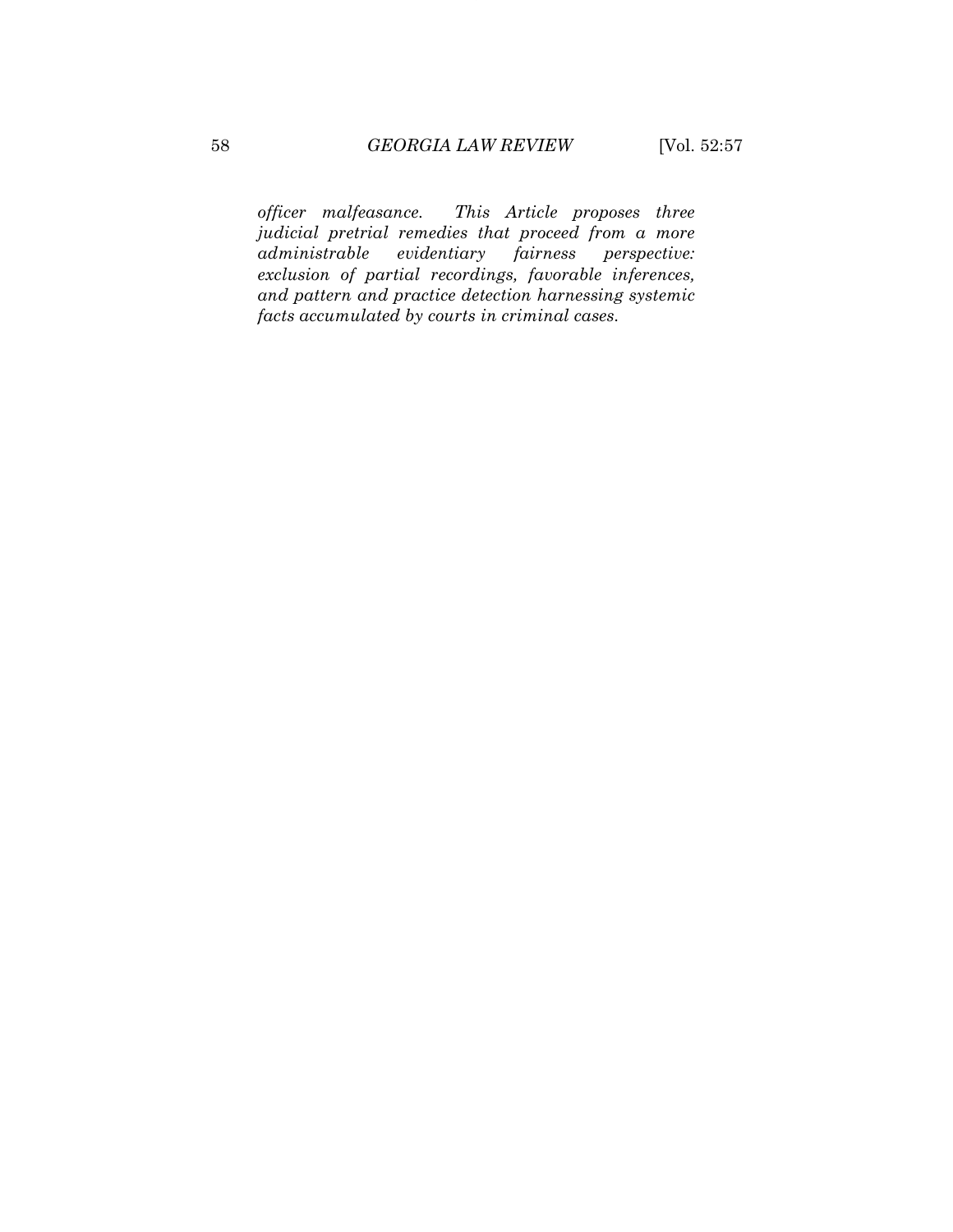## TABLE OF CONTENTS

| I.   |                                                                                                                                                                                                                                                                                                                                                                        |
|------|------------------------------------------------------------------------------------------------------------------------------------------------------------------------------------------------------------------------------------------------------------------------------------------------------------------------------------------------------------------------|
| II.  | AFTER THE RECORDING REVOLUTION: THE MISSING<br>NEW CONTROVERSIES OVER RECURRING TRAGEDIES69<br>A.<br>WHAT HAPPENS IF OFFICERS DON'T FOLLOW THE<br><b>B.</b><br>Table 1. Do Officers Have to Report Failures to<br>Table 2. Consequences for Failure to Record 78<br>Table 3. Supervisorial Review or Compliance<br>Table 4. Limits on Disciplinary Use of Recordings80 |
| III. | INTERNAL DEPARTMENTAL ENFORCEMENT<br>A.<br>PARSING BETWEEN LEGITIMATE CHALLENGES AND<br>B.<br>1. Forgot in the Heat of the Moment, or Refused to<br>$Record?\dots 89$<br>2. Technological Malfunction or Circumvention?91                                                                                                                                              |
| IV.  | <b>JUDICIAL PRETRIAL REMEDIES FROM AN EVIDENTIARY</b><br>THE ADVANTAGES OF MAKING CULPABILITY<br>$A_{-}$<br>PRETRIAL REMEDIES BASED ON EVIDENTIARY<br>B.<br>1.                                                                                                                                                                                                         |
| V.   | CONCLUSION: AUTOMATIC CAMERA ACTIVATION  105                                                                                                                                                                                                                                                                                                                           |
|      |                                                                                                                                                                                                                                                                                                                                                                        |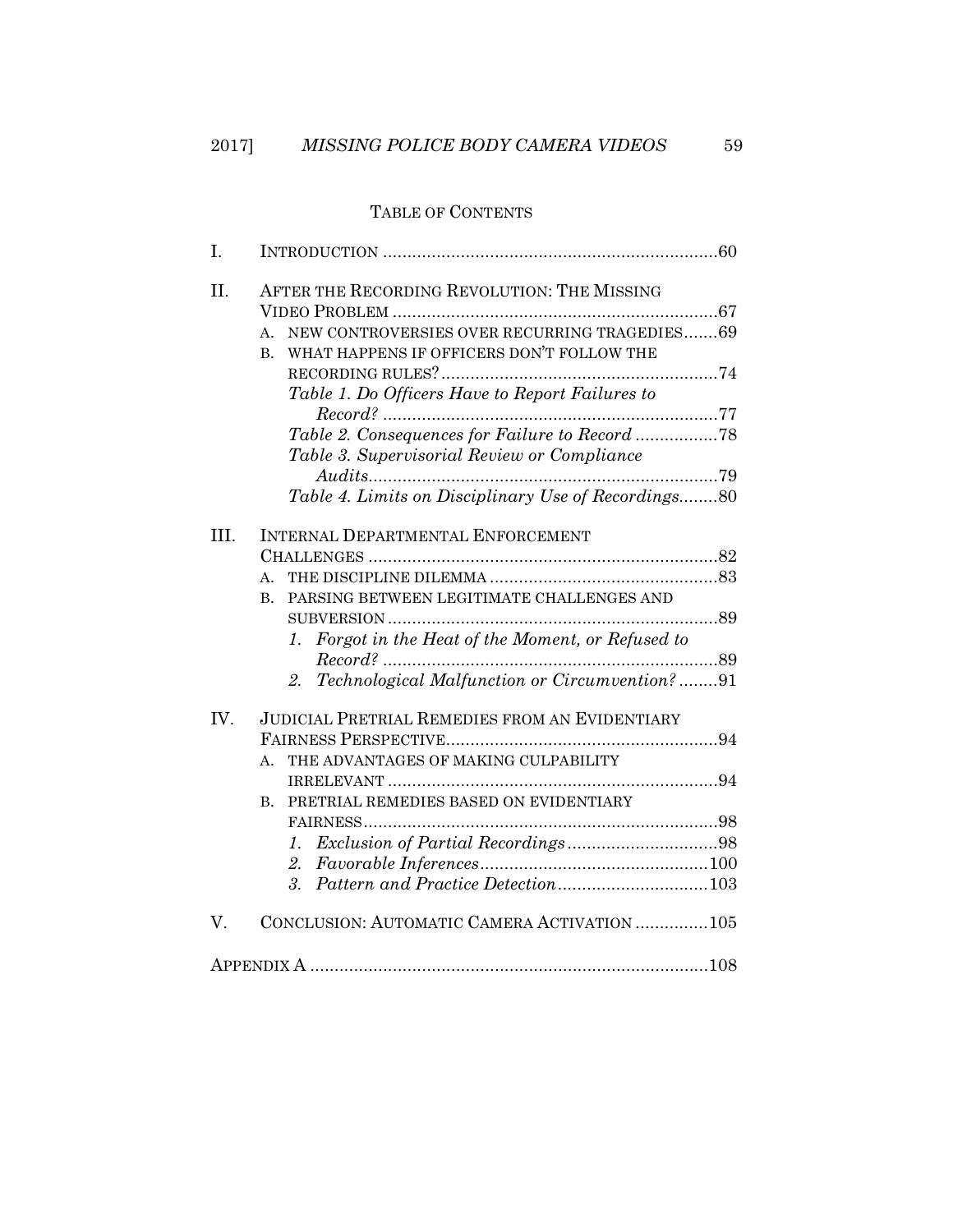#### I. INTRODUCTION

Why did a Minneapolis police officer shoot Justine Damond after she called to report a possible sexual assault?1 The officers at the scene were wearing body cameras, but they did not record the fatal encounter.2 The officers in Baton Rouge who fatally shot Alton Sterling also were wearing body cameras—but both of the officers involved reported that their cameras fell off.3 Officers also were wearing body cameras when Keith Scott died in Charlotte,<sup>4</sup> and when Paul O'Neal died in Chicago.5 The officer wearing a body camera at the scene of Scott's death did not activate the camera to capture both audio and video until after the shooting.6 The officer who fired the fatal shot into O'Neal's back during a foot pursuit also did not hit record until after the fatal shot.7 The police departments involved in each shooting were among the hundreds nationwide that have adopted police-worn body cameras in recent years to rebuild public trust.8 Each of the departments'

<sup>1</sup> Andy Mannix, *911 Call Transcript: Before Being Shot by Officer, Justine Damond Called in Possible Rape*, MINN. STAR TRIB. (July 19, 2017, 9:24 PM), http://www.startribune.com/911-

call-before-being-shot-by-officer-justine-damond-called-in-possible-rape/435423423/. 2 Mark Berman, *What the Minneapolis Police Shooting Tells Us About the Limits of Body Cameras*, WASH. POST (July 19, 2017), http://wapo.st/2uAnJ0I. 3 *See* Kimbriell Kelly et al., *Fatal Shootings by Police Remain Relatively Unchanged After* 

*Two Years*, WASH. POST (Dec. 30, 2016), http://wapo.st/2hBOTix ("[P]olice said body cameras 'fell off' the officers . . . as they responded to a call about a man with a gun outside of a convenience store."); *see also* Aliyah Frumin, *After Baton Rouge Shooting, Questions Swirl Around Body Cam Failures*, NBC NEWS (July 7, 2016), https://www.nbcnews.com/news/usnews/after-baton-rouge-shooting-questions-swirl-around-body-cam-failures-n605386?cid=e $\rm{m1\_onsite.}$ 

<sup>&</sup>lt;sup>4</sup> See Wesley Lowery, *Charlotte Officer Did Not Activate Body Camera Until After Keith Scott Had Been Shot*, WASH. POST (Sept. 26, 2016), http://wapo.st/2cwPtXn. 5 *See* Annie Sweeney & Jeremy Gorner, *Chicago Police: Body Camera Didn't Record Cop's* 

*Fatal Shooting of Teen in Back*, CHI. TRIB. (Aug. 2, 2016, 7:04 AM), http://www.chicagotribun e.com/news/local/breaking/ct-chicago-police-shooting-eddie-johnson-met-20160801-story.html. 6 *See* Lowery, *supra* note 4 (describing the Scott shooting).

<sup>7</sup> William Lee, *Autopsy: Paul O'Neal Fatally Shot by Police in Back*, CHI. TRIB. (Aug. 17, 2016, 8:13 PM), http://www.chicagotribune.com/news/local/breaking/ct-chicago-police-shooti ng-eddie-johnson-met-20160801-story.html. 8 *See* Mike Maciag, *Survey: Almost All Police Departments Plan to Use Body Cameras*,

GOVERNING (Jan. 26, 2016), http://www.governing.com/topics/public-justice-safety/gov-polic e-body-camera-survey.html (reporting on the uptake of police-worn body cameras among departments across the nation); Brent McDonald & Hillary Bachelder, *With Rise of Body Cameras, New Tests of Transparency and Trust*, N.Y. TIMES (Jan. 6, 2017), https://nyti.ms/2j axwBF (describing the challenges faced by police departments nationwide in rolling out a body-camera program).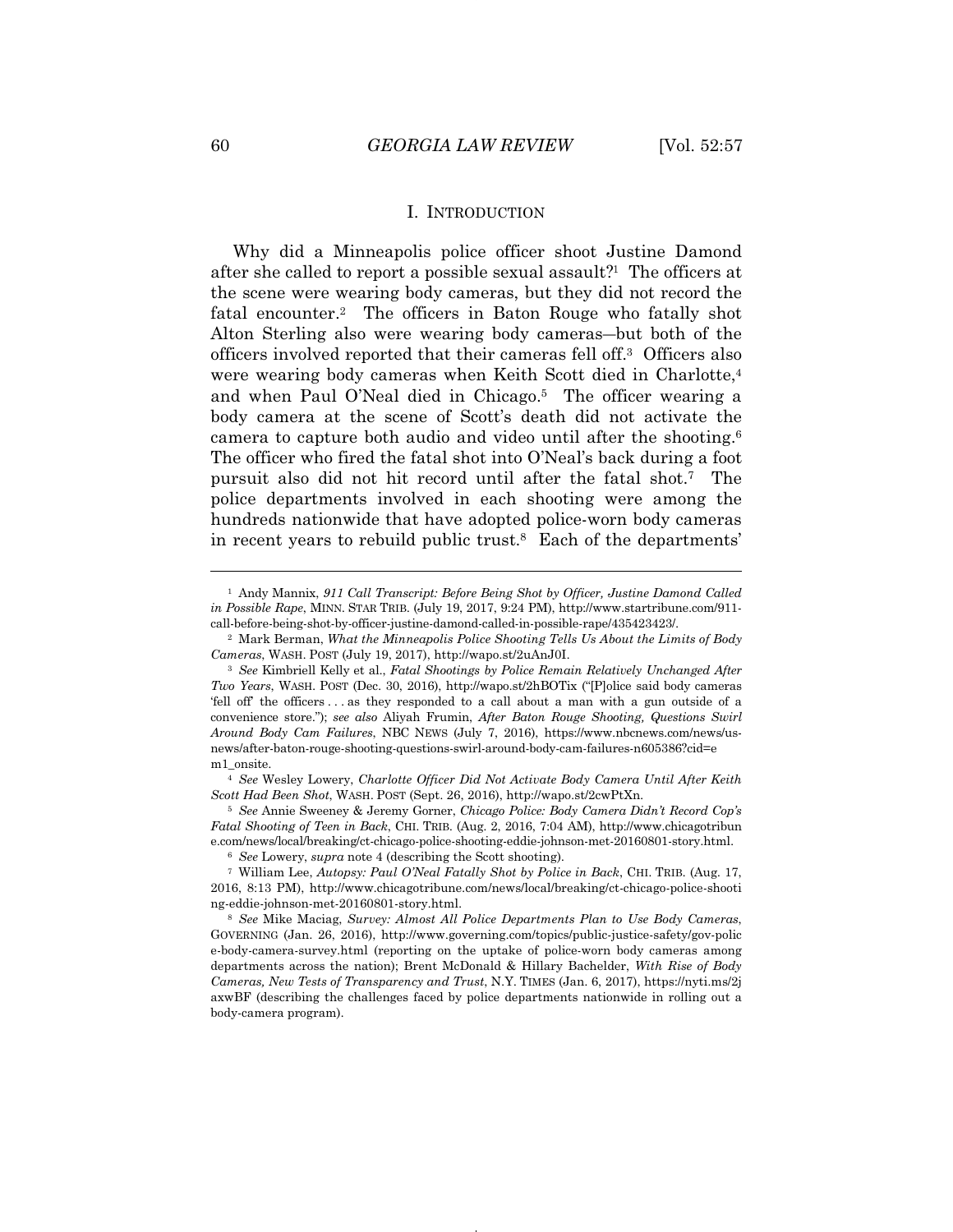$\overline{a}$ 

policies mandated recording in the context where the shooting occurred, unless it was unsafe to do so.9 The practice on the ground, however, did not follow the rules on the books. Numerous other such cases and controversies involving a failure to record have arisen across the nation.<sup>10</sup>

<sup>9</sup> *See* CHARLOTTE-MECKLENBERG POLICE DEP'T, INTERACTIVE DIRECTIVES GUIDE, DIRECTIVE 400-005 (effective May 11, 2015), https://www.rcfp.org/bodycam\_policies/NC/Charl otte\_BWC\_Policy.pdf ("Officers will ensure that DMVR equipment (both video and audio) is activated and operating properly and that the video recorder is positioned and adjusted to record events in the following circumstances: [traffic stops, pursuits, emergency response, and prisoner transport]."); CHICAGO POLICE DEP'T, BODY WORN CAMERAS, SPECIAL ORDER S03-14 (effective May 10, 2016) [hereinafter CHI. PD, ORDER S03-14], https://www.bwcscorecard.org/ static/policies/2016-05-10%20Chicago%20-\$20BWC\$20Policy.pdf ("Department members assigned a [Body Worn Camera]: will activate the system to event mode to record the entire incident for all . . . traffic stops. . . . foot and vehicle pursuits; emergency driving situations; high-risk situations . . . any encounter with the public that becomes adversarial after the initial contact; and any other instance when enforcing the law."); BATON ROUGE POLICE DEP'T, BODY WORN CAMERAS, No. 502/15-1 (eff. Apr. 23, 2015) (on file with author) ("Body Worn Camera Recorders shall be utilized to record the following types of events when safe to activate: . . . All Calls of Service, including backup Officers [and] Other legitimate law enforcement contacts."); MINNEAPOLIS POLICE DEP'T, POLICY & PROCEDURE MANUAL § 4-223 (effective July 29, 2017), http://www.ci.minneapolis.mn.us/police/policy/mp dpolicy\_4-200\_4- 200 ("Officers shall active their BWC for the following circumstances. . . . Any contact involving allegations of criminal activity . . . . Any use of force situation. If a BWC is not activated prior to use of force, it shall be activated as soon as it is safe to do so.").<br><sup>10</sup> *See, e.g.*, United States v. Daniel, No. 1:16 CR 6 SNLJ (ACL), 2016 WL 4004578, at \*5

<sup>(</sup>E.D. Mo. July 7, 2016) ("[A]ccording to Perryville Police Department policy the body camera should be used during interactions with suspects. . . . Officer James testified that he believed his body camera was on throughout the traffic stop, however, it turned out the recorder either hadn't been turned on, it was not functioning, or he 'possibly didn't use it correctly.'"); Nashelly Chavez, *Rocklin Officers Who Shot Former Honor Student Didn't Turn on Body Cameras Until Later*, SACRAMENTO BEE (Mar. 3, 2017, 6:11 PM), http://www.sacbee.com/ne ws/local/crime/article136372438.html (did not record until after fatal shooting); Lynh Bui & Peter Hermann, *Federal Officials Indict Seven Baltimore Police Officers on Racketeering*, WASH. POST (Mar. 1, 2017), http://wapo.st/2lqLXSU (detailing charges against officers who allegedly extorted money from civilians, used or threatened force, and turned off their body cameras during the encounters); Kym Klass, *Community Gathers to Remember Greg Gunn*, MONTGOMERY ADVERTISER (Ala.) (Feb. 26, 2017, 5:53 PM), http://on.gmadv.com/2lHxDsq (reporting that the officer failed to turn on his body camera during a stop and chase in which the officer beat, tased and then fatally shot Greg Gunn); Yihyun Jeong, *Completed Investigation into Flagstaff Officer Punching Woman Sent to Coconino County Attorney*, ARIZ. REPUBLIC, Jan. 3, 2017, 2:18 PM), http://azc.cc/2LPrcle (reporting that an officer turned off his body camera during an encounter that involved the officer punching a woman); Alex Holloway, *Ricky Ball Shooting: Officers Respond to Ball Lawsuit*, COMMERCIAL DISPATCH (Columbus, Miss.) (Nov. 2, 2016, 10:48 AM), http://www.cdispatch.com/news/article.asp?aid=53932 (reporting that an officer did not activate his body camera during a traffic stop in which the officer shot and killed Ricky Ball, a passenger).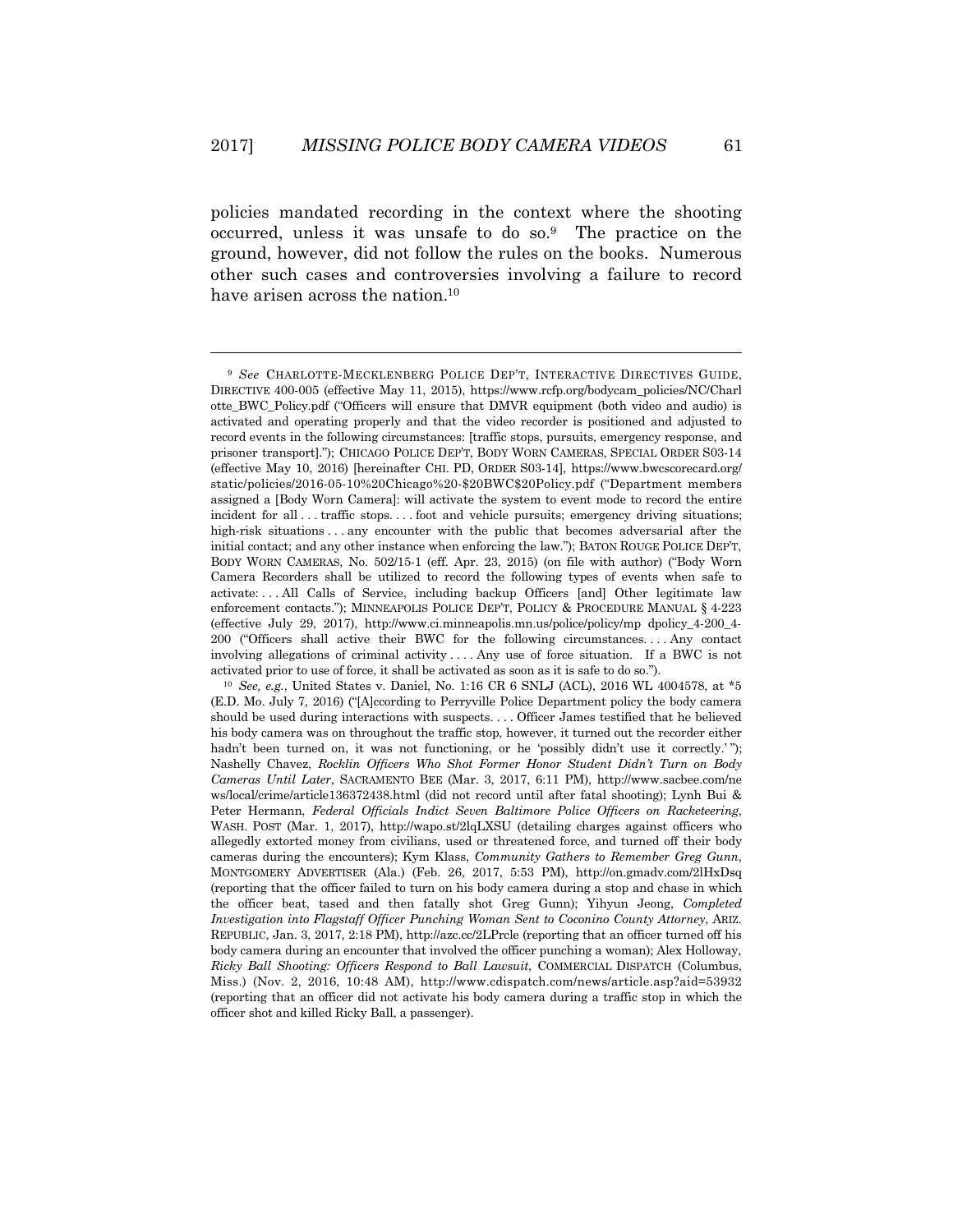What happens when key video evidence is missing, contrary to the police department's own rules? This Article illuminates the murky or absent internal checks on the growing problem of missing or partial recordings and proposes judicial remedies to supplement internal enforcement challenges. This Article also explores the desirability of new technologies that automate the decision to record and reduce the risk of human error and noncompliance. Presenting findings from the collection and coding of available major-city body camera policies, this Article reveals widespread enforcement gaps in body camera policies.<sup>11</sup> More than half of body camera policies in this sample do not specify consequences for not recording as required.12 Many also have express limits regarding the mechanisms for detecting whether officers follow the recording rules.13 This Article discusses how police departments are constrained to address the challenges by labor laws and collective bargaining requirements.<sup>14</sup> The issue is important from both adjudicative justice and public safety perspectives. There is emerging evidence that wearing body cameras reduces the use of force among officers who follow the recording protocol, but increases among officers who wear body cameras and do not follow the rules.15

In the activist arena, the ACLU of Massachusetts has proposed a "no tape, no testimony" rule in which courts would instruct juries to discredit or ignore the testimony of officers if the body camera recording is missing.16 Some state legislatures are also beginning

<sup>&</sup>lt;sup>11</sup> *See infra* Part II.B.<br><sup>12</sup> *See infra* Part II.B, Table 2.

<sup>&</sup>lt;sup>13</sup> *See infra Part II.B, Tables 1, 3, 4.* 

<sup>14</sup> *See infra* Part III.A.

<sup>15</sup> *See* Barak Ariel et al., *Report: Increases in Police Use of Force in the Presence of Body-Worn Cameras Are Driven by Officer Discretion: A Protocol-Based Subgroup Analysis of Ten Randomized Experiments*, 12 J. EXPERIMENTAL CRIMINOLOGY 453 (2016). For a discussion of the findings, see *infra* text accompanying notes 84–86.

<sup>&</sup>lt;sup>16</sup> See ACLU OF MASS. & SAMUELSON LAW, TECH. & PUB. POLICY CLINIC NO TAPE, NO TESTIMONY 2 (2016) [hereinafter ACLU, NO TAPE, NO TESTIMONY], https://aclum.org/wp-con tent/uploads/2016/11/ACLU\_BodyCameras\_11.21\_final.pdf (proposing an instruction that "would tell the jury that, if it finds that the police unreasonably failed to create or preserve a video of a police-civilian encounter, it can devalue an officer's testimony and infer that the video would have helped the civilian. If the jury finds that the case involves bad faith, such as the outright sabotage of body cameras, then it should be instructed to disregard officer testimony altogether.").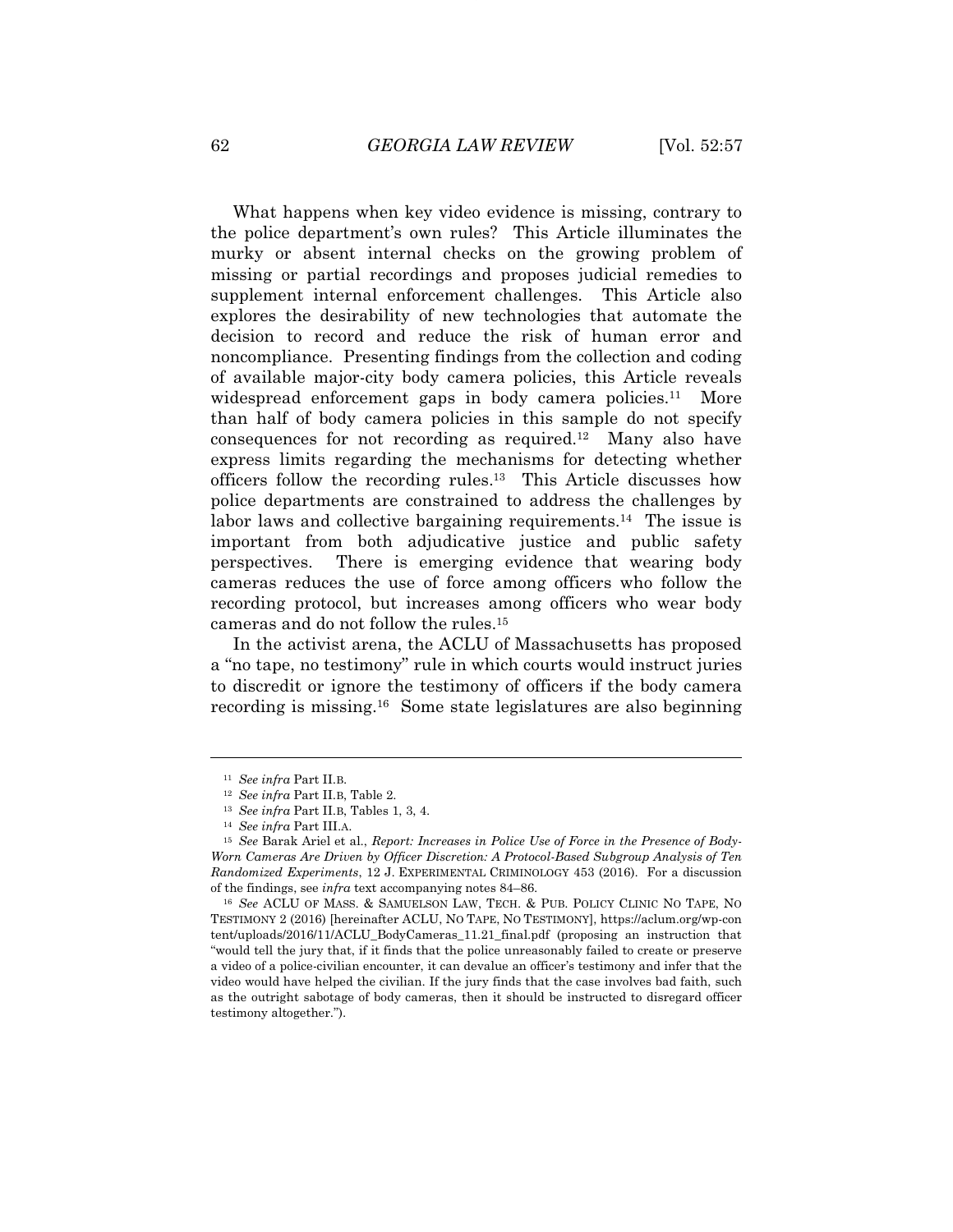to search for approaches to address the problem.17 Reflecting the enduring focus on the criminal trial as the arena of primary contestation in criminal adjudication, early proposals focus on jury instructions regarding the testimony of officers who fail to record.18

While the attention is salutary, the focus on jury instructions does not address the vast majority of criminal cases, that is, those which never make it to trial. More than 90% of criminal convictions come from plea bargaining, never reaching the juryinstructions phase of trial.19 According to the most recently available aggregated statistics, 97% of federal convictions,<sup>20</sup> and  $94\%$  of state felony convictions<sup>21</sup> arise from please bargains. As the U.S. Supreme Court has recognized, "[b]ecause ours 'is for the most part a system of pleas, not a system of trials,' it is insufficient simply to point to the guarantee of a fair trial as a backstop that inoculates any errors in the pretrial process."22 Filling a gap, this Article focuses on pretrial remedies that can apply to the fuller swathe of criminal procedure cases. This Article also concludes that remedies for missing video are just a stop-gap measure. The optimal approach to the missing video problem is automatic activation to reduce the risk of human error and noncompliance.

<sup>17</sup> *See, e.g.*, H.B. 2737, 100th Gen. Assemb., Reg. Sess. (Ill. 2017) (making it a Class 3 felony and a firing offense for an officer to knowingly fail to turn on or turn off an officerworn body camera contrary to departmental recording policy when there is a reasonable opportunity to comply); H.B. 1613, 2017 Sess. (Va. 2017) (providing that an officer who fails to record using the body camera as required may still testify about the events that should have been recorded, but the court should instruct the jury to consider the failure to record "in determining the weight given to [the officer's] testimony," or if there is no jury, then the court should consider the factor in weighing the testimony). 18 *E.g.*, H.B. 1613, 2017 Sess. (Va. 2017). *See generally* ACLU, NO TAPE, NO TESTIMONY,

*supra* note 16 (proposing remedies focused on jury instructions and trial testimony). 19 *See* DEP'T OF JUSTICE, BUREAU OF JUSTICE STATISTICS, SOURCEBOOK OF CRIMINAL

JUSTICE STATISTICS ONLINE tbl.5.22.2009 (2009), http://www.albany.edu/sourcebook/pdf/t5 222009.pdf, *cited in* Missouri v. Frye, 566 U.S. 134, 143 (2012). 20 Of the 89,741 criminal defendants convicted and sentenced in U.S. District Courts in

<sup>2010, 87,418</sup> pled guilty or entered a plea of nolo contendere. *See* DEP'T OF JUSTICE, BUREAU OF JUSTICE STATISTICS, SOURCEBOOK OF CRIMINAL JUSTICE STATISTICS ONLINE tbl.5.22.2010 (2010), http://www.albany.edu/sourcebook/pdf/t5222010.pdf. 21 *See* SEAN ROSENMERKEL ET AL., DEP'T OF JUSTICE, BUREAU OF JUSTICE STATISTICS,

FELONY SENTENCES IN STATE COURTS, 2006-STATISTICAL TABLES, at 24 tbl.4.1 (2009), https://www.bjs.gov/content/pub/pdf/fssc06st.pdf (reporting data on the types of felony convictions in state courts in 2006). 22 *Frye*, 566 U.S. at 144 (citation omitted) (quoting Lafler v. Cooper, 566 U.S. 156, 170

<sup>(2012)).</sup>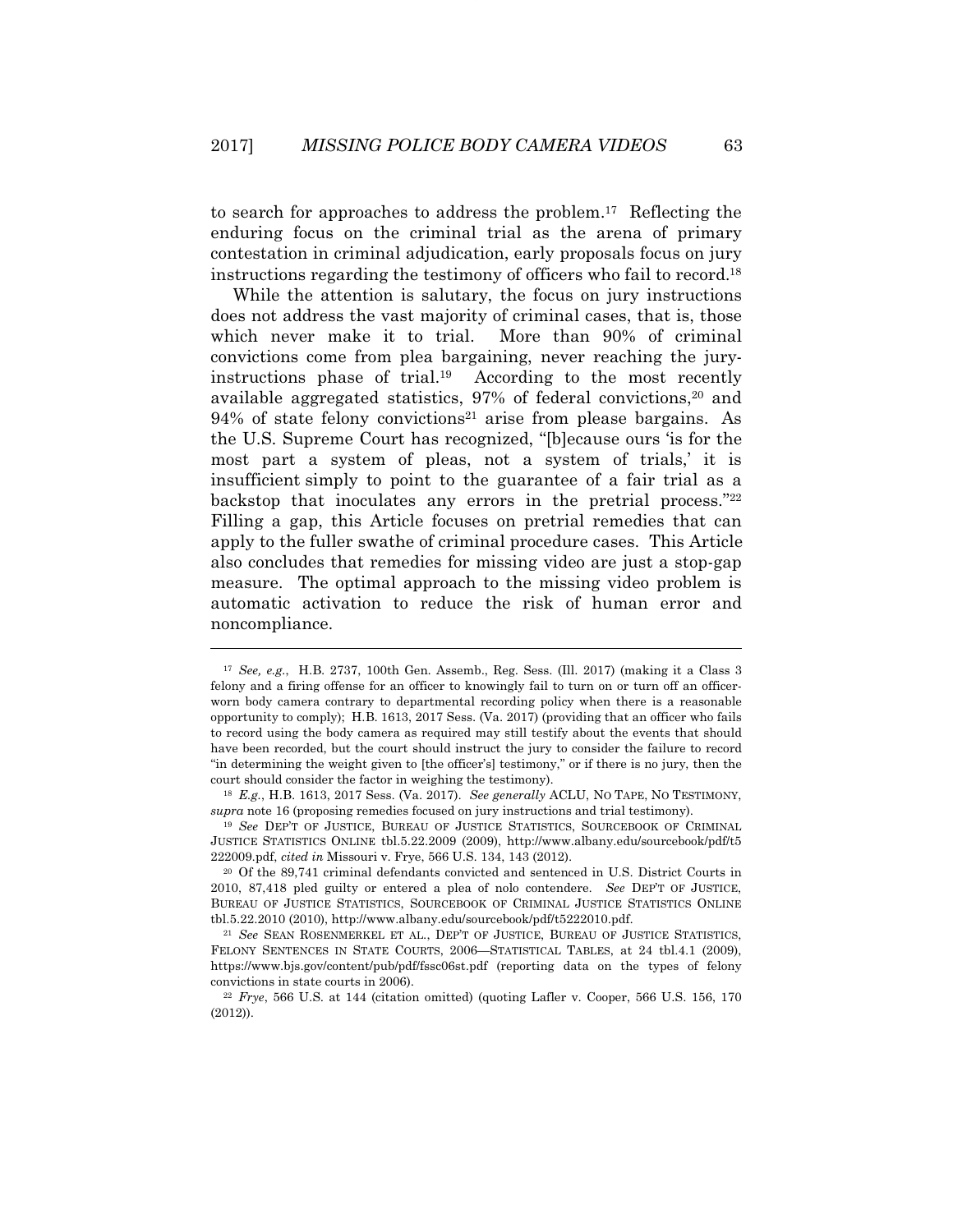The import of the body camera issue will only increase as more police departments deploy the cameras in order to rebuild public trust and to fulfill promises of accountability after national turmoil and protests in the wake of tragic police shootings.23 The strategy of surveilling the surveillors by using body cameras united an unusual coalition of civil rights and civil liberties groups and law enforcement leaders in support of the reforms.<sup>24</sup> Body camera policies now call for recording more law enforcement activities than ever before, such as stops, frisks, searches, uses of force, responses to calls, and even consensual encounters in some jurisdictions.25 Controversial police activities that were formerly opaque, left to reconstruction in police-said, defendant-said credibility contests, are now supposed to be illuminated by a more objective record of what really happened.26

DAVIS L. REV. 897, 932 (2017) [hereinafter Fan, *Justice Visualized*] (reporting findings on common contexts where body camera policies require recording). 26 *See, e.g.*, AUSTIN POLICE DEP'T, POLICY MANUAL, POLICY 303, at 128 (issued Sept. 28,

<sup>23</sup> *See, e.g.*, Adam A. Marshall & Katie Townsend, Opinion, *A Tool to Gain the Public's Trust*, WASH. POST (May 15, 2015), http://wapo.st/1Fj1zyJ (discussing the impetus for rapid department adoption of police-worn body cameras); Max Ehrenfreund, *Body Cameras for Cops Could Be the Biggest Change to Come Out of the Ferguson Protests*, WASH. POST: WONKBLOG (Dec. 2, 2014), https://wapo.st/1tHTsl3 (reporting that, in response to incidents like the shooting of Michael Brown in Missouri, "body-worn cameras will be as ubiquitous in the world of policing as handcuffs" by 2019). 24 *See, e.g.*, Press Release, NAACP ET AL., Civil Rights Coalition Urges National Reforms

and Recommendations to Address Police Abuse (Sept. 24, 2015), http://www.naacp.org/latest/c ivil-rights-coalition-urges-national-reforms-and-recommendations-to-addres/ (calling for police to wear body cameras); Lawyers' Comm. for Civil Rights Under Law et al., A Unified Statement of Action to Promote Reform and Stop Police Abuse (Aug. 18, 2014), https://www. aclu.org/sites/default/files/assets/black\_leaders\_joint\_statement\_-\_final\_-\_8-18.pdf (a joint statement of multiple civil rights and civil liberties groups urging the adoption of police-worn body cameras); Maciag, *supra* note 8 (reporting on the widespread adoption of police-worn body cameras by departments around the nation). 25 *See* Mary D. Fan, *Justice Visualized: Courts and the Body Camera Revolution*, 50 U.C.

<sup>2017),</sup> https://www.austintexas.gov/sites/default/files/files/Police/APD\_Policy\_Manual.pdf ("The use of Body Worn Digital Recording (BWDR) system provides an unbiased audio/video recording of events that employees encounter."); CHI. POLICE DEP'T, BODY WORN CAMERAS, Special Order S03-14, § I (effective June 9, 2017), https://directives.chicagopolice.org (search in search bar for "S03-14"; then follow "Body Worn Cameras" hyperlink) (stating that body-worn cameras can "improve the quality and reliability of investigations and increase transparency"); PHILA. POLICE DEP'T, BODY-WORN CAMERAS, DIRECTIVE 4.21, § 1 (issued Jan. 15, 2016, updated Jan. 27, 2017) [hereinafter PHILA. PD, BWC DIR.], http://www.phillypolice.com/asse ts/diretives/D4.21-BodyWornCameras.pdf (explaining that body-worn cameras "provide an unbiased audio and video recording of events that officers encounter"); Fan, *Justice Visualized*, *supra* note 25, at 919–20 (discussing the imbalance of power and ability to speak in defendantsaid, police-said credibility contests).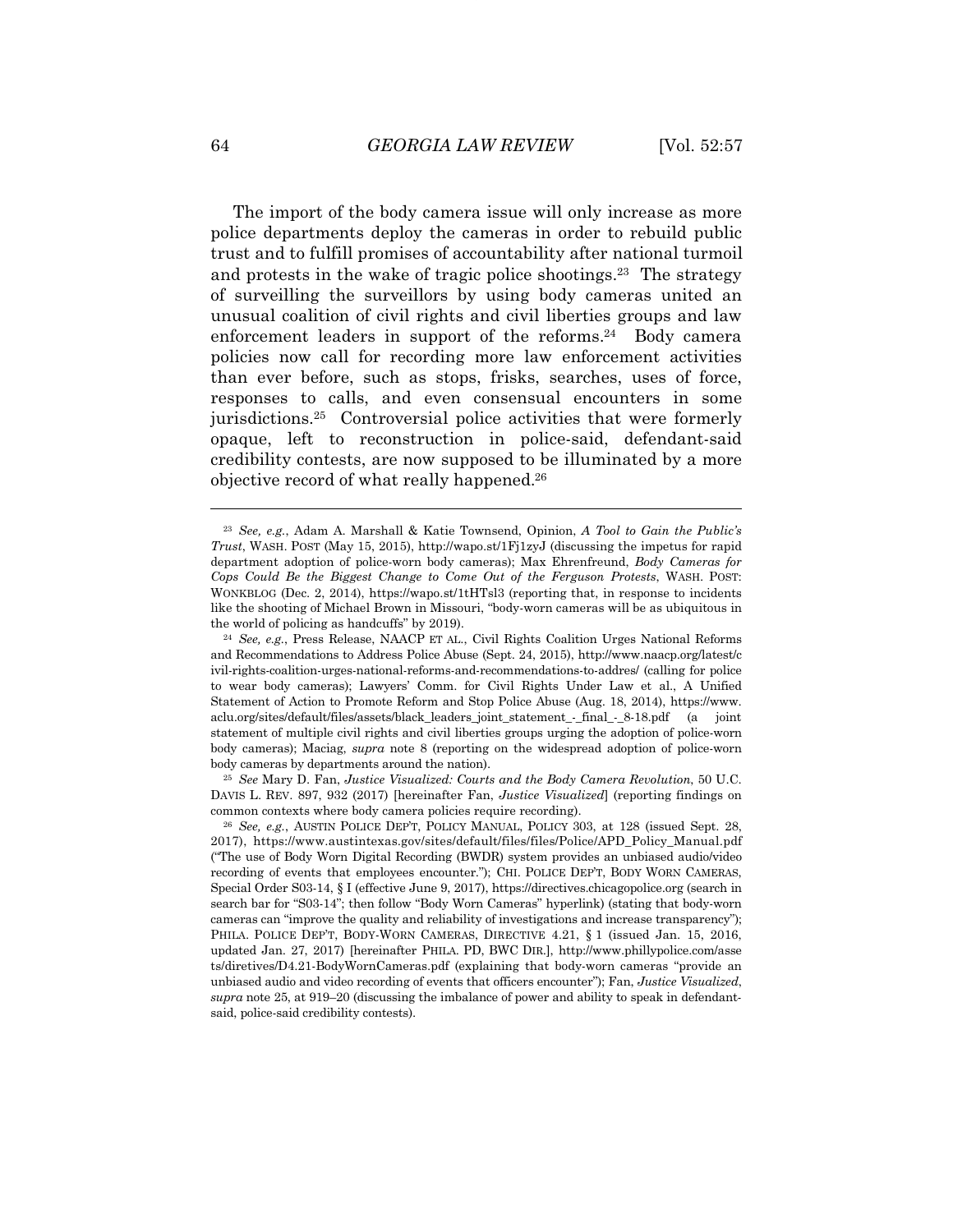Yet, amid this revolution on paper, emerging reports from the field indicate that some body-worn cameras are disabled or turned off when they are supposed to be recording.<sup>27</sup> Even when it comes to the more established technology of patrol car dash cameras, findings by Chicago police officials indicate that 80% of recordings fail to capture audio due to officer error or "intentional destruction."28 Selective recording and non-recording poses the risk of subverting the promise that led communities across the nation to embrace more surveillance by police body cameras in exchange for improved accountability and transparency.29 If the problem is left unchecked, rather than being a tool of police accountability, body camera recordings could amplify the problems of a gross imbalance in power. Video recordings can offer more powerful evidence to speed up a plea bargain or conviction or justify a search or seizure.<sup>30</sup> But recordings that might exonerate or implicate officers are missing.31

<sup>27</sup> *See supra* notes 4–5 and accompanying text. *See also, e.g.*, Justin Fenton & Kevin Rector, *7 Officers Charged with Racketeering: Members of City Gun Task Force Accused of Robbing Civilians*, BALTIMORE SUN, Mar. 2, 2017, 2017 WLNR 6558848 (reporting prosecutors' allegations that seven Baltimore police officers who were indicted for racketeering turned off their body cameras before threatening civilians to extract payments); Tim Cushing, *ACLU Suggests Jury Instructions Might Be A Fix For 'Missing' Body Camera Recordings*, TECHDIRT, Dec. 3, 2016, 2016 WLNR 36979699 ("Body cameras are pretty much mainstream at this point, but when excessive force and/or misconduct are alleged, footage captured by police is often nonexistent. Officers disable recording equipment, delete footage, or simply claim the camera 'malfunctioned.' Some repeatedly 'forget' to activate their cameras ahead of controversial arrests and interactions."). 28 Radley Balko, *80 Percent of Chicago PD Dash-Cam Videos are Missing Audio Due to* 

*<sup>&#</sup>x27;Officer Error' or 'Intentional Destruction*,' WASH. POST (Jan. 29, 2016), http://wapo.st/1nCW

<sup>5</sup>d0. 29 *See, e.g.*, POLICE EXEC. RESEARCH FORUM, DEP'T OF JUSTICE, IMPLEMENTING A BODY-WORN CAMERA PROGRAM: RECOMMENDATIONS AND LESSONS LEARNED 5 (2014) [hereinafter JUSTICE DEP'T BWC RECS.], http://www.justice.gov/iso/opa/resources/4720149121347152468 69.pdf (discussing the accountability and transparency concerns that prompt police departments and communities to adopt police body cameras). 30 *See, e.g.*, State v. Herrin, No. 1 CA-CR 12-0141, 2012 WL 3233227, at \*2 (Ariz. Ct. App.

Aug. 9, 2012) (dash camera recording used to secure a felony conviction for resisting arrest); United States v. Bryant, No. 1:15CR99-1, 2015 WL 2248177, at \*1, \*5 (M.D.N.C. May 13, 2015) (reviewing officer body camera footage and concluding that the defendant's nervous demeanor helped justify the stop when the encounter was no longer consensual in nature), *rev'd*, 654 F. App'x 622 (4th Cir. 2016); State v. Gibbons, No. 2012-UP-177, 2012 WL 10841329, at \*1 (S.C. Ct. App. Mar. 14, 2012) (recording of defendant's arrest used to secure

convictions for first-degree harassment and resisting arrest). 31 *See, e.g.*, Richardson v. Mahon, No. 4:15-cv-3317-RBH-TSR, 2017 WL 430862 (S.D.S.C.), *vacated on other grounds*, 2017 WL 4262517 (4th Cir. Sept. 26, 2017) (alleging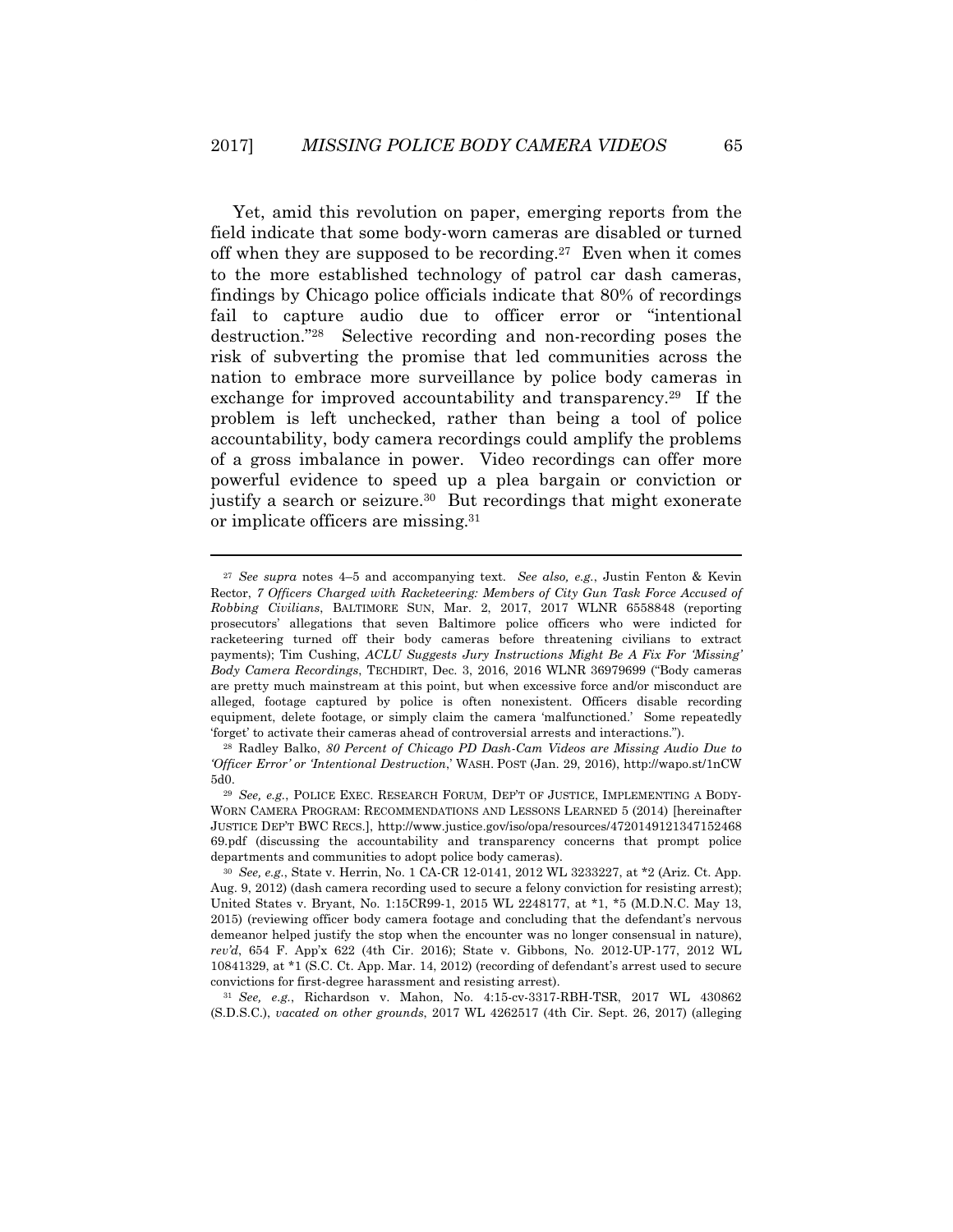Courts, as the central framers of criminal procedure rules and evidentiary gatekeepers, have an important role to play in deterring selective recording and non-recording and ensuring an accurate and fair evidentiary record.32 The challenge is how to fashion remedies that do not altogether deter judicial inquiry because they require collateral mini-trials on whether officers had legitimate reasons for not recording or whether they acted in bad faith.33 This Article proposes remedies flowing from a more administrable evidentiary fairness framework that spares courts from having to wade into the morass of individual blame before offering a remedy.34 Remedies that reflect this approach include excluding partial recordings and drawing favorable inferences for the defense.35 This Article also proposes drawing on the institutional capacity of courts as repositories of evidence and filings in order to detect patterns and practices of violations in need of redress.36 Finally, this Article discusses the desirability of deploying new technologies that automate the decision to record, reducing both the risk of human error or resistance and the need for judicial intervention.

This Article proceeds in four parts. Part II frames the growing problem of the gap between the promise to record more police encounters than ever before and noncompliance on the ground. This part also discusses the widespread silence regarding sanctions in recording policies for failure to record. Part III discusses why departments face difficulties disciplining officers for

that officer failed to record plaintiff's arrest via body camera or dash camera though other officers said the events should have been recorded); United States v. Daniel, No. 1:16 CR 6 SNLJ (ACC), 2016 WL 4004578, at \*5 (E.D. Mo. July 7, 2016) (noting absence of the recording of key contested events despite policy which required recording via body camera). *See also* Tim Cushing, *If Police Officials Won't Hold Officers Accountable, More Cameras Will Never Mean More Recordings*, TECHDIRT, Aug. 11, 2016, 2016 WLNR 24414477 (discussing examples of police failures to record); examples cited, *supra* note 2–5, and discussion, *infra* Part II. 32 *See infra* Part IV. 33 *See* discussion *infra* Part IV.A.

<sup>34</sup> *See* discussion *infra* Part IV.A.

<sup>35</sup> *See* discussion *infra* Part IV.B.*1*–*2*.

<sup>36</sup> *See infra* Part IV.B.*3*; *see also* Andrew Manuel Crespo, *Systemic Facts: Toward Institutional Awareness in Criminal Courts*, 129 HARV. L. REV. 2049, 2051–54 (2016) (encouraging criminal courts to better utilize their specialized institutional knowledge of the criminal justice system in order to participate effectively in efforts "to reform the failed criminal justice state").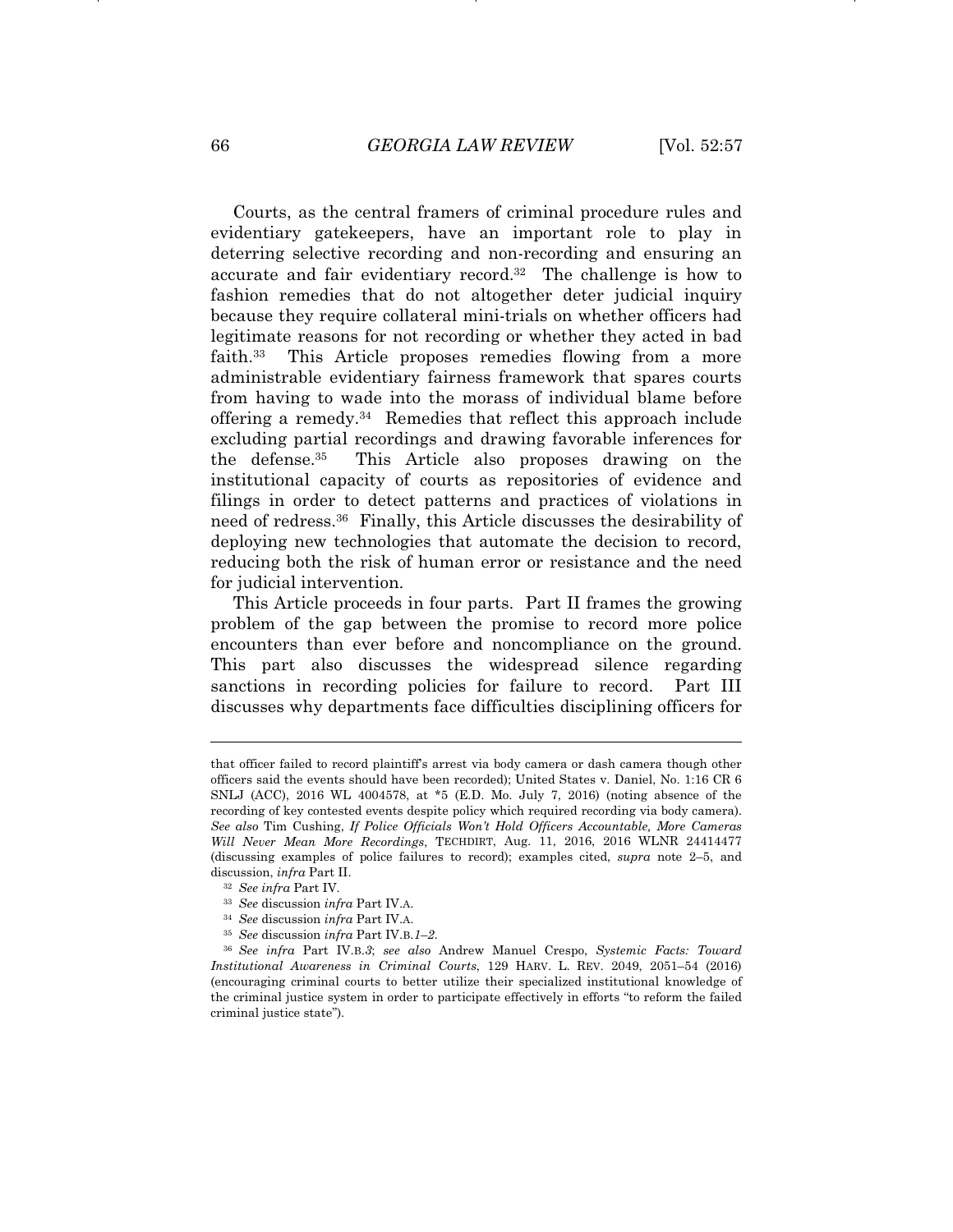failing to record as required or even specifying what, if any, sanctions apply. Part IV argues that courts have an important role to play in addressing the missing-video problem and the incapacity of departments to self-police. This part offers three pretrial remedies to incentivize compliance and ensure fair evidentiary use of the audiovisual record in criminal cases. Finally, Part V concludes by arguing that the optimal approach is to deploy new technologies that automate police-worn body camera recording, thus alleviating the missing video problem and the need for judicial intervention.

### II. AFTER THE RECORDING REVOLUTION: THE MISSING VIDEO PROBLEM

Revolutions offer grand promises of transformation that seize attention and tantalize the imagination.37 But the real impact—if any—of a revolution is determined in the messy days after the revolution, during the implementation of the promises.<sup>38</sup> It is in implementation that promises come to fruition or go unrealized or even invert, offering the opposite of what people hoped.39 Now is the crucial time that will frame the real impact of the recording revolution in police regulation.

Shaken by protests over police use of force, and recurrent deaths of young minority men, departments across the nation have promised to adopt body cameras to rebuild trust, address accusations, and promote accountability.40 The rapid shift since

<sup>37</sup> *See, e.g.*, Matt Viser & Annie Linsky, *Grand Promises Stir Voter Passions, But Are Hard to Keep*, BOS. GLOBE (Jan. 25, 2016), https://www.bostonglobe.com/news/politics/2016/01/25/do nald-trump-and-bernie-sanders-lead-pack-with-unrealistic-promises/CxkGiorOezl2d365xtQIg K/story.html (discussing the "pie-in-the-sky" policies 2016 presidential candidates Donald J.

Trump and Bernie Sanders espoused during their respective campaigns). 38 *See* BRUCE ACKERMAN, THE FUTURE OF LIBERAL REVOLUTION 27, 72, 96 (1992) (discussing the challenges of implementing promises made during a revolution once "normal politics" has resumed in a post-revolution society). 39 *See id.*

<sup>40</sup> *See, e.g.*, POLICE COMPLAINTS BD., ENHANCING POLICE ACCOUNTABILITY THROUGH AN EFFECTIVE ON-BODY CAMERA PROGRAM FOR MPD OFFICERS 3–4 (2014), https://policecomplain ts.dc.gov/publication/enhancing-police-accountability-through-effective-body-camera-prog rammpd-officers (follow "Attachment" hyperlink) (recommending that the District of Columbia Metropolitan Police Department utilize body-worn cameras to "reduce the incidence of complaint-generating events," to foster a culture of respect between the police and the public, and to hold accountable those officers that have broken the law or department policy); JUSTICE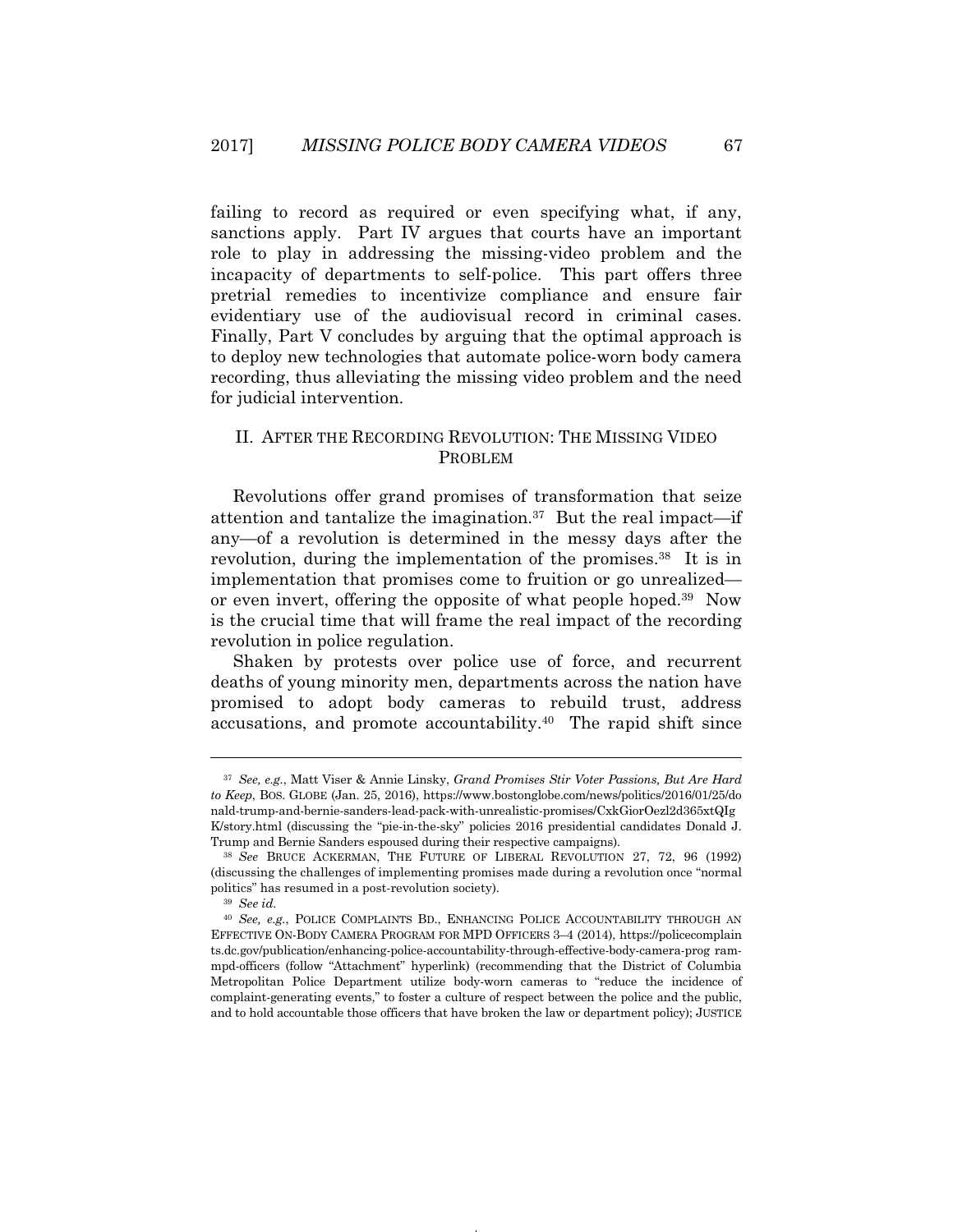late 2014 has been remarkable. In 2013, few departments had body cameras.41 Police officers had concerns over wearing the intrusive technology.42 Since the national protests over police killings, and calls by civil rights and civil liberties groups for police to wear body cameras, the vast majority of departments have announced plans to deploy the technology.43 Then-President Barack Obama's announcement in late 2014 of plans to offer millions of dollars in grant funding for body cameras further fueled the scramble to adopt programs.44

On the books, recording policies seem to present a major transparency paradigm shift, mandating recording of most law enforcement activities such as stops, searches, arrests, uses of force, responses to calls, and more.<sup>45</sup> On the ground, however, challenges involving the nonrecording or selective recording of police activities are emerging.46 This part presents the growing challenge of missing video after the body camera revolution and how recording policies often do not specify what, if any, sanctions apply.

had plans to adopt or had adopted body cameras).

DEP'T BWC RECS., *supra* note 29, at 6–7 (discussing the positive feedback from police departments regarding the use of body cameras). 41 *See, e.g.*, JUSTICE DEP'T BWC RECS., *supra* note 29, art. 2 (reporting that, in 2013, less

than a quarter of the 254 police departments surveyed used body cameras). 42 *See* Tami Abdollah, *Officers' Body Cameras Raise Privacy Concerns*, ASSOCIATED

PRESS, Mar. 15, 2014, WESTLAW ("[S]ome rank-and-file officers are worried [body cameras] might ultimately be used to derail their careers . . . ."); O'Ryan Johnson & Erin Smith, *Concern on Both Sides: BPD Brass, Union Fear Cameras on Cops*, BOS. HERALD, Dec. 4, 2014, 2014 WLNR 34249221 (discussing the concerns of top Boston police officials that people in "crime-battered neighborhoods" might not want to speak with the police if they knew they were being recorded). 43 *See* Maciag, *supra* note 8 (reporting that 95% of seventy police departments surveyed

<sup>44</sup> *See* DENVER OFFICE OF THE INDEP. MONITOR, 2014 ANNUAL REPORT 8 (2015) [hereinafter DENVER INDEP. MONITOR 2014 REPORT], http://extras.denverpost.com/Denver\_Monitor\_2014\_ Annual\_Report.pdf ("Many police chiefs . . . scrambled to announce BWC programs . . . after the President's announcement."); Carrie Dann & Andrew Rafferty, *Obama Requests \$263 Million for Police Body Cameras, Training,* NBC NEWS (Dec. 1, 2014, 7:15 PM), http://www. nbcnews.com/politics/first-read/obama-requests-263-million-police-body-cameras-training-n25 9161 (reporting that, in the wake of tragic police shootings, the Obama White House requested "\$263 million in funding for police body cameras and training"). 45 *See* Fan, *Justice Visualized*, *supra* note 25, at 932 ("Nearly all [police] departments

mandate recording of *Terry* and traffic stops, searches, arrest, pursuits, and responses to calls for service."). 46 *See* discussion *supra* notes 3–10 and *infra* notes 47–77 and accompanying text.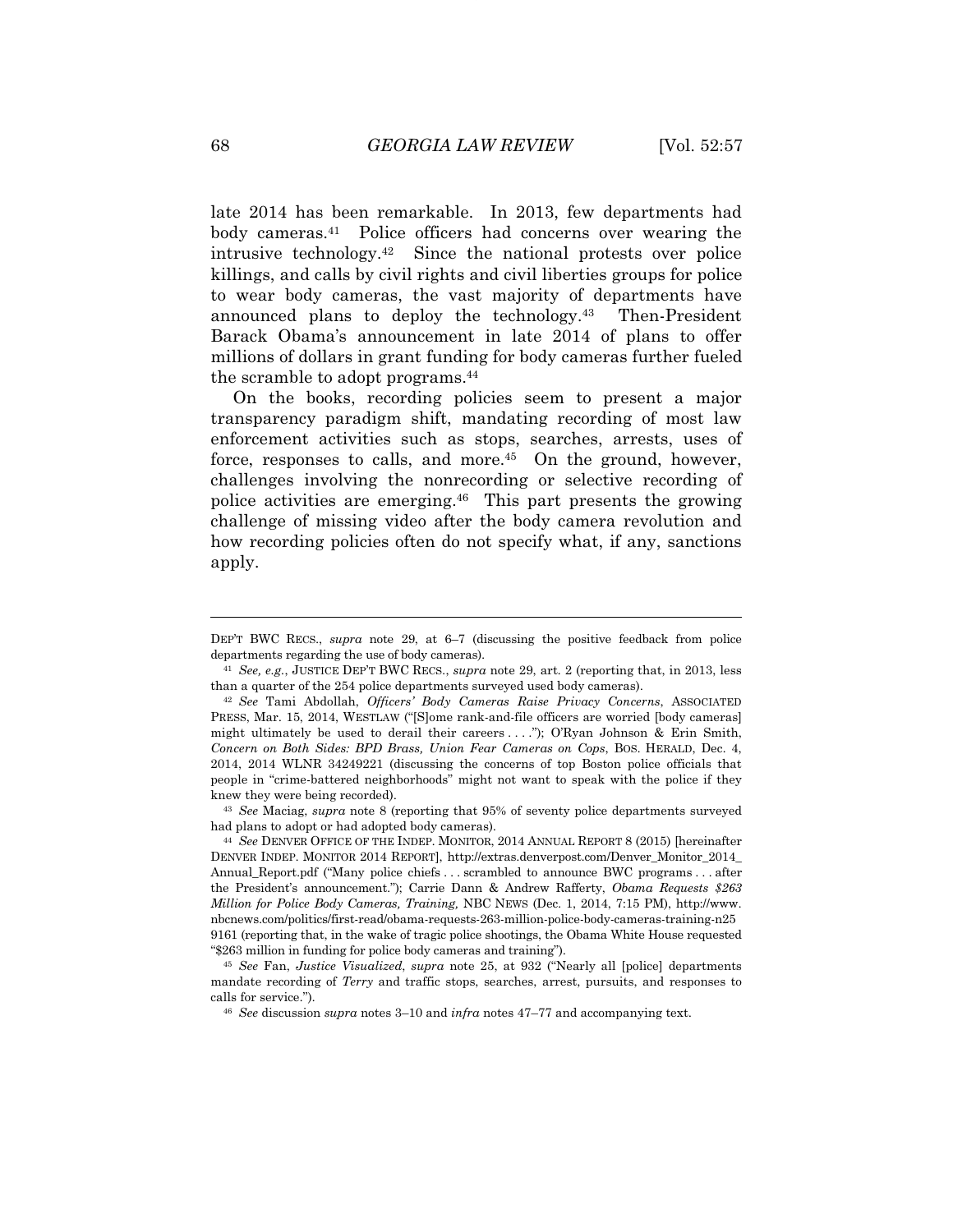#### A. NEW CONTROVERSIES OVER RECURRING TRAGEDIES

On a San Francisco street, sheriff's deputies beat suspected auto thief Stanislav Petrov with metal batons, inflicting multiple head and arm injuries that required twelve days of hospitalization.<sup>47</sup> Ten out of the eleven responding officers did not activate their body cameras.48 The eleventh officer's body camera did activate—by accident.49 The incident came to light when residents, whose private security cameras captured the incident, gave the public defender's office their recordings.50 At the time, the Alameda Sheriff's Department policy encouraged sheriffs to use their body cameras to record, but did not mandate it.<sup>51</sup> After the controversy over the case, the sheriff's department revised its policy to require recording.52

Requiring recording of law enforcement activities is an increasingly prevalent approach.53 Is a policy mandate to record police encounters enough to address the failure to activate the body camera? Controversies and findings from other jurisdictions suggest the answer is no. Even in the growing number of jurisdictions where department policies require recording, some officers have not activated their body cameras or hit record only after the key event, such as a use of force or traffic stop.54

Consider, for example, the experience of early departmental pioneers that piloted body cameras before the rush. The Phoenix

<sup>47</sup> *See* Dan Lawton, *Alameda County Deputy Beating Prompts Change in Body Camera Policy*, MERCURY NEWS (Mar. 29, 2016, 5:32 AM), http://www.mercurynews.com/2016/03/29/al ameda-county-deputy-beating-prompts-change-in-body-camera-policy/; Melanie Woodrow, *Alameda County Deputy Beating Case Prompts Camera Policy Change*, ABC7 NEWS (Mar. 29, 2016), http://abc7news.com/news/alameda-county-deputy-beating-case-prompts-policy-change/ 1267601/. 48 Gretel Kauffman, *How Police Departments Are Ensuring the Use of Body Cameras*,

CHRISTIAN SCI. MONITOR, Aug. 7, 2016, 2016 WLNR 24034840. 49 *Id.*

<sup>50</sup> *California Deputies Charged in Beating Captured on Video*, CBS NEWS (May 10, 2016, 6:15 PM), http://www.cbsnews.com/news/california-deputies-charged-in-beating-captured-on-vi deo/. 51 *See* Lawton, *supra* note 47 (noting that, prior to the Petrov incident, it was "optional

for deputies to turn on their cameras"). 52 *Id.*

<sup>53</sup> *See* Fan, *Justice Visualized*, *supra* note 25, at 932 tbl.2 (listing enforcement events and the number of surveyed departments that require recording of the event—most had adopted the mandatory recording of the police activities included in the survey). 54 *See infra* notes 55–77.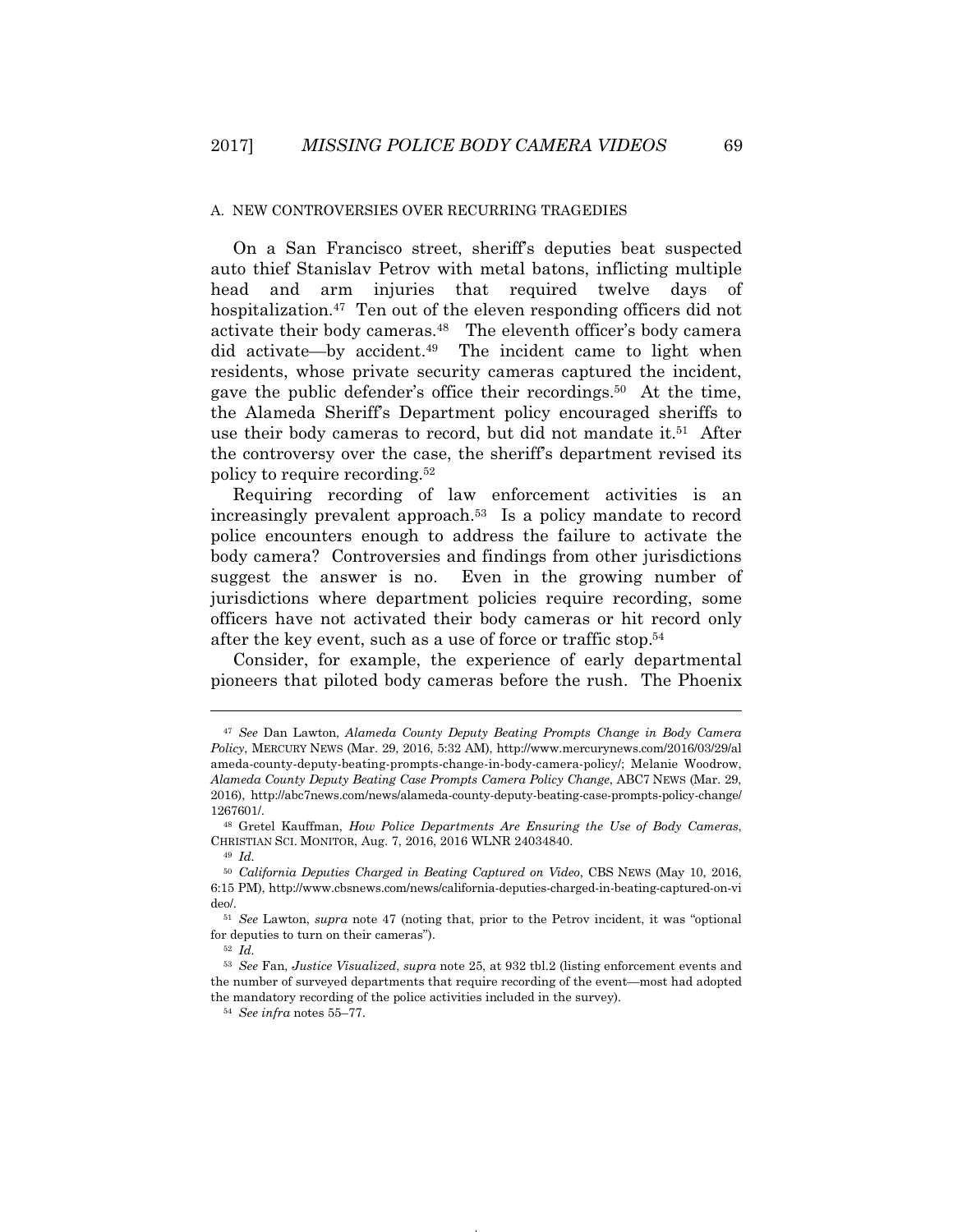Police Department body camera policy instructed officers that the "camera must be activated during all investigative or enforcement contacts, which includes traffic stops.55 Yet, a recent evaluation of the impact of body-worn cameras in the department found that a mere 6.5% of traffic stops were recorded.<sup>56</sup> Officers were most likely to use their body cameras to record domestic violence calls.<sup>57</sup> where the evidentiary value of recordings for prosecution are particularly crucial because victims frequently recant.58 Even then, less than half (47.5%) of domestic-violence incidents were recorded.59

As another police department ahead of the curve in piloting body cameras, the Denver Police Department's results are also instructive.60 The department's body camera policy required activation in numerous contexts, such as "[p]edestrian, citizen and/or vehicle contacts," and "[a]ny encounter that becomes adversarial."61 Yet, the Independent Monitor overseeing the department found that, during the six-month pilot program, only twenty-one of eighty uses of force were recorded by body-worn cameras—just 26% of such critical incidents.62 Unrecorded uses of force included incidents such as punching a suspect in the face, baton strikes, pushing, pepper-spraying, and tasing suspects.<sup>63</sup>

<sup>55</sup> PHOENIX POLICE DEP'T, BODY WORN VIDEO TECHNOLOGY – PILOT, OPERATIONS ORDER 4.49, § 5 (effective Apr. 2013). 56 CHARLES M. KATZ ET AL., ARIZ. STATE UNIV. CTR. FOR VIOLENCE PREVENTION AND CMTY.

SAFETY, EVALUATING THE IMPACT OF OFFICER WORN BODY CAMERAS IN THE PHOENIX POLICE DEPARTMENT 22 (2014), http://publicservice.asu.edu/sites/default/files/ppd\_spi\_feb\_20\_2015\_fi nal.pdf. 57 *Id.* at 22.

<sup>58</sup> *See also* SAN DIEGO POLICE DEP'T, AXON BODY WORN CAMERAS, PROCEDURE 1.49, § V (2015) [hereinafter SAN DIEGO PD, PROCEDURE 1.49], https://rcfp.org/bodycam\_policies/CA/ SanDiegoBWCPolicy\_update.pdf ("Domestic violence victims often recant their statements as early as the following morning after a crime. Some victims go so far as to testify that the officer fabricated their statement. Victims may also make their children unavailable for investigators or court to avoid their providing statements."); Deborah Tuerkheimer, Crawford*'s Triangle: Domestic Violence and the Right of Confrontation*, 85 N.C. L. REV. 1, 14–16 (2006) (explaining that domestic violence victims frequently succumb to pressures from batterers and recant, refuse to testify, disappear, or refuse to press charges). 59 KATZ ET AL., *supra* note 56, at 22. 60 The Denver Police Department piloted body cameras beginning in June 2014. *See*

DENVER OFFICE OF THE INDEP. MONITOR, *supra* note 44, at 8.<br><sup>61</sup> DENVER POLICE DEP'T, BODY WORN CAMERA, POLICY 111.11, § 3 (finalized Sept. 1,

<sup>2015),</sup> https://www.rcfp.org/bodycam\_policies/CO/DenverCO\_BWC\_policy\_update.pdf. 62 DENVER OFFICE OF THE INDEP. MONITOR, *supra* note 44, at 10.

<sup>63</sup> *Id.* at 13, 20, 24–25.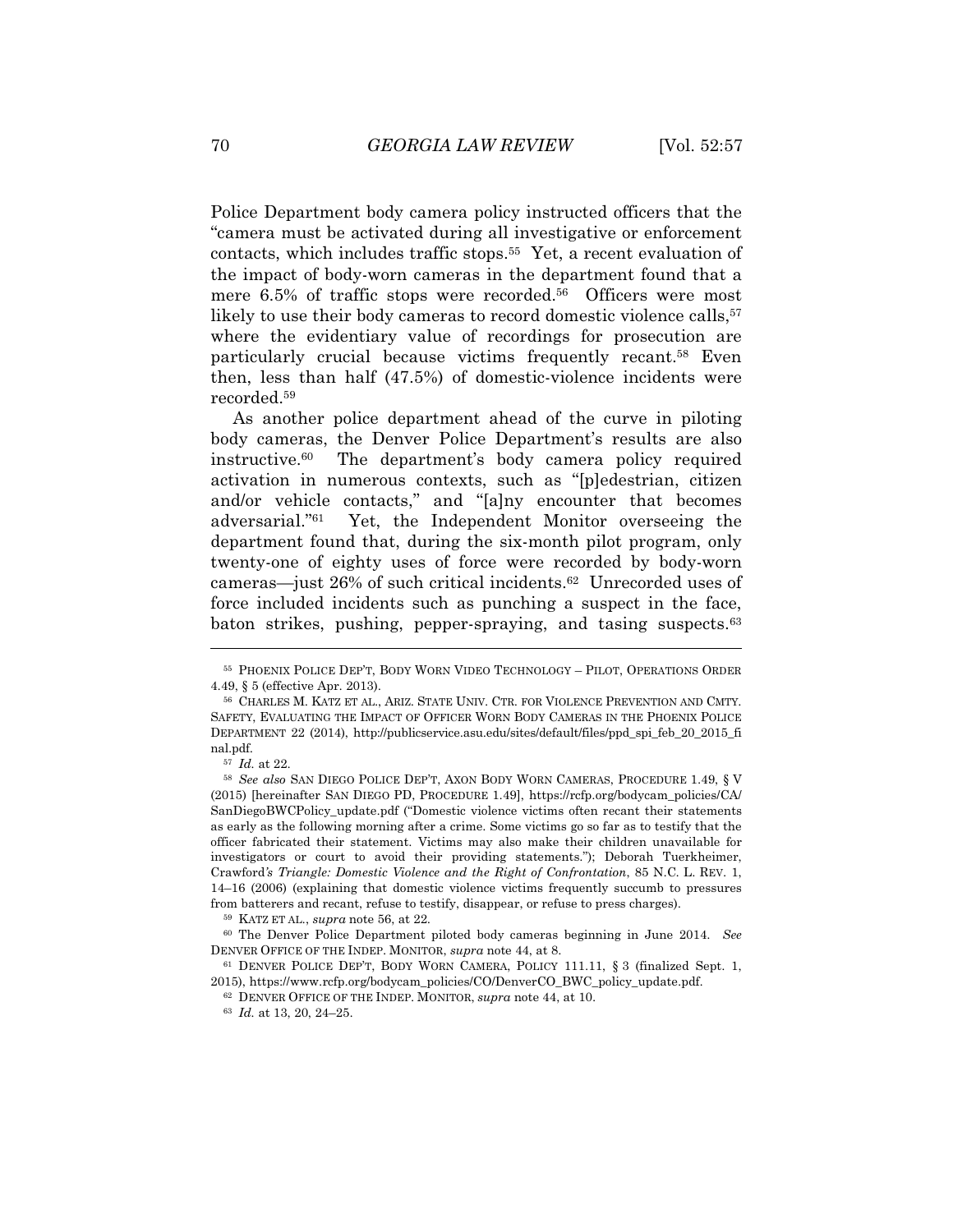Some of the non-recording occurred because supervisors or off-duty officers were not required to wear body cameras at the time.64 Yet, even among officers who were patrolling on-duty and required to use body cameras, only 47% of the forty-five uses of force were recorded despite the rules.<sup>65</sup>

While recording policy noncompliance rates are not available for many other departments, scandals and deaths are revealing problems.66 In Baltimore, an investigation into officers who allegedly used traffic stops, home entries, and false warrants to rob civilians also revealed how the officers would regularly turn off their body cameras during such encounters.67 Baltimore Police Department policy clearly and concisely mandates body camera activation during any "activity that is investigative or enforcement in nature" or "any encounter that becomes confrontational."68 The alleged behavior on the ground, if proven true, would be a mockery of the rules.

In Chicago, the national controversy over the shooting of seventeen-year-old Laquan McDonald—and the missing audio from the five patrol car dash cameras at the scene—led to a departmental investigation.69 The investigation found that 80% of dash cameras had "no functioning audio."70 Intentional destruction and officer error have contributed to the widespread problem.71 After a disciplinary crackdown that included random checks and punishment, the volume of video uploaded after each shift increased

<sup>64</sup> *Id.* at 17–18. 65 *Id.* at 17.

<sup>&</sup>lt;sup>66</sup> See supra notes 3–10 and accompanying text.<br><sup>67</sup> Press Release, Dep't of Justice, Seven Baltimore City Police Officers Arrested for Abusing Power in Federal Racketeering Conspiracy (Mar. 1, 2017), https://www.justice.gov/usao-md/ pr/seven-baltimore-city-police-officers-arrested-abusing-power-federal-racketeering. 68 BALTIMORE POLICE DEP'T, BODY WORN CAMERAS PILOT PROGRAM POLICY 824 (effective

Oct. 26, 2015), https://www.bwcscorecard.org/static/policies/2015-10-26%20Baltimore%20-\$2 0BWC%20Policy.pdf. 69 *See* Jeremy Gorner, *Nearly 2 Dozen Chicago Cops Disciplined for Faulty Dashboard* 

*Cameras*, CHI. TRIB. (Jan. 7, 2016, 6:56 AM), http://www.chicagotribune.com/news/opinion/ editorials/ct-chicago-police-disciplined-met-20160106-story.html (describing the discipline officers have received after the shooting as a result of investigations into officers' use of dash-cams).  $^{70}$   $\emph{Id.}$ 

<sup>71</sup> *See* Balko, *supra* note 28 (reporting the various ways Chicago officers prevent dashcam audio from being recorded, including "stash[ing] microphones in their squad car glove boxes" and "pull[ing] out batteries").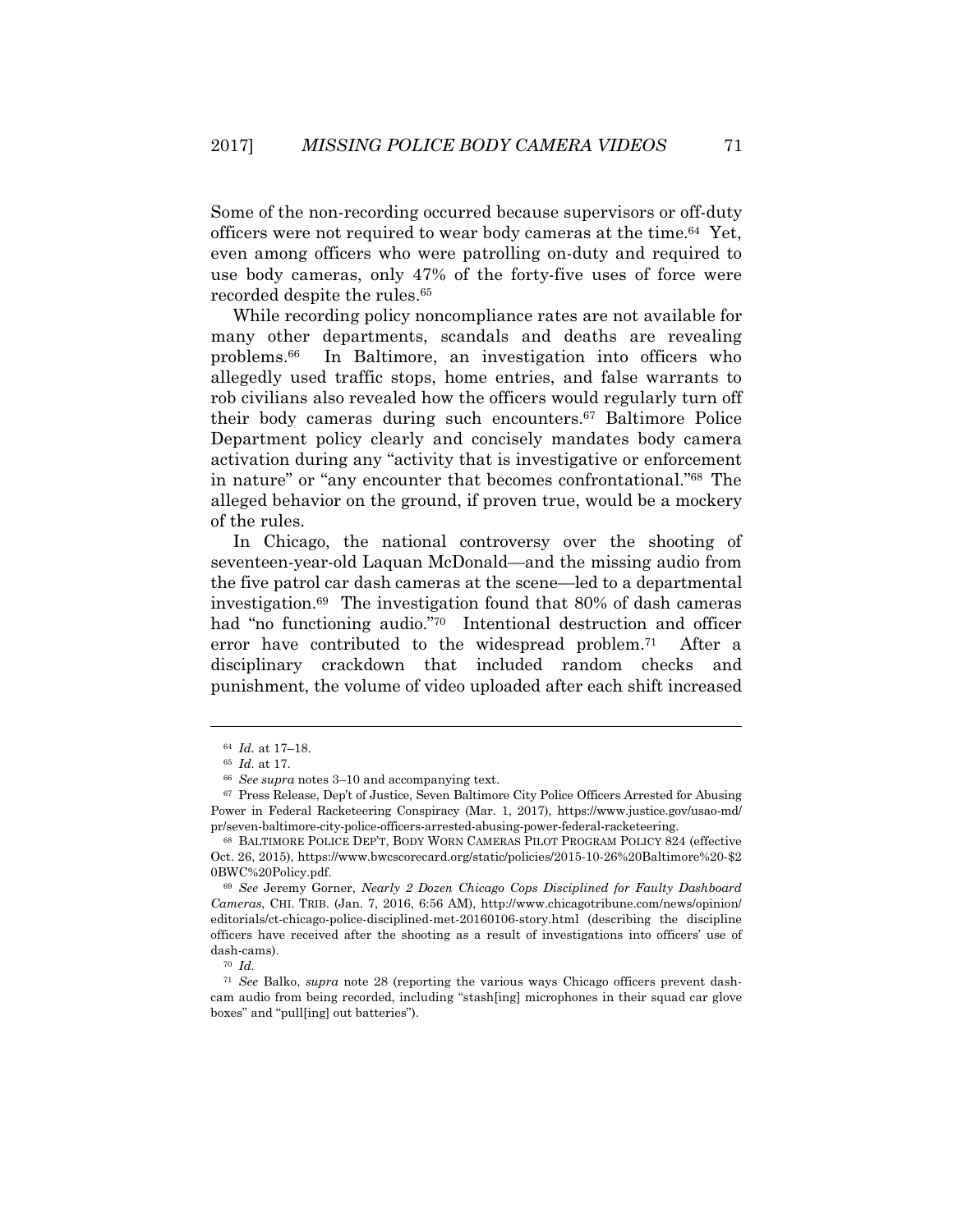by 75%.72 But the national spotlight on missing video in Chicago did not end there.

Responding to calls for transparency, the Chicago Police had expanded its body camera program when officers fatally shot eighteen-year-old Paul O'Neal after he crashed a stolen Jaguar into police cars and then ran away on foot.73 Chicago's body camera policy calls for officers to record all foot and vehicle pursuits, emergency driving situations and "any other instance while enforcing the law," among many enumerated contexts.<sup>74</sup> But the officer who shot O'Neal did not activate his body camera and catch the crucial moments.75

Chicago and Baltimore are hardly alone in the missing video controversy. The problem is underscored by the nonrecording of fatal shootings in numerous other jurisdictions that have adopted body cameras, such as Flagstaff, Arizona; Rocklin, California; Columbus, Missouri; Charlotte, North Carolina; and Montgomery, Alabama.76 In San Diego, it was the unrecorded fatal shooting of police officers wearing body cameras that underscored the problem, and how the protection of police as well as civilian lives are at stake.77

Using technology to improve the behavior of the police and public seems like an elegant idea, drawing on the principles behind Jeremy Bentham's famous Panopticon.78 The Panoptic ideal is that people behave better when they know they are being watched, deploying pervasive surveillance to induce self-policing of behavior.79 The challenge is that the Panopticon was a plan for

<sup>72</sup> *See* Gorner, *supra* note 69. 73 *See* Sweeney & Gorner, *supra* note 5. 74 CHI. PD, ORDER S03-14, *supra* note 9, § II.A.2.

<sup>75</sup> Police believe the officer did not intentionally disable the body camera. Rather, "the crash or the officer's lack of experience operating the camera" were likely causes of the nonrecording. *See* Sweeney & Gorner, *supra* note 5. 76 *See supra* notes 3–10. 77 Amanda Lee Myers, *Fatal Police Shooting Highlights Inconsistent Body Cam Usage*,

ASSOCIATED PRESS (Aug. 6, 2016), https://apnews.com/13112c126c9642bdbb21a1db47b2873f.

<sup>78</sup> *See* Mary D. Fan, *Panopticism for Police: Structural Reform Bargaining and Police Regulation by Data-Driven Surveillance*, 87 WASH. L. REV. 93, 102 (2012) [hereinafter Fan, *Panopticism*] (discussing the extension of Panoptic principles to police regulation).<br><sup>79</sup> *See* Miran Božovič, *Introduction* to JEREMY BENTHAM, THE PANOPTICON WRITINGS 8,

<sup>11–18 (</sup>Miran BožoviĀ ed., 1995) (summarizing Bentham's idea for a Panopticon prison, where inmates would be situated around an opaque watchtower so they were constantly visible to guards).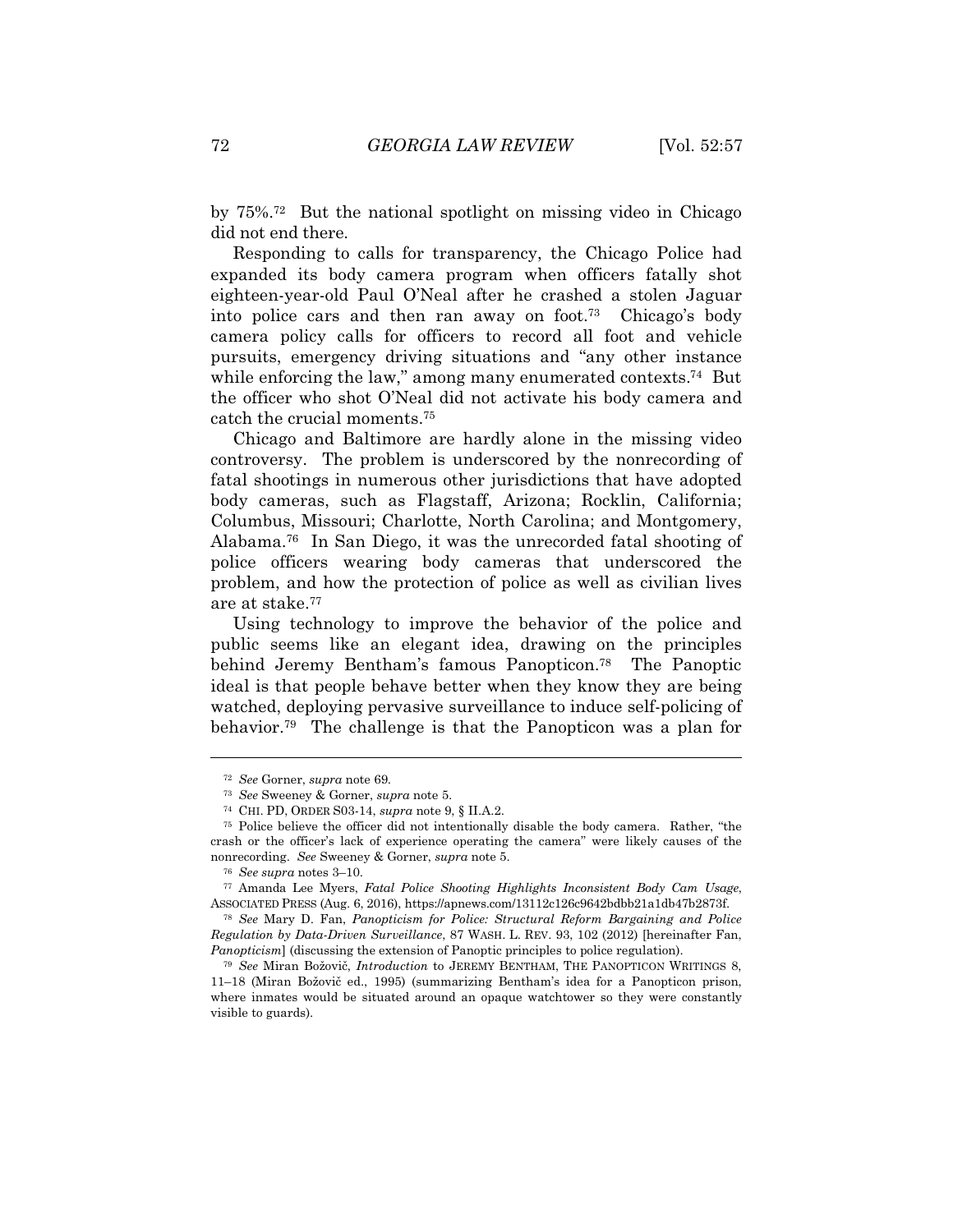controlling prisoners.80 Police officers are not prisoners, and the police have more power to resist panoptic control, as illustrated by the controversial cases of unrecorded use of force by officers wearing body cameras surfacing around the nation.<sup>81</sup>

Failure to record perversely undermines the very public trust and safety goals that led communities across the nation to adopt body cameras.82 Early studies suggesting that body cameras reduce the use of force and complaints by citizens are oft-cited by people hoping for a technological fix to one of the most challenging problems of our times.83 Yet new findings suggest the situation is more complex.

The first findings from the largest set of randomized controlled trials of the effectiveness of body cameras revealed that uses of force jumped by 71% among officers who did not follow the recording protocol and instead recorded at their discretion.<sup>84</sup> In contrast, among officer who followed the protocol, the use of force decreased by 37% among body cameras wearers compared to controls.85 Adherence matters—and nonadherence by officers equipped with body cameras may be associated with perversely heightened risk.<sup>86</sup> Addressing failure to record is thus important

<sup>80</sup> *See* Fan, *Panopticism*, *supra* note 78, at 102 ("Bentham's original conception envisioned facilitating more efficient and effective governance of prison inmates . . . .").<br><sup>81</sup> *See supra* notes 3–10, 47–77.<br><sup>82</sup> *See* MICHAEL D. WHITE, POLICE OFFICER BODY-WORN CAMERAS: ASSESSING THE

EVIDENCE 19 (2014), http://cvpcs.asu.edu/products/police-officer-body-worn-cameras-assessi ng-evidence (follow "Documents" hyperlink) (noting that body cameras "can demonstrate to the community that officers aim to act in a fair and just manner"). 83 *See* Barak Ariel et al., *The Effect of Police Body-Worn Cameras on Use of Force and* 

*Citizens' Complaints Against the Police: A Randomized Controlled Trial*, 31 J. QUANTITATIVE CRIMINOLOGY 509 (2015) (reporting results from a Rialto, California trial finding that officers who did not wear body cameras had twice the incidence of uses of force compared to officers randomly selected to wear body cameras); KATZ ET AL., *supra* note 56, at 33 (finding a 22.5% decline in complaints against officers in a precinct that tested body cameras during a time when complaints were rising in other precincts); WHITE, *supra* note 82, at 17–18 (finding a decline in complaints against Mesa, Arizona, police officers after the introduction of body cameras); Wesley G. Jennings et al., *Cops and Cameras: Officer Perceptions of the Use of Body-Worn Cameras in Law Enforcement*, 42 J. CRIM. JUST. 549, 550 (2014) (discussing a Mesa (Arizona) Police Department evaluation which found a 40% decline in complaints against officers and a 75% decrease in use of force incidents after the introduction of body cameras).

<sup>84</sup> Ariel et al., *supra* note 15, at 459–61. 85 *Id.*

<sup>86</sup> *See id.* at 461 (suggesting that "the selective activation of cameras by police is a corollary to situations that are already escalating in aggression," and that "activating a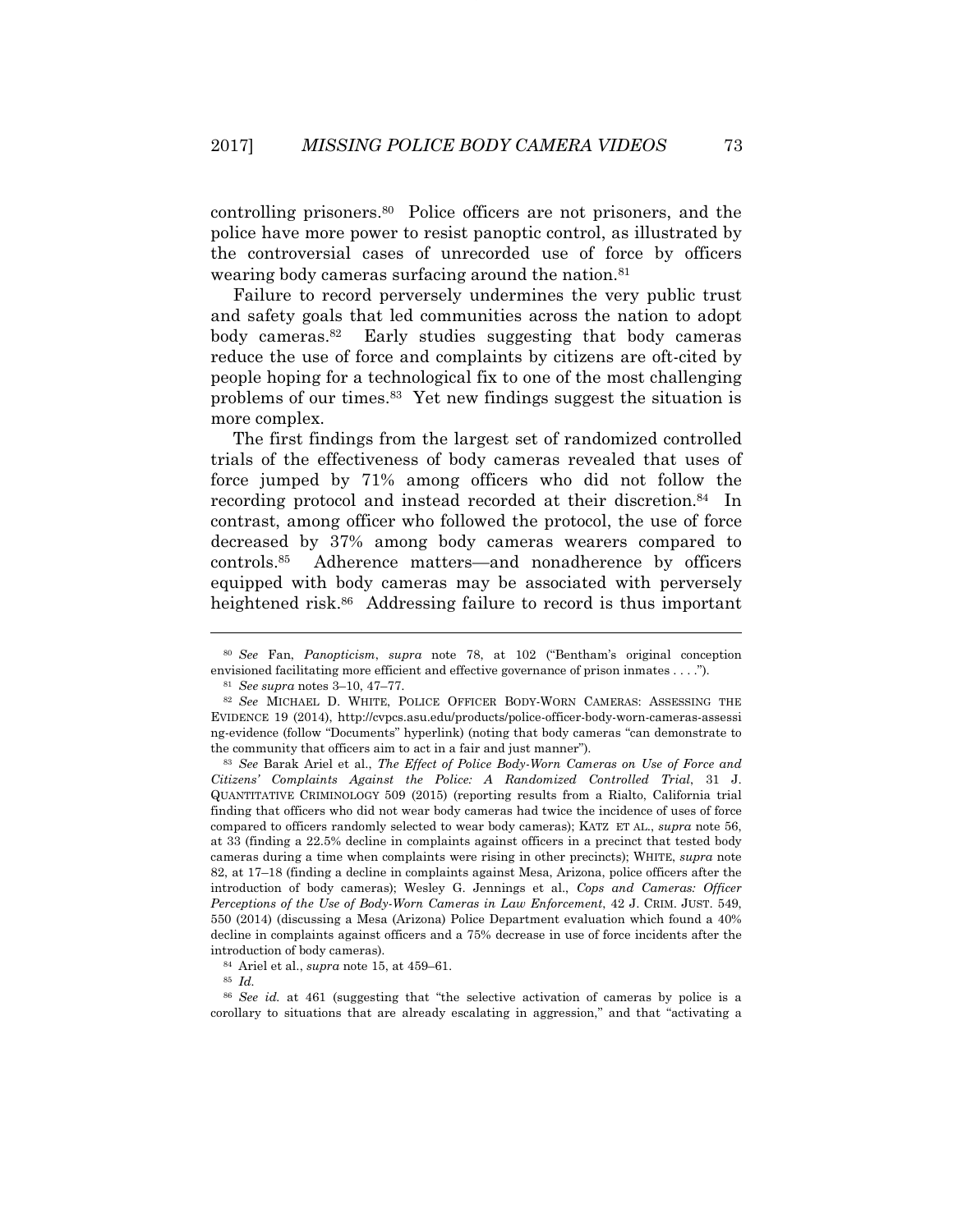to both public safety and public trust, and can help improve the accuracy of adjudicating contested events.

#### B. WHAT HAPPENS IF OFFICERS DON'T FOLLOW THE RECORDING RULES?

What happens to officers who refuse or otherwise fail to record pursuant to their department's body camera policy? How do we even know if officers have cameras off when they are supposed to be recording? These questions are important because, without the ability to assess and incentivize compliance, recording policies are fancy dress over the same recurring problem. This section reports findings regarding nonrecording detection mechanisms and sanctions from the collection and coding of body camera policies from police departments serving the 100 largest cities in the United States.

The author and a research team composed of research assistants and law librarians conducted online searches, supplemented by direct contact with police departments, to ascertain the body camera adoption status and availability of a policy.87 The team focused on the primary police department serving each municipal area, rather than specialized agencies such as the Highway Patrol, because the primary department generally has the broadest portfolio of activities.<sup>88</sup> In the course of collecting the policies, the team found that as of late 2015—about a year after the call for body cameras by civil liberties and civil rights groups<sup>89</sup> and the President<sup>90</sup>—eighty-eight of the one hundred major-city departments had either piloted or deployed body cameras, or at least had plans to do so. $91$  Through searches of public materials and requests to the departments, the team

camera *during* a tense situation may serve to increase the aggression of the citizen/suspect (and thus the officer)").  $87$  The author and research team have no external sources of funding or conflicts to report.

<sup>88</sup> *See, e.g.*, David N. Falcone & L. Edward Wells, *The County Sheriff as a Distinctive Policing Modality*, 14 AM. J. POLICE 123, 123–26 (1995) (explaining distinctions between law enforcement agencies). 89 *See supra* note 24 and accompanying text. 90 *See supra* note 44 and accompanying text.

<sup>91</sup> *See* Fan, *Justice Visualized*, *supra* note 25, at 931 (reporting the findings).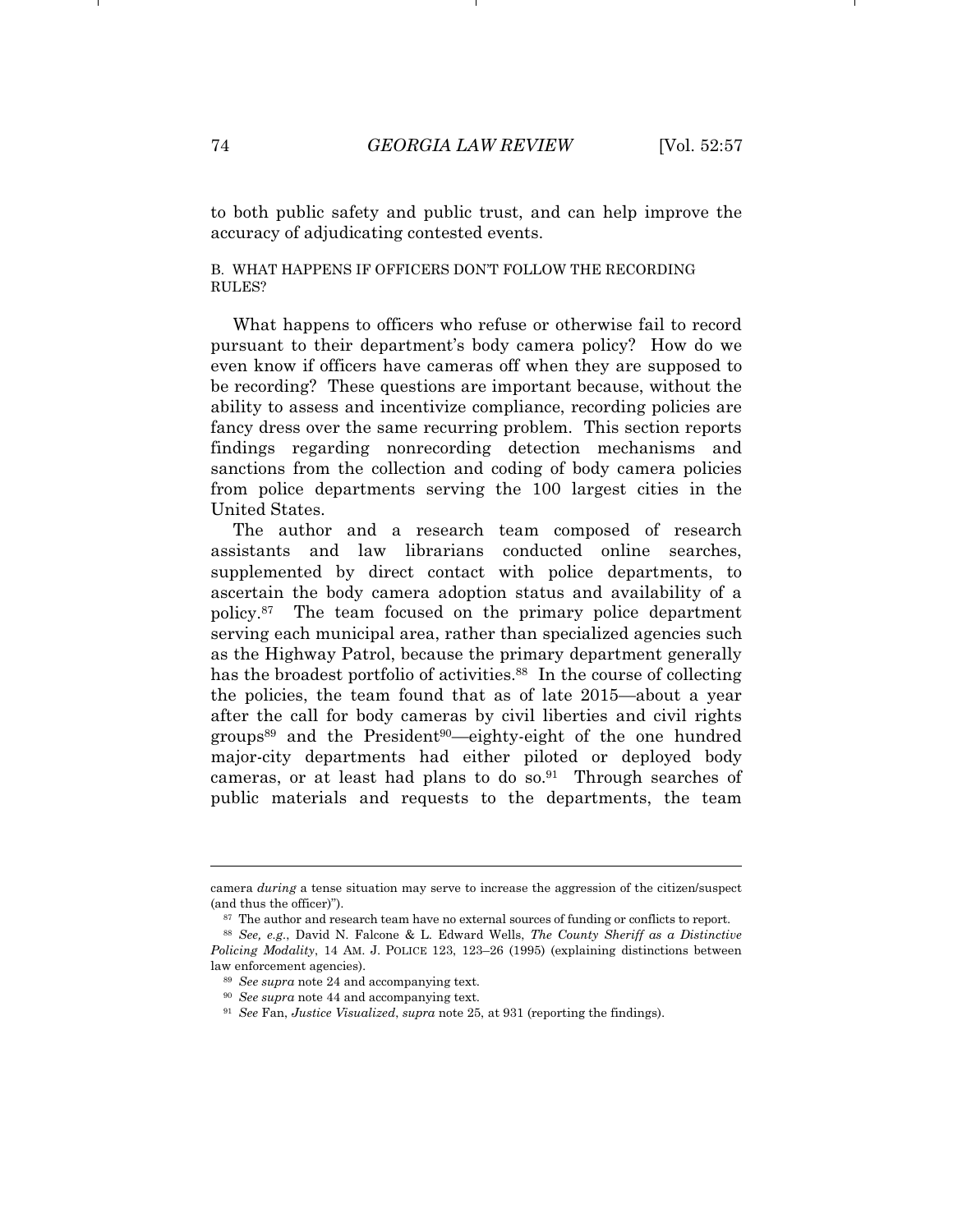collected and coded fifty-nine policies available as of December 2016.92

This sample yielded diversity of region and city size. The regions represented and city sizes ranged from more than 8.5 million people in New York City to less than 250,000 people in cities such as Fremont, California; Gilbert, Arizona; Chesapeake, Virginia; and Madison, Wisconsin.93 Appendix A lists the fiftynine cities for which we collected and coded departmental body camera policies. The fifty-nine-policy sample set is more than twice as large as the collection of twenty-three body camera policies mapped by the Brennan Center.94 It includes thirty-eight major cities not covered in that set, such as Atlanta, Boston, Cleveland, Houston, Miami, Philadelphia, San Francisco, and St. Louis. The study also codes substantive positions beyond a simple yes or no—for example, the type of consequences for not activating one's body camera, rather than just whether the policy has consequences. This project thus builds upon and advances prior important work.

The results reported here are based on the coding of variables addressing three clusters of key questions for the detection and enforcement of recording rule violations:

- (1) **Reporting and other detection mechanisms.** What, if anything, does an officer have to do upon a failure to record pursuant to policy? Are there other mechanisms for detecting failures to record as required?
- (2) **Sanctions or other consequences.** What, if any, consequences are specified for a failure to record?
- (3) **Officer protections against detection and discipline.** Do the policies contain provisions

<sup>&</sup>lt;sup>92</sup> Of the policies, seven were draft policies, while the vast majority were finalized to govern at least a pilot deployment in the field.<br><sup>93</sup> For population size data, see U.S. CENSUS BUREAU, ANNUAL ESTIMATES OF THE

RESIDENT POPULATION FOR INCORPORATED PLACES OF 50,000 OR MORE, RANKED BY JULY 1, 2016 POPULATION: APRIL 1, 2010 to July 1, 2016, https://factfinder.census.gov/faces/tableser vices/jsf/pages/productview.xhtml. 94 *Police Body Camera Policies: Accountability*, BRENNAN CTR. FOR JUST. (Aug. 3, 2016),

https://www.brennancenter.org/analysis/police-body-camera-policies-accountability.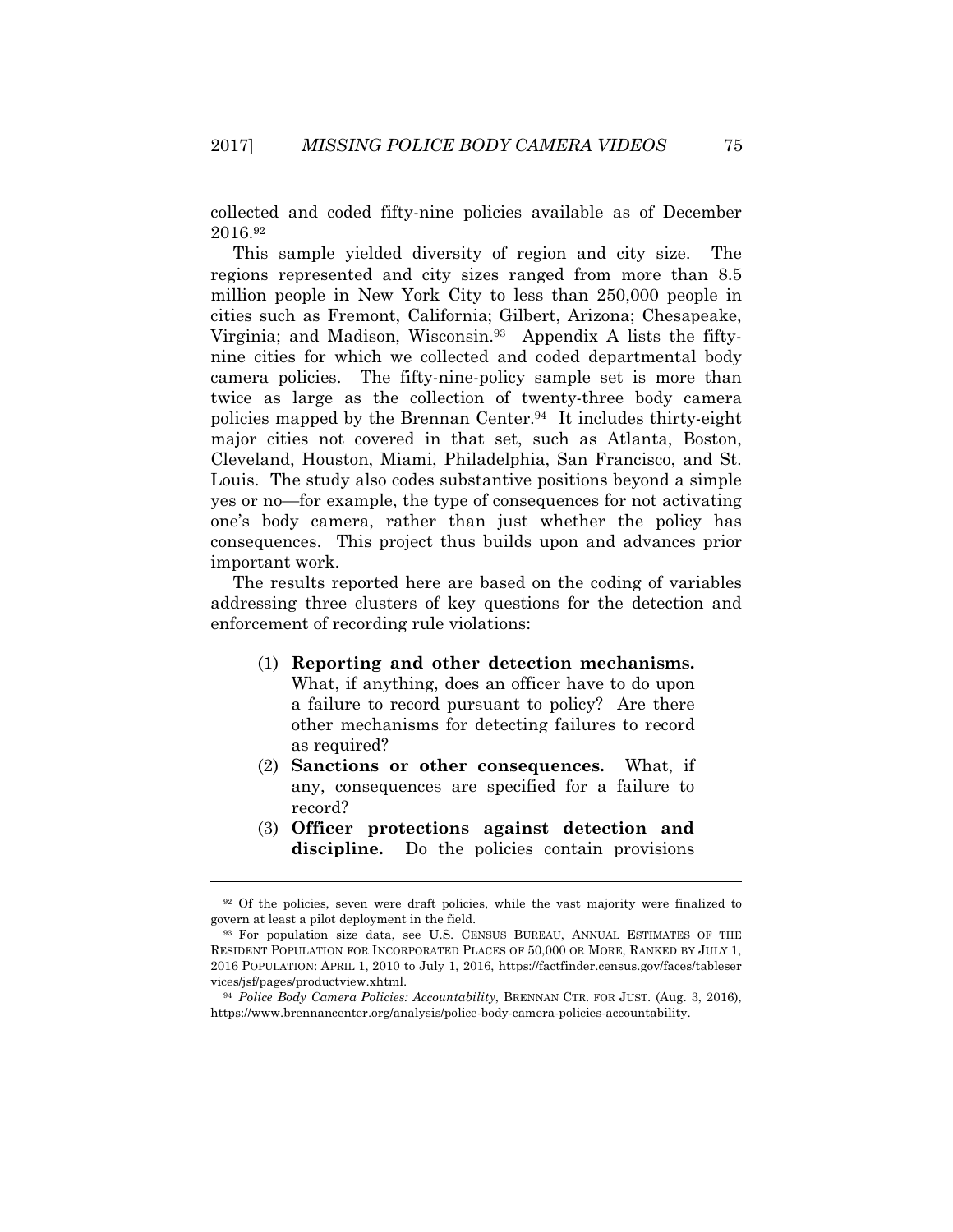limiting the ability to detect violations of the recording requirements and/or the ability to impose discipline for violations?

Codes for the main types of policy positions were generated through an iterative process, based on an evaluation of the provisions.95 The distribution of policy positions are summarized in Tables 1–4 below.

<sup>95</sup> For background on policy coding, see, e.g., Charles Tremper et al., *Measuring Law for Evaluation Research*, 34 EVALUATION REV. 242, 252–55 (2010).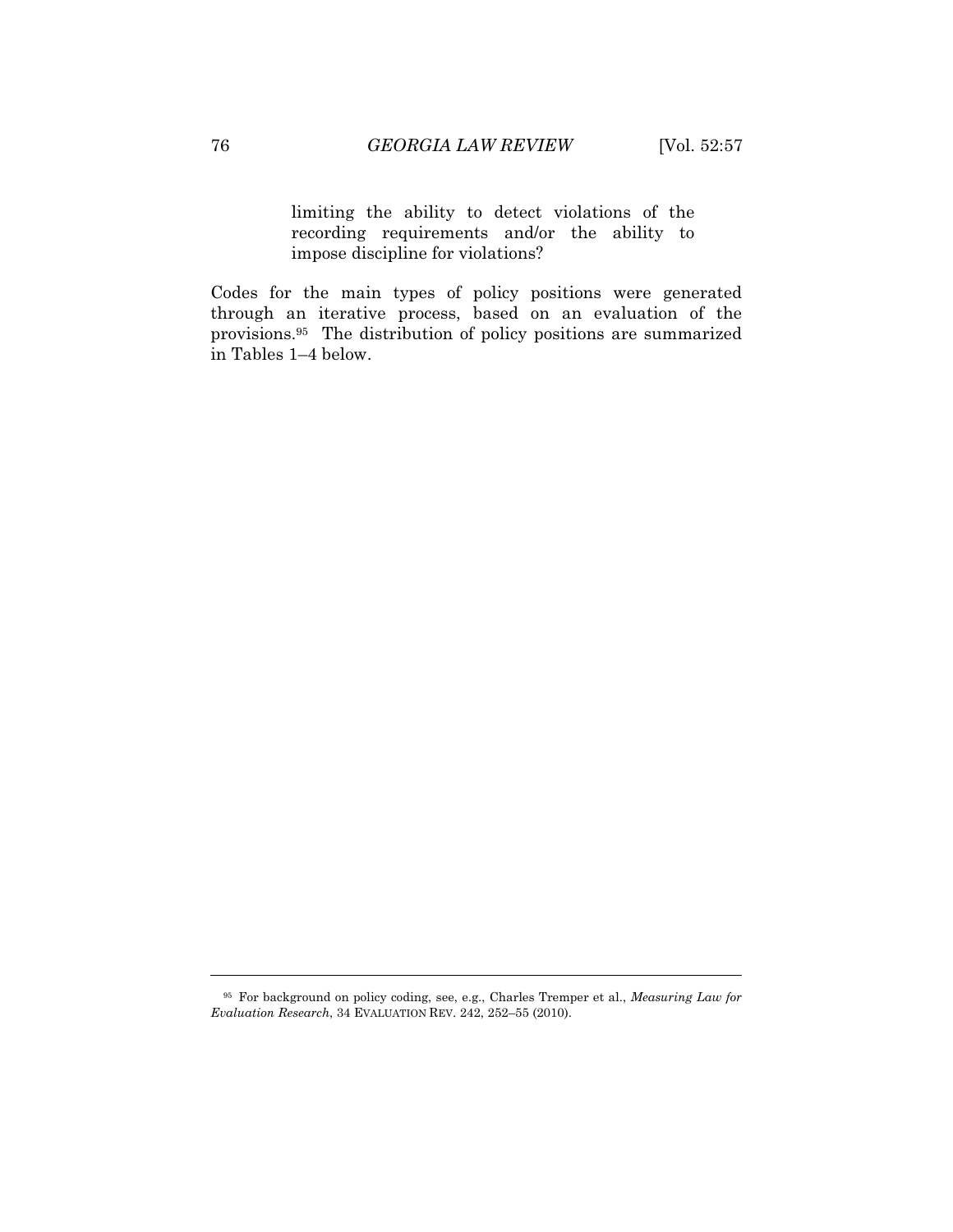л.

| <b>Policy Position</b>                                                                     | Number of<br>Agencies | Proportion<br>of Sample |
|--------------------------------------------------------------------------------------------|-----------------------|-------------------------|
| Must explain in report, activity<br>log, or other memorandum or<br>database ("in writing") | 17                    | 29%                     |
| Must explain on camera, in<br>writing, or both, and notify<br>supervisor                   | 8                     | 14%                     |
| Must explain on camera and in<br>writing                                                   | $\overline{4}$        | 7%                      |
| Must explain on camera only                                                                | 1                     | 2%                      |
| Must notify supervisor only                                                                | 1                     | 2%                      |
| Must be able to articulate reason<br>for nonrecording but no reporting<br>requirement      | 1                     | 2%                      |
| Must explain early deactivation<br>but no provision for failure to<br>record altogether    | 14                    | 24%                     |
| No provision on reporting failures<br>to record                                            | 11                    | 19%                     |

*Table 1. Do Officers Have to Report Failures to Record?*  59 Major-City Police Department Policies\*

л.

*\* Because these policies are not mutually exclusive and some agencies are represented in more than one category, the numbers will not sum to 59/100%.*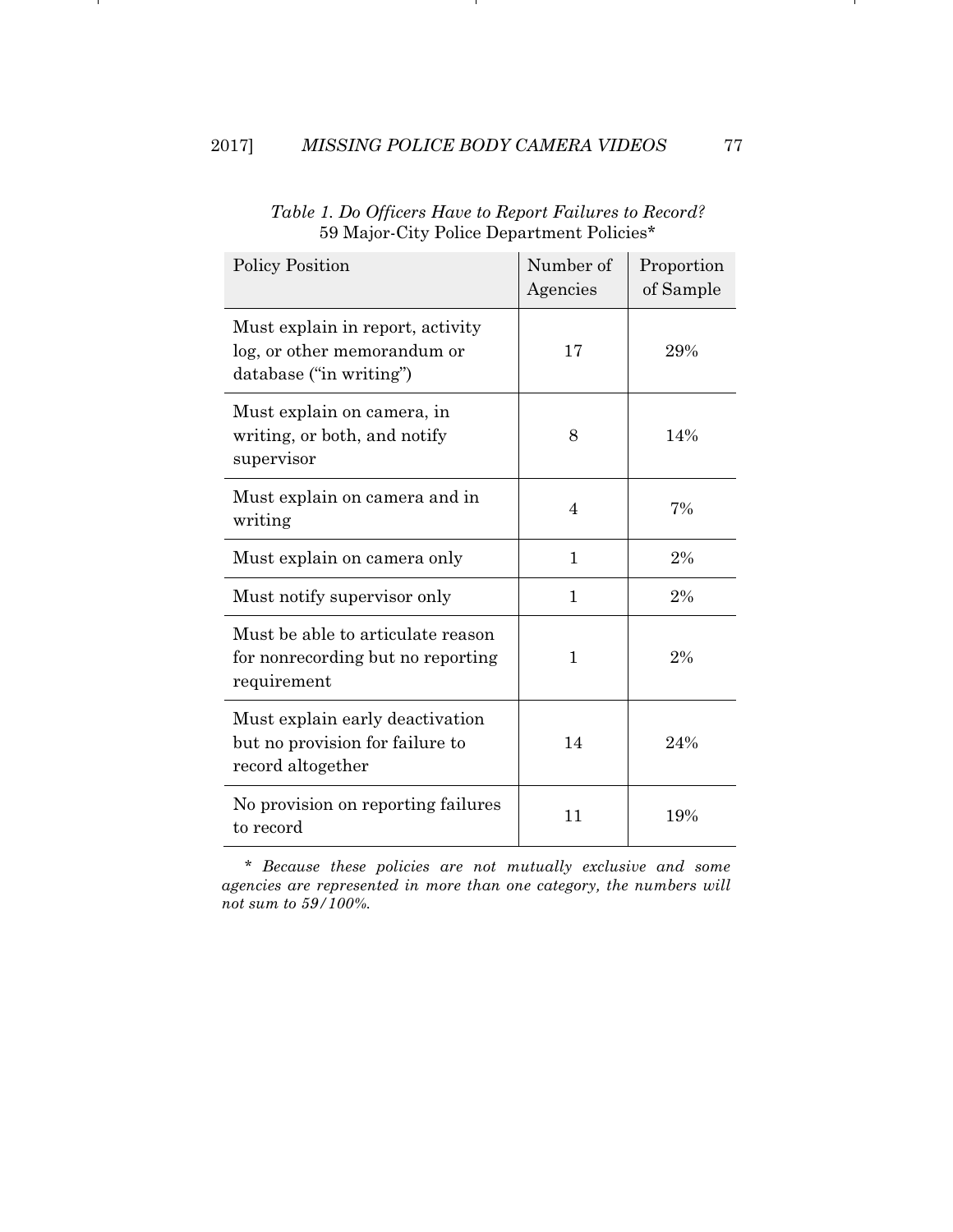| <b>Policy Position</b>                                                                                                                                                                                                          | Number of<br>Agencies | Proportion<br>of Sample |
|---------------------------------------------------------------------------------------------------------------------------------------------------------------------------------------------------------------------------------|-----------------------|-------------------------|
| Express provision that failure to<br>record or noncompliance is subject<br>to discipline                                                                                                                                        | 9                     | 15%                     |
| Written reprimand on first violation,<br>one fined day and officer usage audit<br>on second, and formal disciplinary<br>case on third with "severe"<br>disciplinary action for "purposeful,<br>flagrant or repeated violations" | 1                     | 2%                      |
| Failure to activate is deemed a<br>violation if it is to commit a<br>violation of law or policy                                                                                                                                 | 1                     | 2%                      |
| Supervisors have discretion to use<br>non-disciplinary sanctions                                                                                                                                                                | $\mathbf{1}$          | 2%                      |
| Counseling or training rather than<br>discipline                                                                                                                                                                                | 4                     | 7%                      |
| Express provisions against<br>disciplinary consequences (with or<br>without exceptions for repeated<br>patterns or intentional violations)                                                                                      | 4                     | 7%                      |
| No provision on consequences                                                                                                                                                                                                    | 35                    | 59%                     |

*Table 2. Consequences for Failure to Record*  59 Major-City Police Department Policies\*

*\* Because these policies are not mutually exclusive, and some agencies are represented in more than one category, the numbers will not sum to 59/100%.*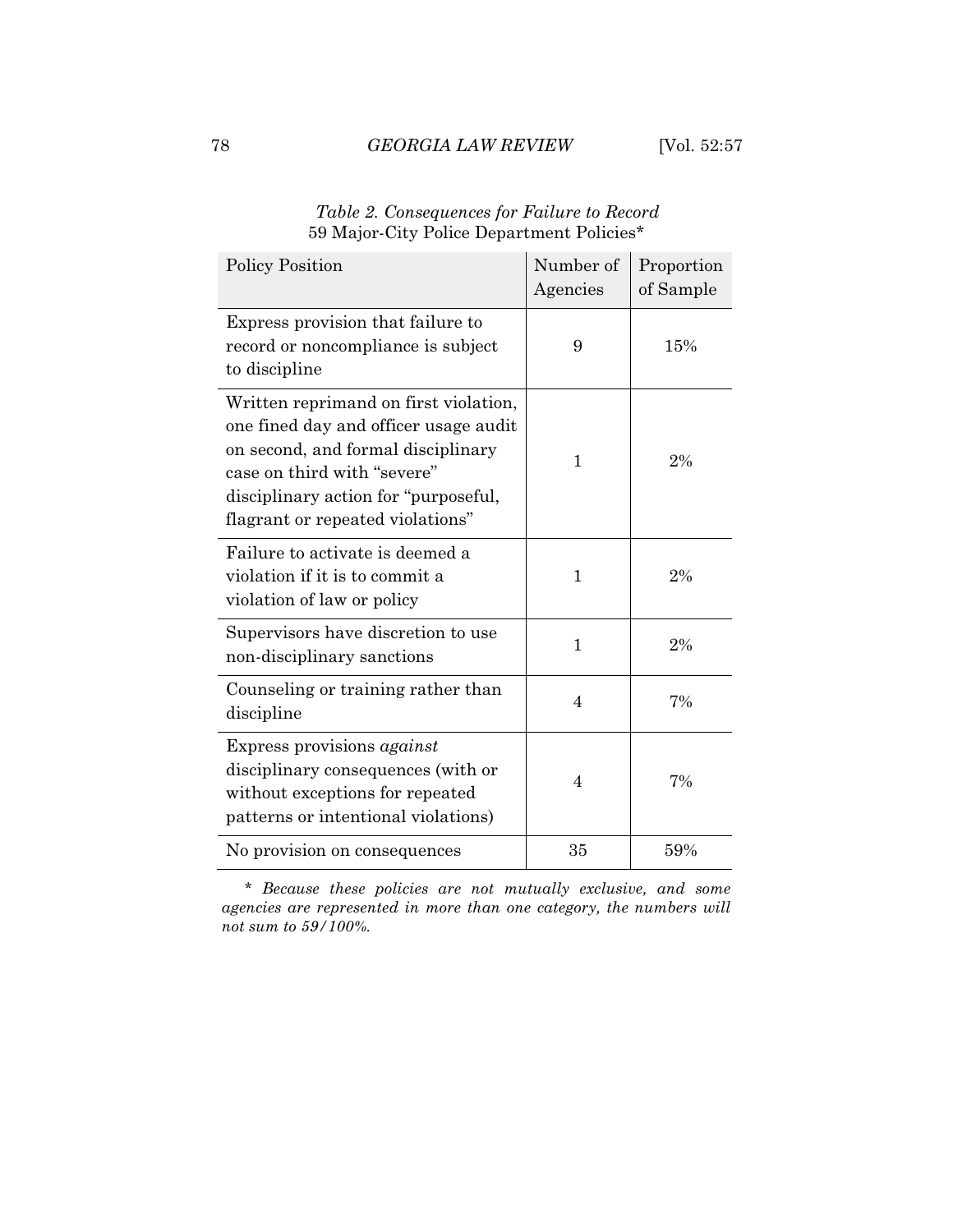| Policy Position                                                                                                                           | Number of<br>Agencies | Proportion<br>of Sample |
|-------------------------------------------------------------------------------------------------------------------------------------------|-----------------------|-------------------------|
| Supervisors are required to<br>regularly view a sample of<br>recordings for compliance                                                    | 22                    | 37%                     |
| Audits for policy compliance<br>authorized                                                                                                | 20                    | 34%                     |
| Supervisor may view recordings<br>generally                                                                                               | 6                     | 10%                     |
| Supervisors may not use recordings<br>for evaluation unless there is an<br>adverse event trigger (e.g., citizen<br>complaint, good cause) | 4                     | 7%                      |
| An adverse event and higher<br>authorization are required for<br>supervisor evaluation                                                    | 5                     | 8%                      |
| No provision for supervisor review                                                                                                        | 6                     | 10%                     |

*Table 3. Supervisorial Review or Compliance Audits*  59 Major-City Police Department Policies\*

*\* Because these policies are not mutually exclusive, and some agencies are represented in more than one category, the numbers will not sum to 59/100%.*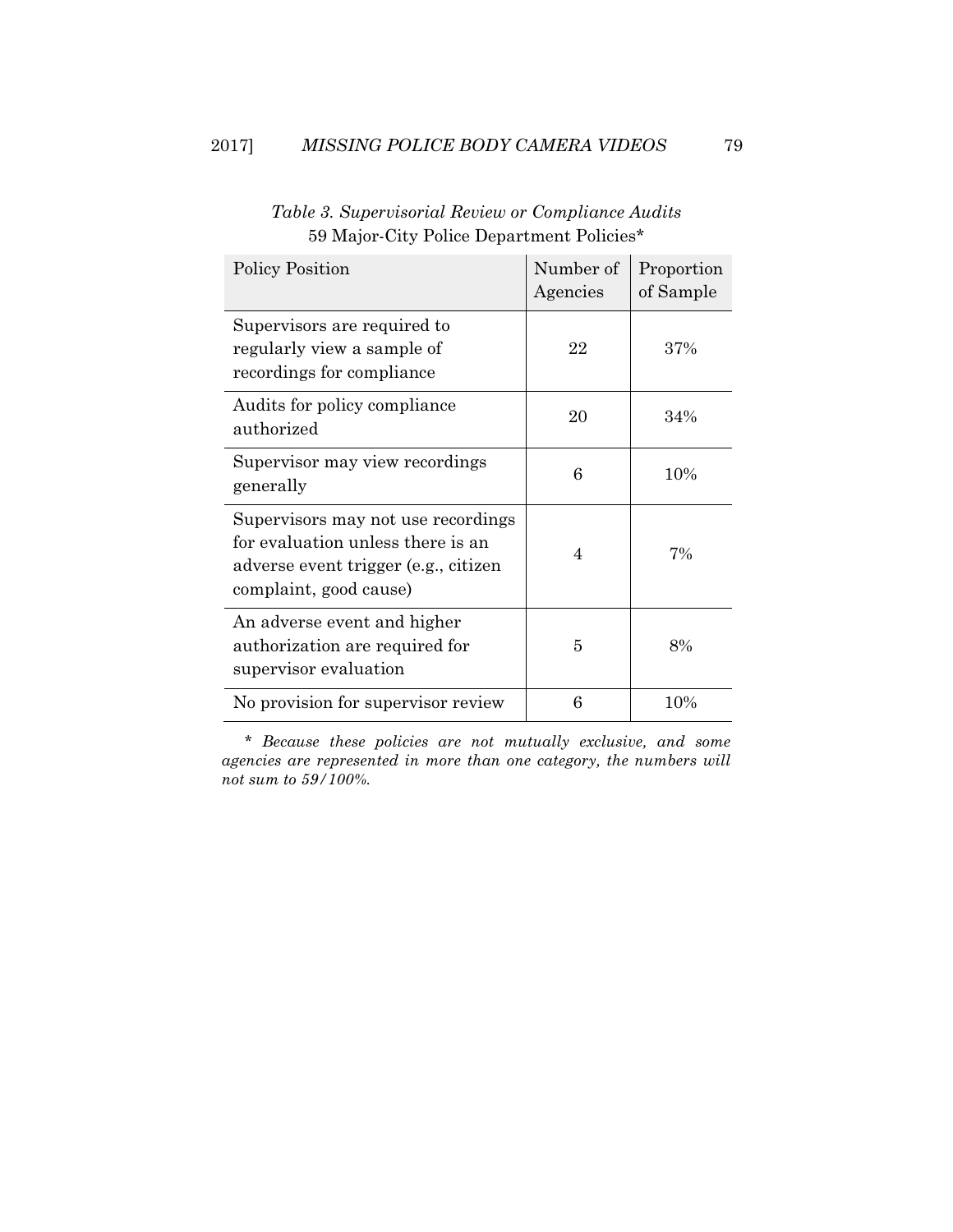| <b>Policy Position</b>                                                                                                                    | Number of<br>Agencies | Proportion<br>of Sample |
|-------------------------------------------------------------------------------------------------------------------------------------------|-----------------------|-------------------------|
| May not use recordings to search<br>for violations without cause and/or<br>no random review for disciplinary<br>purposes                  | 11                    | 19%                     |
| Minor violations found in<br>recordings should not be subject to<br>discipline                                                            | 10                    | 17%                     |
| Review of videos related to specific<br>adverse event should focus only on<br>that event and relevant recordings<br>pertaining to it      | 6                     | 10%                     |
| Internal Affairs or similar unit may<br>not view recordings unless formal<br>complaint, higher authorization or<br>official investigation | $\overline{2}$        | 3%                      |

*Table 4. Limits on Disciplinary Use of Recordings*  59 Major-City Police Department Policies\*

*\* Because this table reports the prevalence of officer-protective positions, and not all policies have such provisions, the figures will not sum to 59/100%.* 

As *Table 1* reports, just over half of the sample of major-city policies (51%) have provisions on documenting failures to record via camera, in writing, or both. To further strengthen detection, a few departments combine the documentation with supervisor notification. Conversely, nearly half of the major-city departments do not require that officers document in some written or video record when and why they failed to record an event that required recording. One department requires officers to notify a supervisor about the failure to record, but there is no documentation requirement. Nearly a quarter of the departments (24%) require the officer to explain the reasons for early deactivation of the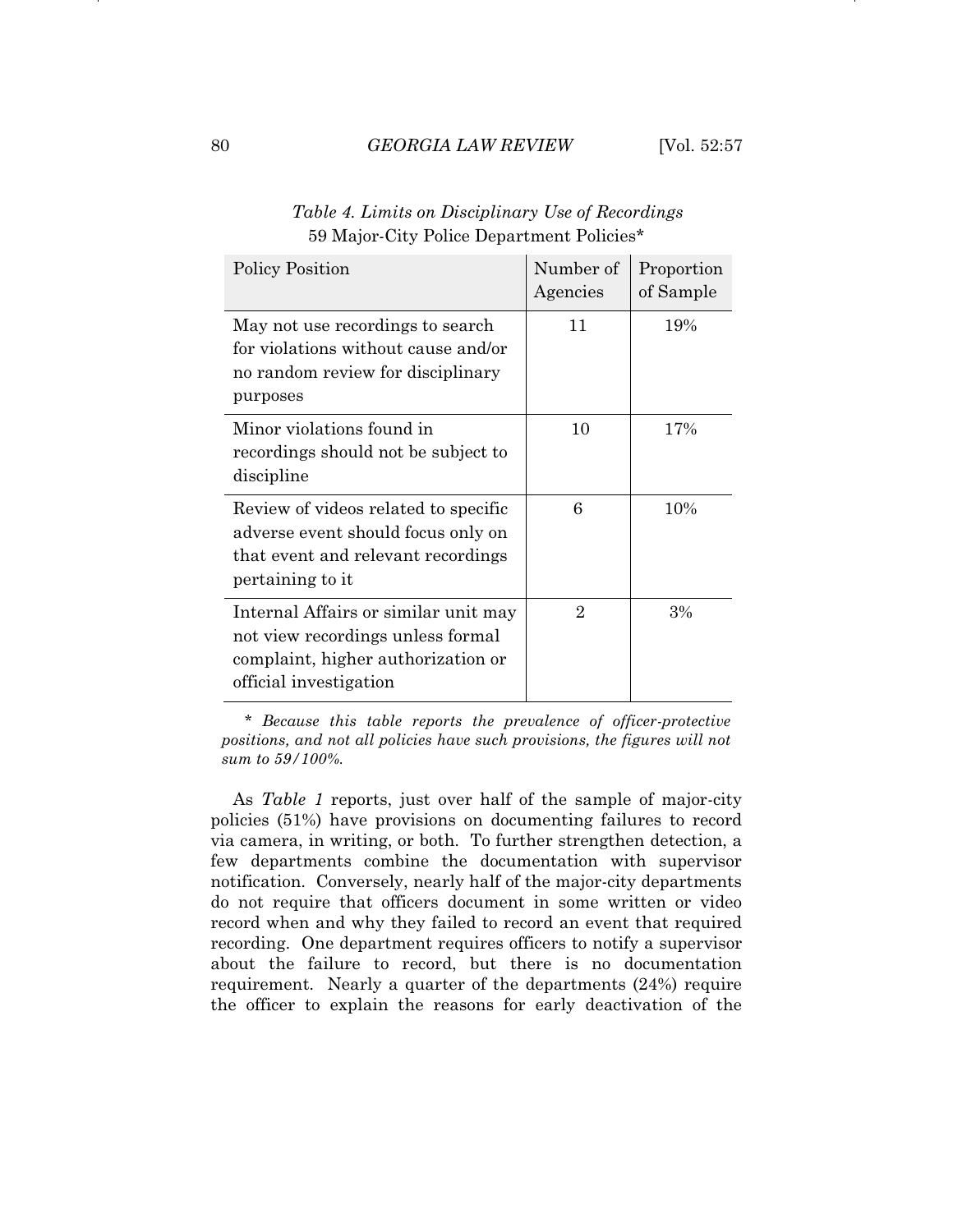recording, but do not address the complete failure to record an event.

Auditing or supervisorial review of a sample of videos for compliance is an alternative method of detecting some forms of noncompliance with recording rules.96 Of the sample, 37% require supervisors to regularly review a sample of their officers' recordings for policy compliance. This strategy puts the burden of detection on supervisors. It is more likely to catch issues with early termination of recording rather than nonrecording, because supervisors review what is recorded, rather than what is not recorded. The San Diego Police Department has an additional strategy to address the challenge of detecting failures to record altogether. Supervisors are required to see if "the number of enforcement contacts match up to the number of videos submitted."97 Audits are another detection strategy. The study reveals that, among the major-city departments, 34% authorize audits for compliance.

A number of the major-city policies have protections *against* supervisor review of recordings for evaluation and discipline purposes. As *Table 3* summarizes, 15% of the major-city departments limit supervisor review of recordings absent an adverse-event trigger such as a citizen complaint or use of force. In addition, some of those departments require higher authorization as well as an adverse event before supervisors may review videos. As *Table 4* shows, 19% of the policies have express provisions against the use of recordings to actively search for violations and/or prohibit random review of recordings for disciplinary purposes. Ten percent of the policies specify that, even when an adverse event necessitates viewing the videos, the review should focus on the specific adverse event and recordings pertaining to it. Another more prevalent protection, found in 17% of the policies, provides that minor violations documented in recordings should not be subject to discipline.

The majority of the major-city policies (59%) lack any provisions regarding the consequences for failure to record. Ten percent

<sup>96</sup> *Cf.* Gorner, *supra* note 69 (describing the "random checks" by investigators to determine whether Chicago police officers were properly reporting issues with dashboard cameras to their supervisors). 97 SAN DIEGO PD, PROCEDURE 1.49, *supra* note 57.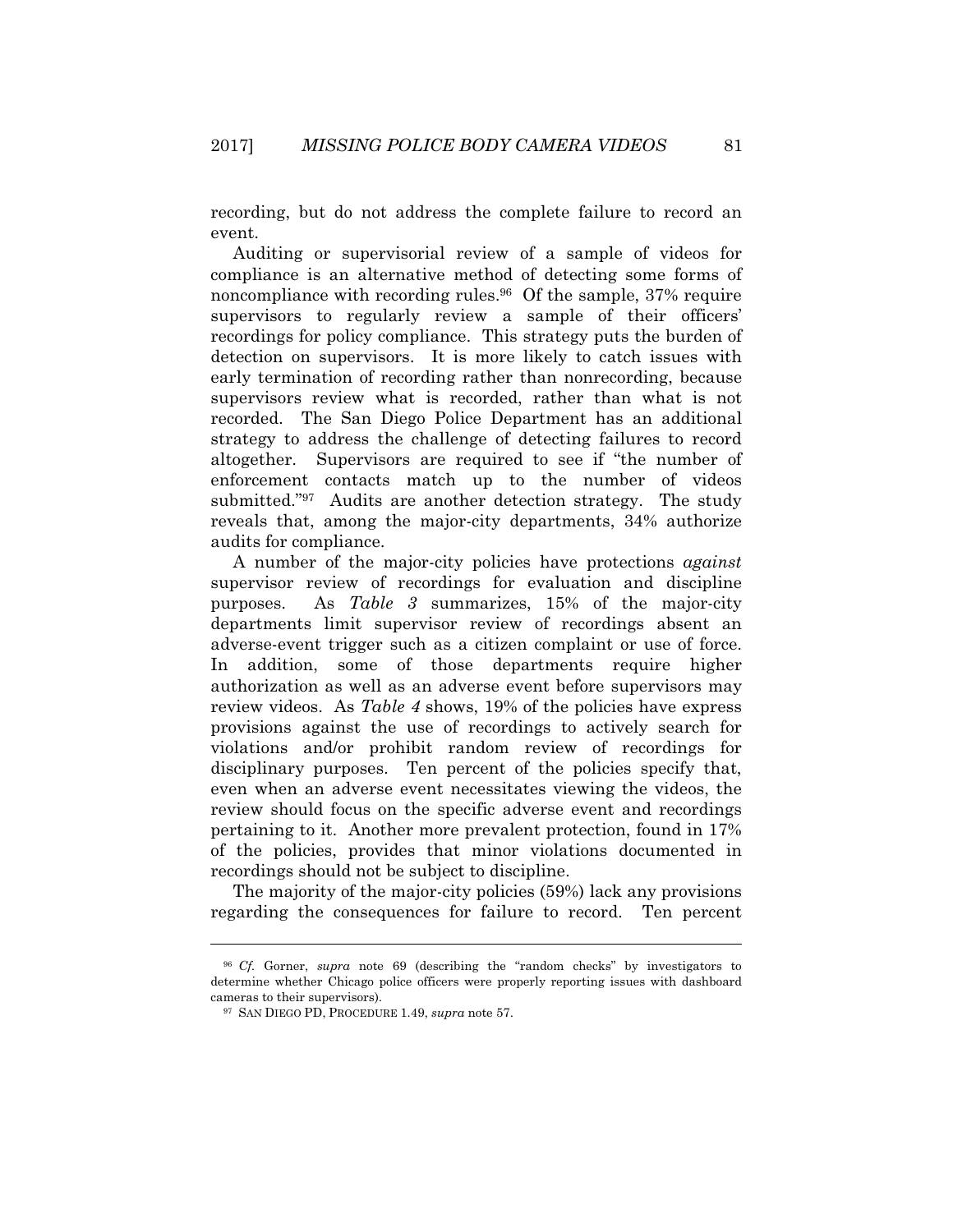contain an express provision against disciplinary consequences. As for those policies that do address consequences, the most prevalent approach (15% of the sample) is a general warning that failure to record or noncompliance with the body-worn camera policy is subject to investigation and/or discipline. The Denver Police Department—whose Independent Monitor wrote extensively about noncompliance and the need to specify sanctions<sup>98</sup>—is a notable exception because of its detailed schedule of sanctions for failures to record.99 Some departments (7%) even expressly tell officers that noncompliance with the body-worn camera recording policy will generally not result in disciplinary consequences.100

#### III. INTERNAL DEPARTMENTAL ENFORCEMENT CHALLENGES

To satisfy calls for accountability, transparency, and better evidence, body camera policies are full of recording requirements.101 On paper, a transformation seems to be underway. But recording rules that provide little incentive to comply is only a reform on paper.102 As the results reported in Part II.B reveal, the majority of major-city body camera policies that are publicly available are silent about the consequences for refusing to record as required. Policies are somewhat stronger on strategies for reporting and detecting noncompliance, but, even then, omissions are widespread.103 Moreover, several major-city police department policies contain protections against the review and use of recordings for evaluation and disciplinary purposes.104

This policy landscape, with its enforcement gaps, is shaped by the major challenges that police leaders face in introducing an

<sup>98</sup> *See* discussion, *supra* notes 60–65.

<sup>99</sup> *See* DENVER POLICE DEP'T, OPERATIONS MANUAL, BODY WORN CAMERA TECHNOLOGY, POLICY 119.04, § 12 (effective Sept. 15, 2017) [hereinafter DENVER PD MANUAL] (listing sanctions for violating the body-worn camera policy, ranging from oral reprimands for the first violation in twelve-month period to "more severe disciplinary action" for "[p]urposeful, flagrant, or repeat[] violations").

<sup>100</sup> *See supra* Table 2.

<sup>101</sup> *See* Fan, *Justice Visualized*, *supra* note 25, at 928–34 (discussing the results of study into the recording requirements of police departments).

<sup>102</sup> *See, e.g.*, DENVER OFFICE OF THE INDEP. MONITOR, *supra* note 44, at 30 (reporting that the failure to inform officers of possible sanctions for noncompliance with recording requirements may have contributed to the substantial number of failures to record).

<sup>103</sup> *See supra* Table 3.

<sup>104</sup> *See supra* Table 4.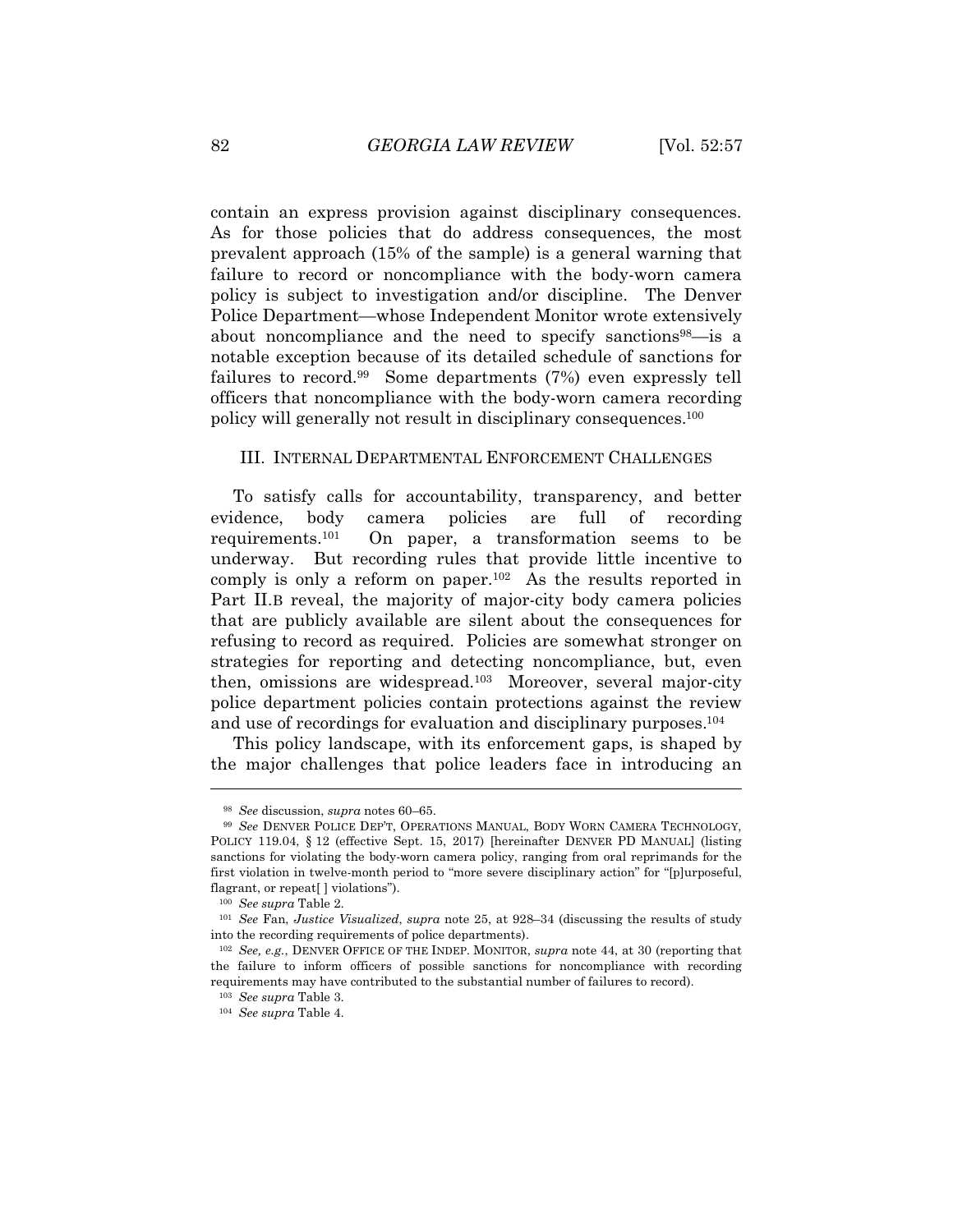intrusive change to how rank-and-file officers must operate.105 The internal enforcement challenges are inherent in the structure of police departments. This section discusses two major challenges that render internal enforcement difficult and necessitate external intervention or "cover" to police leaders to effectuate change. First is the management-labor relationship between those who are introducing and enforcing recording requirements and those who must bear the burdens.106 Labor laws and unions give line officers the power to resist or delay deployment of body cameras unless they have input on the recording rules.107 Second is the individual fault-based nature of the discipline process.<sup>108</sup> Internal disciplinary processes entail navigating the blurry zone between important and legitimate reasons for omissions of recording and subversion or resistance.<sup>109</sup>

#### A. THE DISCIPLINE DILEMMA

Police leaders adopting body cameras to rebuild public trust and allay controversies face a dilemma. For cameras to produce the desired benefits of reducing uses of force and citizen complaints, officers must actually use the technology as directed.<sup>110</sup> Consequences for rule violations are the usual strategy to incentivize compliance.<sup>111</sup> The need to spell out consequences for noncompliance is no secret. Indeed, the Bureau of Justice Assistance provides the following advice to police departments:

A department's policy should also clearly indicate what will happen to an officer who fails to activate a camera in circumstances where activation is required. Will

<sup>105</sup> *See* discussion *infra* notes 113–29.

<sup>106</sup> *See* discussion *infra* notes 113–29. 107 *See* discussion *infra* notes 113–29. 108 *See* discussion *infra* notes 140–65.

<sup>109</sup> *See* discussion *infra* Sections III.B.*1*, III.B.*2*.

<sup>110</sup> *See* Ariel et al., *supra* note 15, at 459–62 (arguing that body cameras "should remain on throughout the [officer'] entire shift," and officers should not retain discretion to activate the devices).

<sup>111</sup> Compare Austin's famous classical formulation of law as a command that a sovereign may enforce through the threat of a sanction. JOHN AUSTIN, THE PROVINCE OF JURISPRUDENCE DETERMINED 5 (Noonday Press 1954).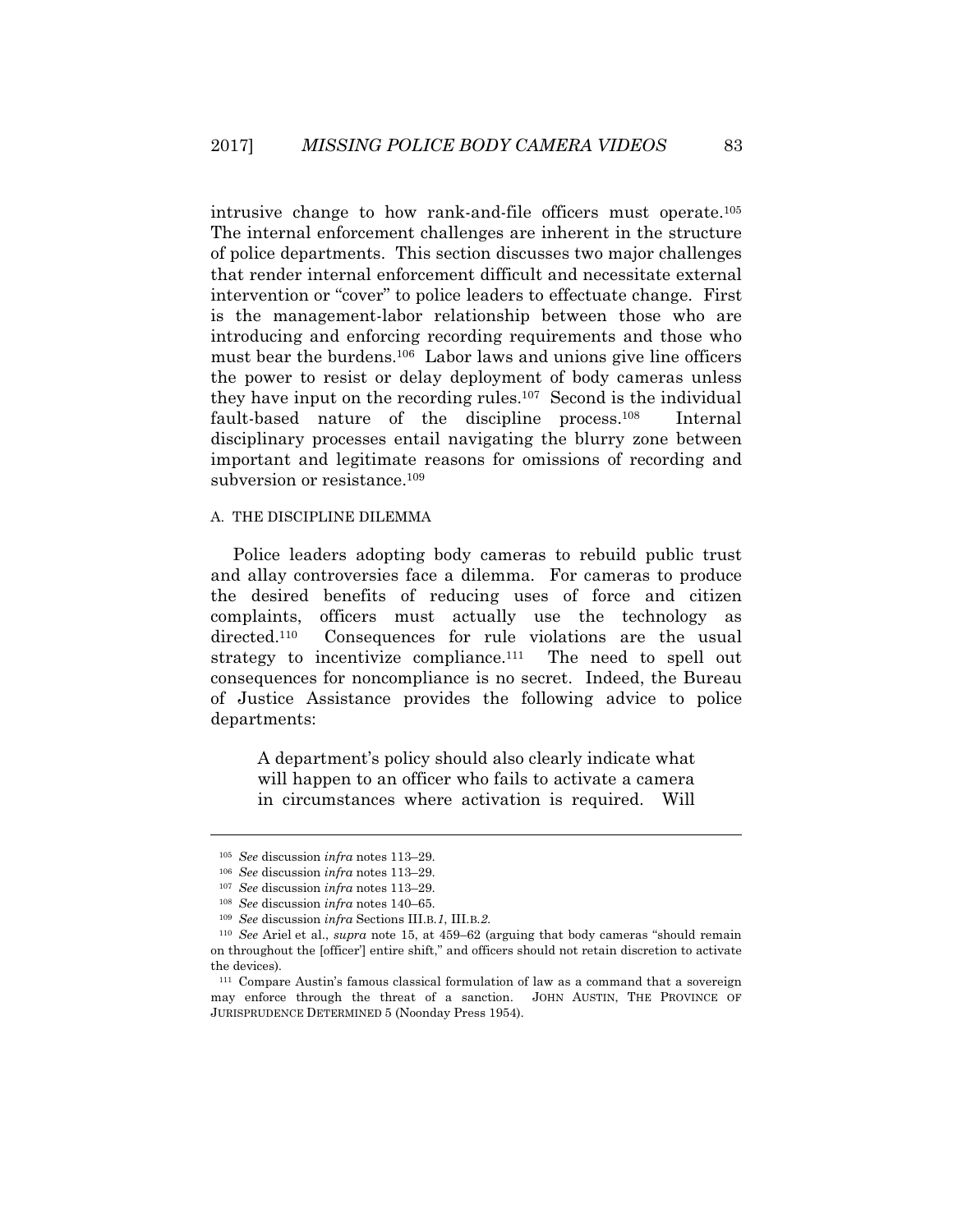the officer be subject to discipline? If so, how will he or she be disciplined? The consequences for failure to activate as well as premature deactivation should be clearly stated.112

The problem is that spelling out sanctions is easier to recommend than to accomplish in practice. Introducing body cameras requires buy-in from the ranks—and potentially court battles with the police union over the change in working conditions and whether recording rules must be collectively bargained.113 Under federal labor laws, collective bargaining with the workers' union is required when the conditions imposed by management constitute a material change to the applicable labor contract secured through collective bargaining.114

Through this leverage, or the specter of it, police labor unions have successfully secured limits on the use of recordings for officer monitoring, evaluation and discipline.<sup>115</sup> Sometimes, as in the

<sup>114</sup> *See* 29 U.S.C. § 158(d) (2012) (describing the obligation to bargain collectively). 115 *See, e.g.*, Editorial, *Draft Body-Camera Policy Places Police Union's Concerns Over Public's*, OREGONIAN, June 24, 2016, at A16, 2016 WLNR 19464570 (discussing controversy over the closed-door negotiations of a body camera policy between the mayor and the police union that allegedly resulted in a dilution of accountability and transparency measures); Max Schanzenbach, *Union Contracts Key to Reducing Police Misconduct*, CHI. TRIB., Nov. 24, 2015, at 17, 2015 WLNR 34864776 (discussing how unions have successfully used

<sup>112</sup> BUREAU OF JUSTICE ASSISTANCE, BODY-WORN CAMERA TOOLKIT: FREQUENTLY ASKED

QUESTIONS 21 (2015), https://www.bja.gov/bwc/pdfs/bwc\_faqs.pdf. 113 *See, e.g.*, Ben Conarck, *Jacksonville Sheriff, Police Union Clash Over Body Camera Rules*, FLA. TIMES UNION (Jacksonville), Feb. 8, 2017, 2017 WLNR 6684923 (reporting on a dispute between the local police union and the sheriff over whether body camera rules are subject to mandatory collective bargaining); Brian Bakst, *Maplewood Police Officers Challenge Body Camera Policy in Lawsuit*, MPR NEWS (Minn.) (Nov. 21, 2016), http://www.mprnews.org/stor y/2016/11/21/maplewood-police-officers-challenge-body-camera-policy-lawsuit (reporting on lawsuit by police officers who objected to random audits of body camera recordings and argued that such provisions must be subject to collective bargaining); Jan Ransom, *Boston Slow to Adopt Policing Innovations: Changes Stall as Unions Seek Role*, Bos. GLOBE, Sept. 5, 2016. 2016 WLNR 27007841 (reporting on a court battle between a Boston police union and Boston Police Department management over the introduction of body cameras and whether rules should be subject to collective bargaining); Harry Bruinius, *Why Police Are Pushing Back on Body Cameras*, CHRISTIAN SCI. MONITOR, Aug. 30, 2016, 2016 WLNR 26450977 (detailing lawsuits and debates involving police unions over the body camera issue); Brian Brus, *Police Union Complaint Halts Body-Cam Test Program*, J. REC. (Okla. City), June 15, 2016, 2016 WLNR 18940773 (discussing how a lawsuit by an Oklahoma City police union put the City's body camera program on hold); Andrew Blake, *Body Cameras Spark Lawsuit Between Denver Cops, City Officials*, WASH. TIMES, Nov. 6, 2015, 2015 WLNR 33002278 (discussing a lawsuit by a Denver police union seeking collective bargaining over body camera rules).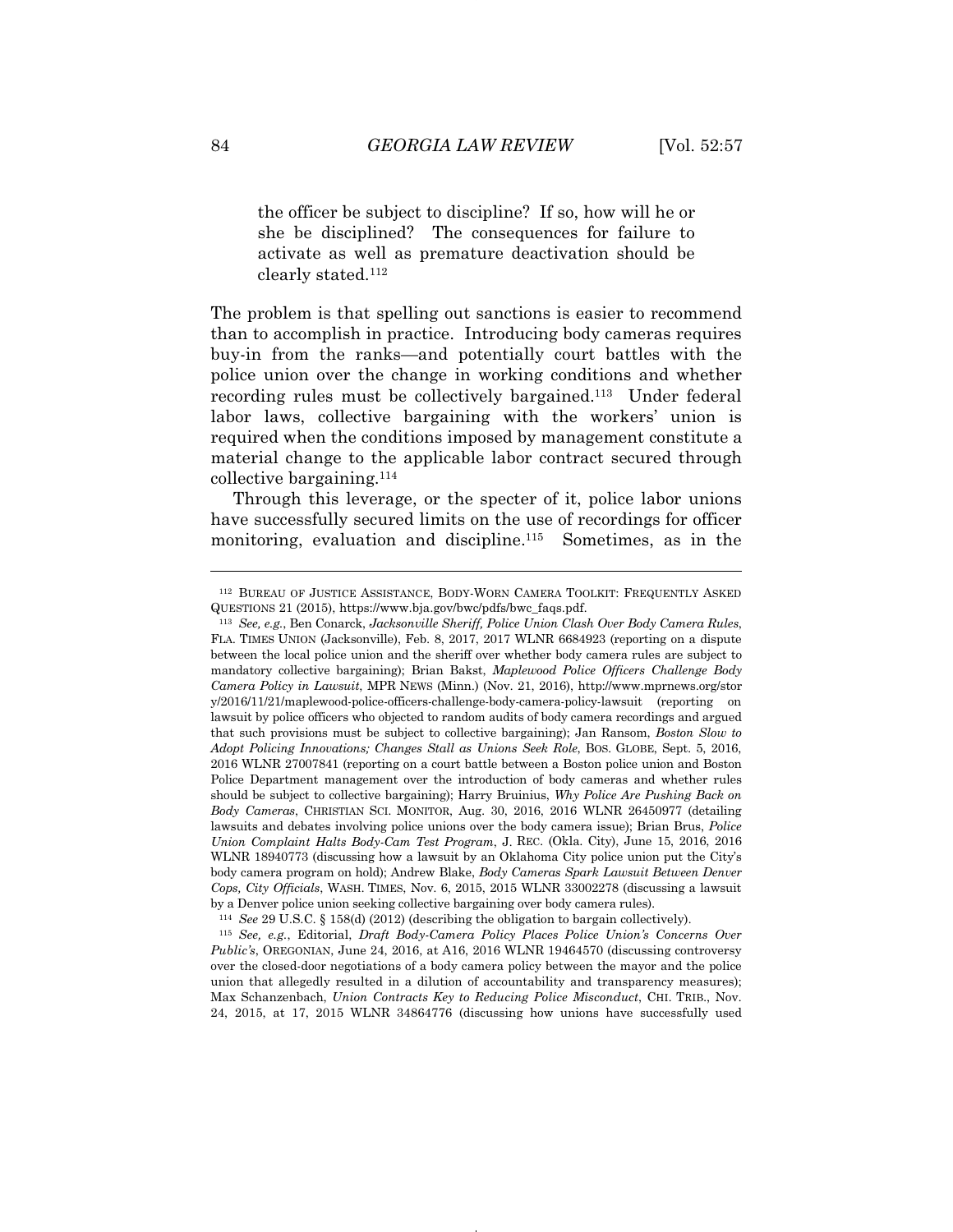case of the Seattle Police Department's policy regarding its body camera pilot program, the influence of the union in securing protections against discipline for not recording is transparently described on the face of the policy:

The Memorandum of Agreement between the City of Seattle and the Seattle Police Officers' Guild outlines the scope of the program. Pursuant to that agreement, there will be no discipline that follows from not recording a particular incident with BWV.116

When police department management designs a body camera program and policy without union input, the entire program can derail. For example, the Oklahoma City Department of Police had to halt its body-worn camera program after an arbitrator ruled that the rules regarding recording and review had to be negotiated with the police union as part of a collective bargaining agreement.117 The union supported body cameras to protect against false accusations but wanted the power to help frame the rules of recording and protections regarding supervisor review and compliance audits.118 A central concern raised by the union was the management's policy allowing supervisors to review recordings

collective bargaining to resist body camera adoption by police departments and secure "binding arbitration for any significant disciplinary action taken against officers—a system stacked heavily in favor of police").

<sup>116</sup> SEATTLE POLICE DEP'T, SEATTLE POLICY MANUAL, BODY-WORN CAMERA PILOT PROGRAM, POLICY 16.091 (effective Apr. 1, 2016). The current version of the Seattle Police Department's manual no longer includes the quoted language. Instead, the manual provides for particular situations in which an officer will not be disciplined. For example, a failure to record particularly sensitive or private interactions, such as interviews with victims of sexual assault, will not subject the officer to discipline. *See* SEATTLE POLICE DEP'T, SEATTLE POLICE MANUAL, POLICY 16.090-POL 1 (effective July 19, 2017) [hereinafter SEATTLE PD MANUAL], https://www.seattle.gov/policemanual/. Furthermore, upon departmental review of body camera recordings, an officer will not be subject to discipline for "minor acts of misconduct unrelated to the original reason for viewing the video" including use of profanity or rudeness. *See id.* at POLICY 16.090-POL 2. Unlike the provision in the 2015 version of Seattle's manual, it is unclear from the policy itself whether the 2017 provisions were the result of collective bargaining.

<sup>117</sup> *See Agreement Reached to Restart Police Department's Body-Worn Camera Program*, US FED. NEWS, Nov. 29, 2016, WESTLAW.

<sup>118</sup> *See id.*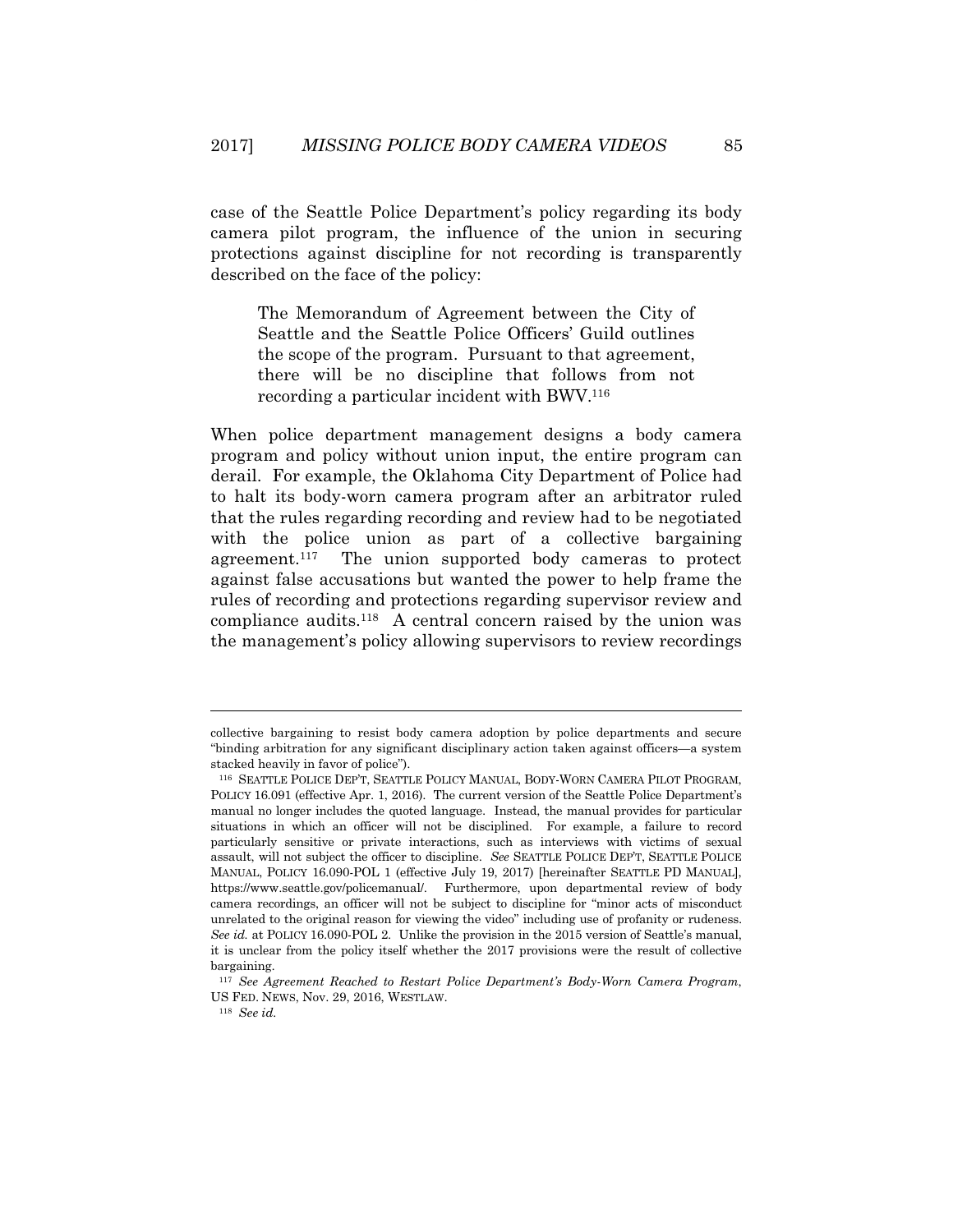at any time.119 The union wanted a limit to prevent supervisors from going on "a fishing expedition."120

Concerns over supervisors using recordings to hunt for violations and nickel-and-dime officers for minor issues is reflected in the number of protections addressing those concerns.121 Philadelphia's body camera policy explains the underlying rationale:

To effectively perform their duties, Officers must have a level of comfort in which minor disciplinary offenses recorded while performing their duties that would not otherwise become known but for wearing a Body-Worn Camera, will not adversely affect an officer's career. . . . Thus, the secondary purpose of this directive is to provide officers with the knowledge that "minor disciplinary code violations" that are captured on any Body Worn Camera will not result in an official Internal Affairs investigation . . . based solely upon their minor infraction.<sup>122</sup>

The proposed draft of the New York body camera policy offers examples of "nickel-and-diming" concerns, "such as chewing gum or taking off a hat that the supervisor wouldn't have otherwise seen."123 Beyond sweating the small stuff, the larger concern is increased supervisor surveillance enabled by the availability of records. For example, Saint Paul's policy explicitly addresses the

<sup>119</sup> *See* Sheldra Brigham, *OKCPD Removes Body Cameras until Policy is in Place*, KFOR NEWS CHANNEL 4 (June 15, 2016, 7:14 PM), http://kfor.com/2016/06/15/okcpd-removes-bodycameras-until-policy-is-in-place/*.*

<sup>120</sup> *See id.* (quoting union president John George, "We didn't want supervisors just to be able to go on a fishing expedition").

<sup>121</sup> *See supra* Part II.B & Table 4 (finding that 17% of major-city police department policies involved limits on disciplinary use of recordings in cases of minor violations).

<sup>122</sup> PHILA. PD, BWC DIR., *supra* note 26, § 2.B.

<sup>123</sup> N.Y. POLICE DEP'T, OPERATIONS ORDER DRAFT FOR PUBLIC COMMENT 10 (June 29, 2016) [hereinafter NYPD, DRAFT OPERATIONS ORDER], https://policingproject.org/wp-consent/upload s/2016/06/NYPD-BWC-Draft-Policy.pdf; *see also* SEATTLE PD MANUAL, *supra* note 116, at POLICY 16.090-POL 2 (discussing examples of minor infractions, such as uniform infractions).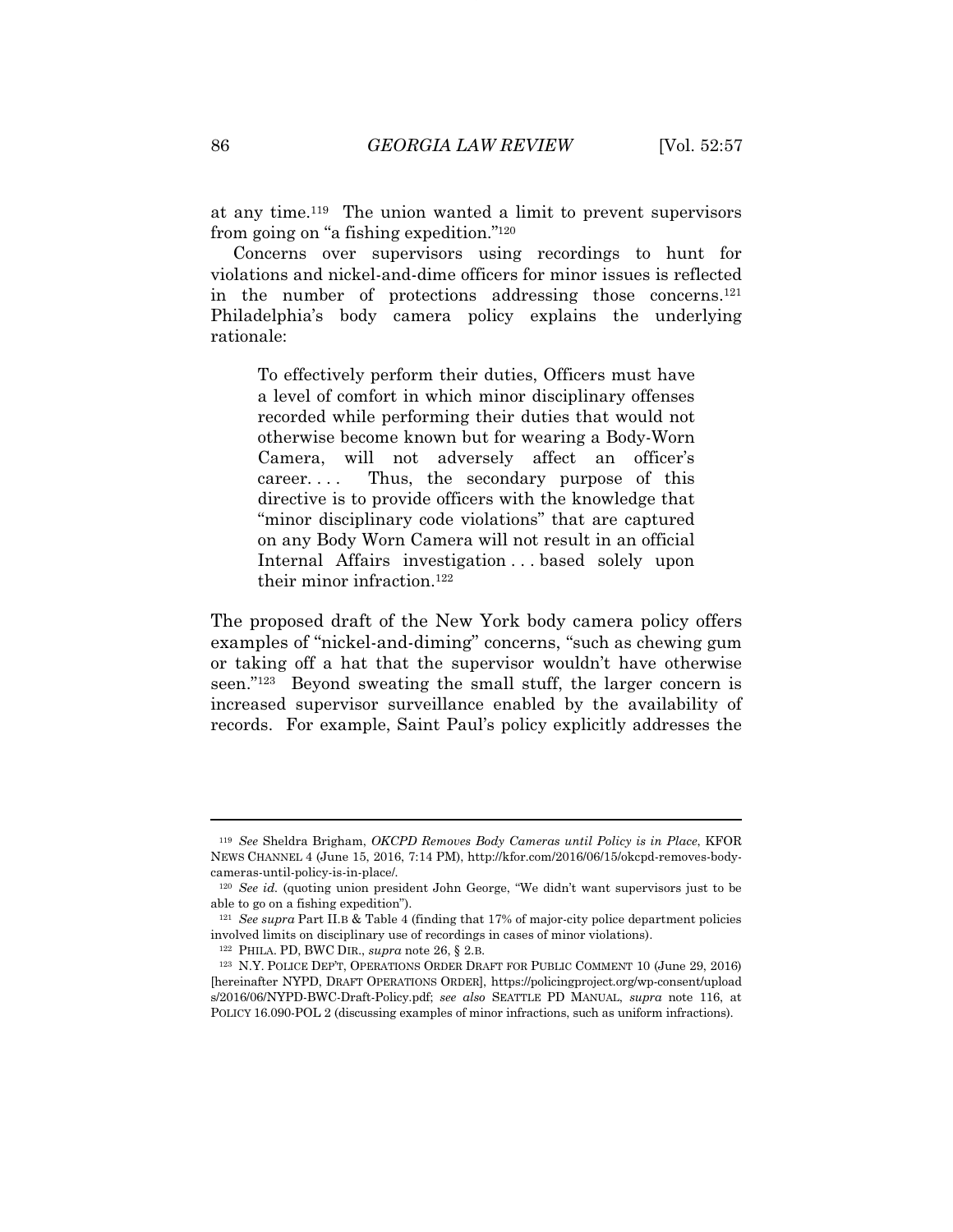issue, providing: "Supervisors may not access or review BWC Data for the purpose of surveillance of any employee."<sup>124</sup>

The omissions, gaps, and limits on review and discipline must be viewed in the structural context of police departments and labor's concerns regarding management. When a police department announces a plan to adopt body cameras, that does not mean that the officers who will actually be wearing the cameras support the endeavor. For example, when the Boston Police Department sought 100 volunteers to pilot the technology, not a single person on the force of more than 2,000 sworn officers volunteered.125 The department had to conscript the 100 testers, whose union then sued, alleging labor law violations.<sup>126</sup> Management has a delicate task securing buy-in from officers.<sup>127</sup> Launching even a small pilot program is hard enough.<sup>128</sup> Specifying consequences for noncompliance risks rousing organized resistance that would altogether defeat the project.129

An external power may have more success in putting teeth into recording policies—or providing cover to police management to do so.130 It is noteworthy that the department in the sample with a detailed scale of sanctions—and among the toughest sanctions for non-recording was the Denver Police Department.131 Since 2005, the Office of the Independent Monitor has served as a public

<sup>124</sup> ST. PAUL POLICE DEP'T, BODY WORN CAMERA PILOT POLICY, POLICY 442.18 (issued Oct. 25, 2016, revised Sept. 11, 2017), https://www.stpaul.gov/books/44218-body-worn-camera-pi lot-policy.

<sup>125</sup> Editorial, *Patience on 'Pilot'*, BOS. HERALD, Dec. 20, 2016, at 20, 2016 WLNR 38936566, http://www.bostonherald.com/opinion/editorials/2016/12/editorial\_patience\_on\_pilot.

<sup>126</sup> Michael Levenson & Evan Allen, *Boston Police Union Challenges Body Camera Program*, BOS. GLOBE, Aug. 26 2016, 2016 WLNR 26144946 ("[W]hen no officers volunteered to wear cameras, [the police commissioner] announced the department would effectively force 100 officers to wear the devices. . . . The [police] union [subsequently] filed a grievance . . . .").

<sup>&</sup>lt;sup>127</sup> For numerous examples of the court battles with police unions over the introduction of body cameras, see *supra* note 113. 128 *See* sources cited *supra* note 113. 129 *See, e.g.*, Liam Dillon, *Police Access Bills No Longer a Priority*, L.A. TIMES, Feb. 28,

<sup>2017,</sup> at 1, 2017 WLNR 6287355 (discussing "steadfast" union opposition on discipline issues and successful fights by police unions).

<sup>130</sup> *Cf.* Shirin Sinnar, *Institutionalizing Rights in the National Security Executive*, 50 HARV. C.R.-C.L. L. REV. 289, 336–37 (2015) (noting that in the legislative context "[a]n external reviewer's report might supply political cover for sympathetic but risk-averse lawmakers to press for reform").

<sup>131</sup> *See* DENVER PD MANUAL, *supra* note 99, at POLICY 119.04, § 12.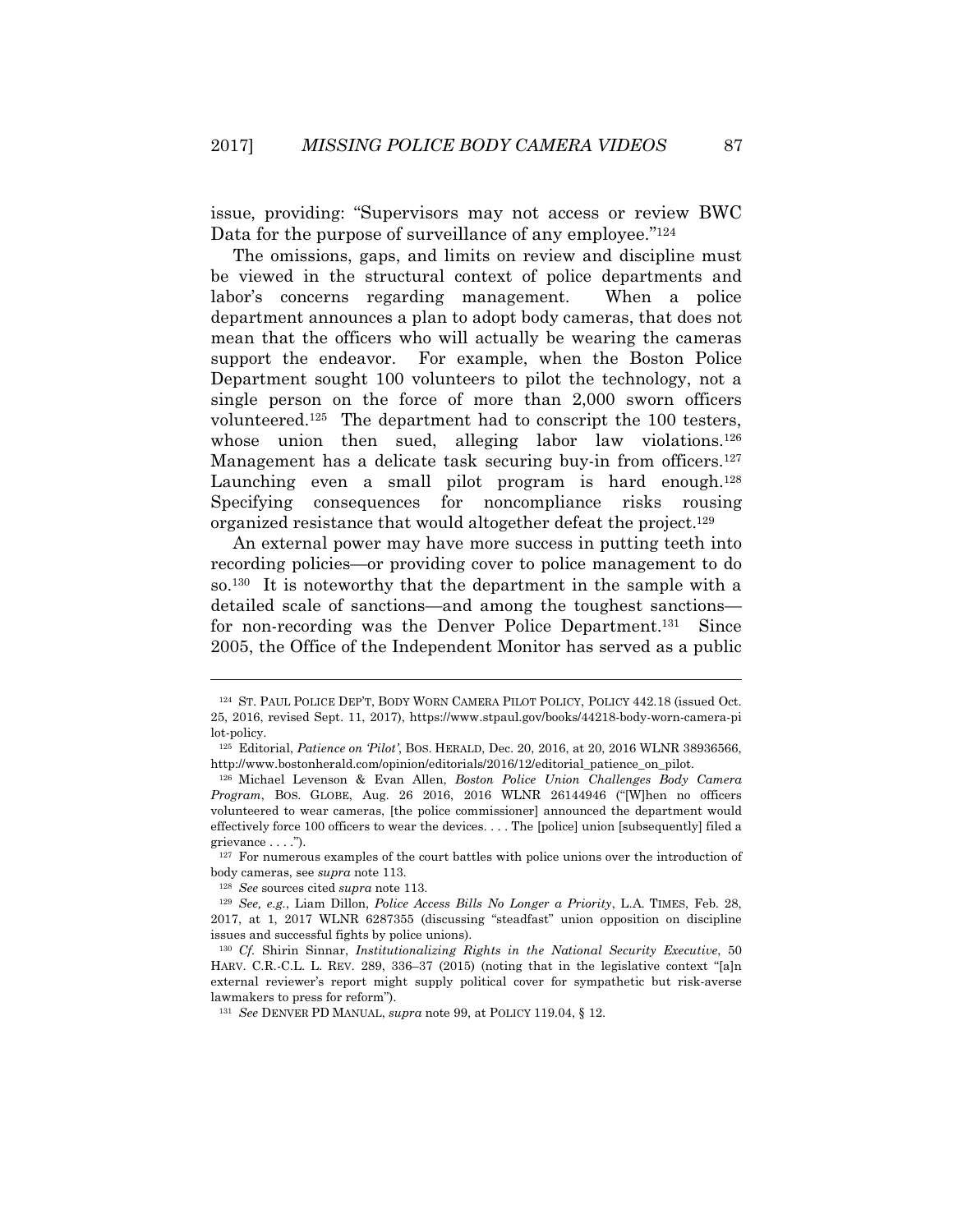watchdog over the Denver Police Department.<sup>132</sup> Created by ordinance passed by the City Council in 2004, the Independent Monitor has the power to monitor police conduct, investigate, and recommend changes in practices.133 In 2014, following the Denver Police Department's pilot-test of police body cameras, the Independent Monitor released a report finding that many uses of force were not recorded on camera.134 The Independent Monitor noted that the failure to inform officers of possible sanctions for noncompliance may have contributed to the failures to record despite policy mandates.135

Drafted subsequent to the Independent Monitor's report, Denver's current body camera policy is now among the most detailed and toughest on sanctions among all the available majorcity policies analyzed. Denver's policy provides for an oral reprimand, together with a mandated officer review of the body camera policy, a follow-up meeting with a supervisor, and a "[j]ournal entry" for a first violation in a 12-month period; a written reprimand for a second violation in a 12-month period; and "1 fined day" for the third violation in a 12-month period.136 In addition, upon a second violation, the officer is subject to "an indepth audit of the officer's data usage" and the resulting documentation goes to the Professional Standards Unit, which "will generate a formal Personal Assessment System (PAS) review."137 In addition to this scale of penalties, the policy cautions that "[p]urposeful, flagrant or repeated violations will

<sup>132</sup> *See* OFFICE OF THE INDEP. MONITOR, COMPLAINT MONITORING GUIDELINES: EXECUTIVE SUMMARY 1 (2010), https://www.denvergov.org/content/dam/denvergov/Portals/374/docume nts/OIM\_Case\_Handling\_Guidelines\_Final\_Executive\_Summary\_8\_1\_10.pdf ("In 2005, in an effort to improve police accountability to the public, the City of Denver created the Office of the Independent Monitor (OIM) . . . to monitor and report on the handling of citizen complaints by the Denver Police and Sheriff Departments.").

<sup>133</sup> DENVER, COLO., REV. MUNICIPAL CODE ch. 2, art. XVII, § 2371. *See also* Noelle Phillips, *Move to Strengthen Denver's Independent Monitor Advances*, DENVER POST (Feb. 3, 2015, 9:57 AM), http://www.denverpost.com/2015/02/03/move-to-strengthen-denvers-indepe ndent-monitor-advances/ (discussing a dispute between the Monitor and the Denver Police Department over whether the Department is obligated to grant full access to body camera footage for the Monitor).<br> $134$  See discussion supra at notes 60–65.

<sup>&</sup>lt;sup>135</sup> *See* DENVER INDEP. MONITOR 2014 REPORT, *supra* note 44, at 30. 1<sup>36</sup> DENVER PD MANUAL, *supra* note 99, at POLICY 119.04, § 12.

<sup>137</sup> *Id.*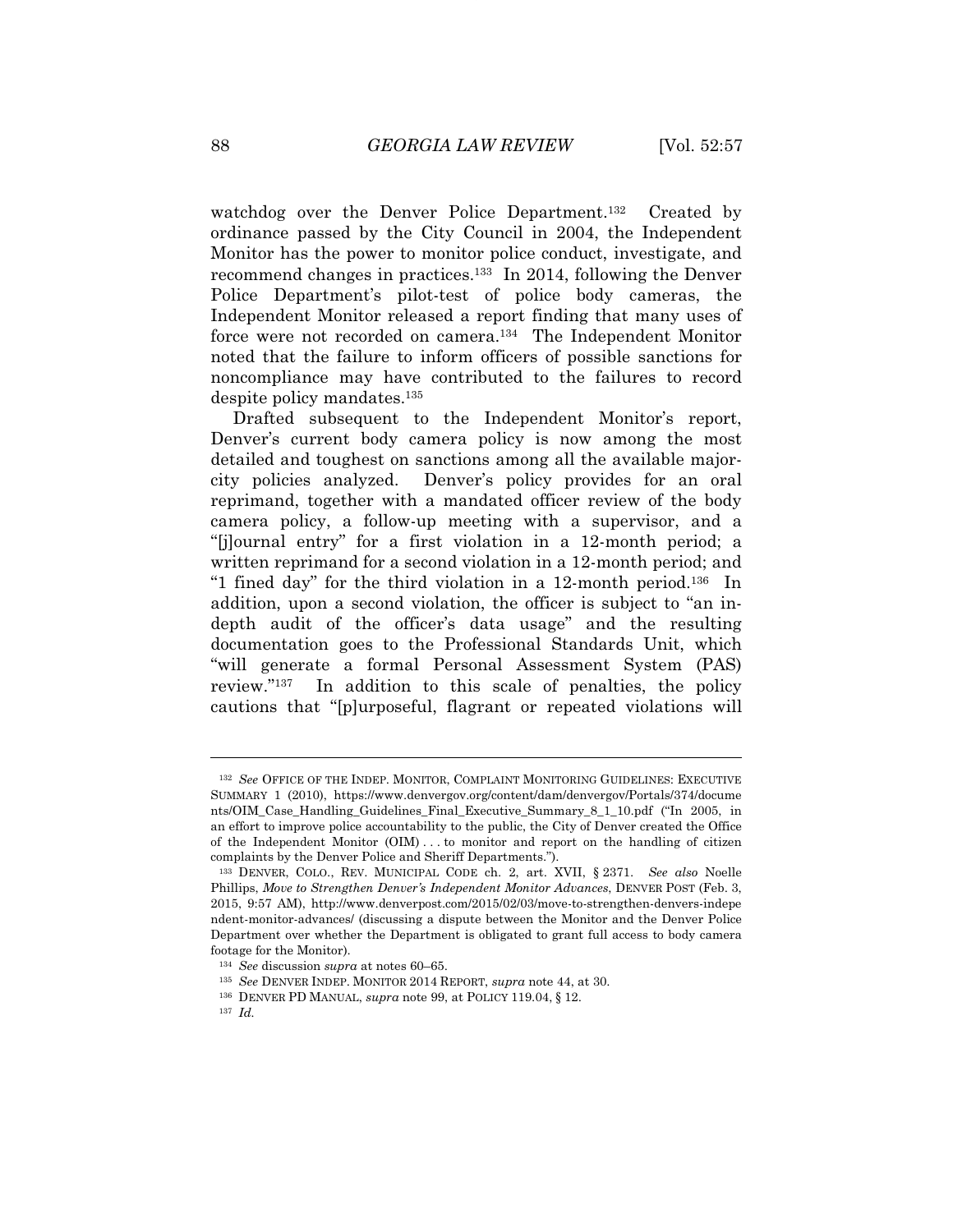result in more severe disciplinary action."138 These tough and detailed provisions contrast sharply with the majority approach of simply not addressing the consequences for noncompliance with recording directives.139

#### B. PARSING BETWEEN LEGITIMATE CHALLENGES AND SUBVERSION

Another important reason for the widespread omissions regarding consequences for failures to record is the difficulty of distinguishing legitimate from culpable conduct. The commentary to the New York Police Department's draft body camera policy openly acknowledges that sanctions are unspecified because of the difficulties: "Officer discipline is generally not mentioned in the proposed policy. It is difficult to specify a discipline system as there are many variables that determine whether or not an officer should face discipline in [a] specific instance."140 As the drafters of the New York policy frankly address, silence regarding whether sanctions will occur is no oversight. It is easier to leave things unspecified because there are good reasons not to record. Two of the major and commonly occurring justifications for failures to record are the need to respond to exigencies in the field and technological malfunction. As discussed below, parsing between these important and legitimate justifications and refusal, resistance, and subversion is a delicate and difficult task.

*1. Forgot in the Heat of the Moment, or Refused to Record?* In the cool and safe remove of hindsight, it is all too easy to question and condemn imperfect adherence, especially after a tragedy.141 But in the heat and fray of the field there are legitimate reasons why recording fails.<sup>142</sup> Officers focused on the immediate need to respond to the exigencies of fast-unfolding and high-stress events

<sup>138</sup> *Id.*

<sup>139</sup> *See supra* Table 4.

<sup>&</sup>lt;sup>140</sup> NYPD, DRAFT OPERATIONS ORDER, *supra* note 123, at 10.<br><sup>141</sup> Indeed, "we tend to be historical simplifiers, even reducers, who often skate over the relevant facts in order to lay the blame *somewhere* rather than everywhere or nowhere." MARK FREEMAN, HINDSIGHT: THE PROMISE AND PERIL OF LOOKING BACKWARD 40 (2010). 142 *See* discussion *infra* at notes 143–44, 152–57. *Cf.* Atwater v. City of Lago Vista, 532

U.S. 318, 346–47 (2001) (explaining that police officers frequently have to act "on the spur (and in the heat) of the moment").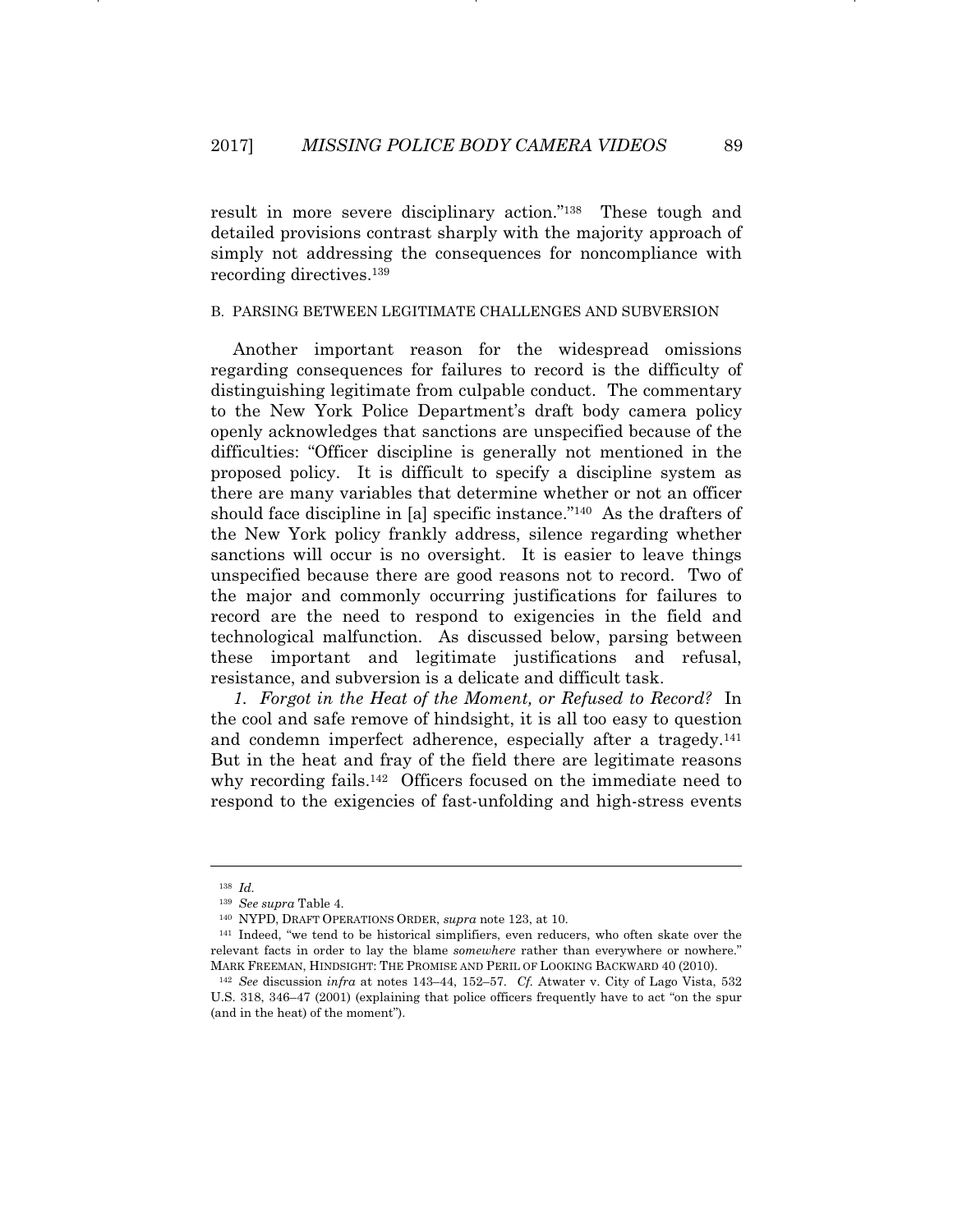may forget to hit record, or lack the time to do so.<sup>143</sup> Among body camera policies, there is wide and express acceptance of the basic proposition that safety trumps the recording obligation in body camera policies.144

Inexperience with implementing new recording requirements can further lead to failures to record in stressful situations.145 Mistakes happen. There is a learning curve with new technologies and procedures.146 The lack of a clear and calibrated scale of sanctions can even potentially end up underprotecting officers who face high-stress circumstances and a new recording regime. For example, if a tragedy happens on an officer's watch, and the incident hits the headlines, there is a risk of swift and severe sanctions in response to the attention, since no specified scale is

<sup>143</sup> *See, e.g.*, New York v. Quarles, 467 U.S. 649, 656 (1984) ("In a kaleidoscopic  $situation[,] \ldots$  spontaneity rather than adherence to a police manual is necessarily the order of the day . . . .").

<sup>144</sup> *See, e.g.*, CORPUS CHRISTI POLICE DEP'T, MOBILE DIGITAL VIDEO RECORDING SYSTEMS AND BODY WORN CAMERAS, POLICY 303, at 7 (May 10, 2016) (on file with author) ("At no time is a member expected to jeopardize his/her safety in order to activate a BWC or change the recording media."); MILWAUKEE POLICE DEP'T, STANDARD OPERATING PROCEDURE, POLICY 747.25 (effective July 15, 2016), http://city.milwaukee.gov/ImageLibrary/Groups/mpdAuthors/ SOP/747-BODYWORNCAMERABWC1.pdf ("The department recognizes that officer safety is paramount. Members with BWC who arrive on a scene or engage in an enforcement contact must start recording as soon as it is safe and practical to do so."); NYPD, DRAFT OPERATIONS ORDER, *supra* note 123, at 3 ("If the circumstances require a[ ] [uniform member of the service] to engage immediate safety measures first, the [uniformed member] should do so and then activate the BWC as soon as it is practical and safe. At no point should proper tactics be compromised to begin a recording."); SAN DIEGO POLICE DEP'T, AXON BODY WORN CAMERAS, PROCEDURE, PROCEDURE 1.49, at 2 (effective July 20, 2016) [hereinafter SAN JOSE PD, BWC POLICY], https://www.sandiego.gov/sites/default/files/ 149.pdf ("Officer safety and public safety take precedence over recording events. . . . Officer safety and the safety of the public shall be the primary considerations when contacting citizens or conducting vehicle stops, not the ability to record an event."); SAN JOSE POLICE DEP'T, BODY WORN CAMERA POLICY, at 2 (effective July 29, 2015), http://www.sjpd.org/InsideSJPD/BodyCameras/SJPD\_BWC\_Policy\_0 6-29-15\_with\_POA\_approval.pdf ("The safety of officers and members of the public is the highest priority, and the Department acknowledges there may be situations in which operation of the device is impractical or may be an impediment to public and officer safety. Additionally, the Department recognizes human performance limitations during particularly stressful, critical situations.").

<sup>145</sup> *See* Sweeney & Gorner, *supra* note 5 (reporting findings of a preliminary investigation that officers' inexperience with operating body cameras led to a failure to record the police shooting of Paul O'Neal).

<sup>146</sup> *See, e.g.*, SAN DIEGO PD, BWC POLICY, *supra* note 144, at 1 ("There is also a learning curve that comes with using body-worn cameras.").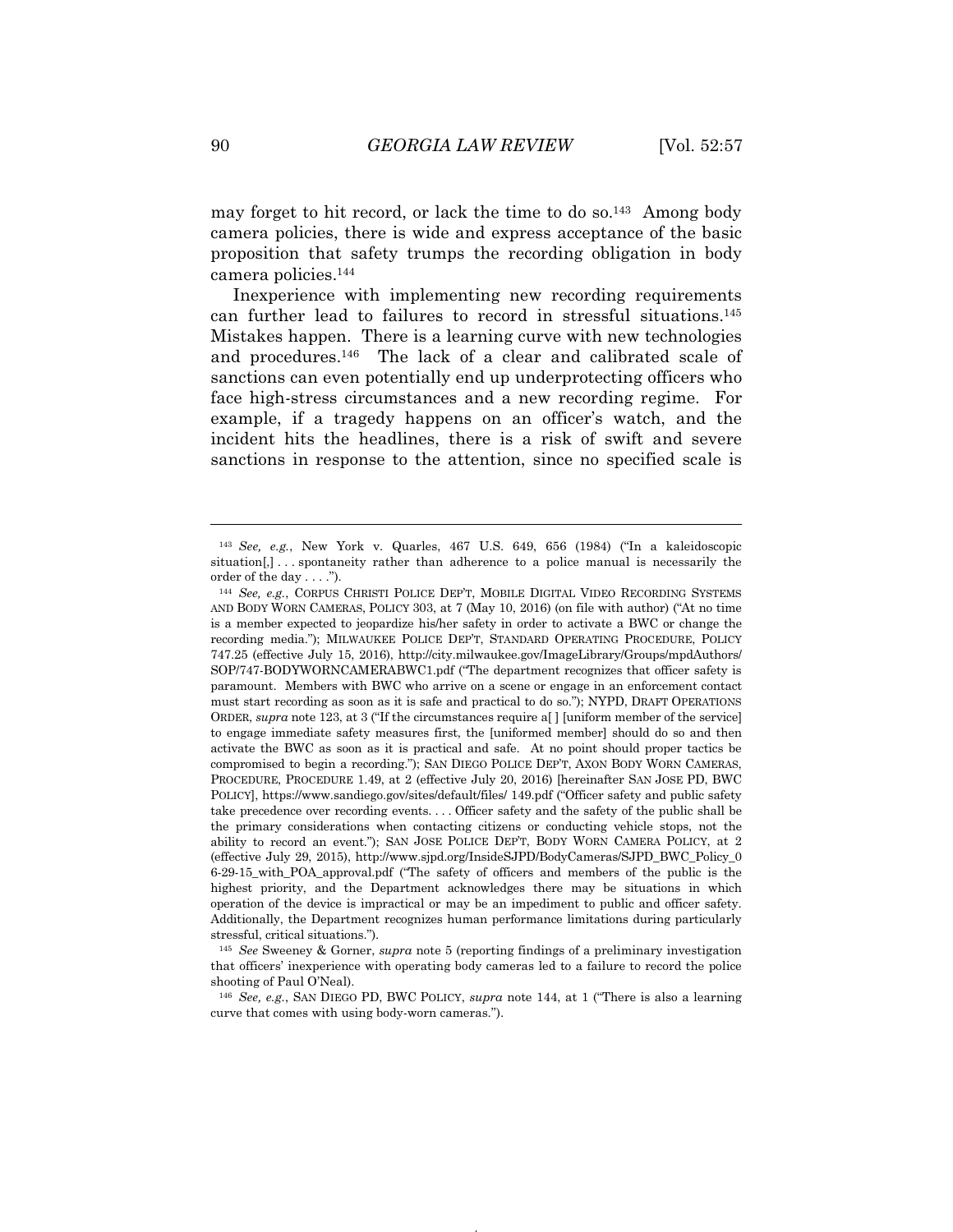set.147 Under the hot scrutiny of public attention after a tragedy, as people search for a villain to blame, officers' claims about mistakes and exigencies may face withering skepticism.148

Yet the very import and power of the safety and high-stress justification creates the risk of it becoming a blanket and standard-form invocation. This is a particularly acute risk in the cases that do not make the national news—the tasings, the pepper sprays, and the baton strikes that go unrecorded and without a fatality to draw media attention.149 For example, the Independent Monitor for the Denver Police Department observed that, in a number of unrecorded uses of force, the "officers asserted that the situations evolved too rapidly or were too volatile to permit BWC activation, even though it was the officers who initiated the contacts without first activating their BWCs, as required."150 Parsing between these legitimate realities and circumvention, or just outright refusal to activate the body camera, calls for expert judgment and inference when confronted with uncertainties.

*2. Technological Malfunction or Circumvention?* Technological solutions are alluring because they seem to free us from human fallibility.151 Yet, as anyone who has pounded multiple keys of a frozen laptop or had a cell phone die knows, technology has its own

<sup>147</sup> *Cf., e.g.*, Jeffrey Standen, *The End of the Era of Sentencing Guidelines:* Apprendi v. New Jersey, 87 IOWA L. REV. 775, 805 (2002) (discussing how penalties that are clearly articulated in advance protect against the risk of more severe penalties); Elizabeth Szockyj, *Imprisoning White-Collar Criminals?*, 23 S. ILL. U. L.J. 485, 492–93 (1999) (discussing the role of media attention in raising the probability of punishment in the white-collar crime context).

<sup>148</sup> *See* Thomas E. Drabek & Enrico L. Quarantelli, *Scapegoats, Villains, and Disasters*, 4 TRANS-ACTION 12, 12–16 (1967) (discussing the phenomenon of public scapegoating and villain-seeking after tragedies).

<sup>149</sup> *See* discussion, *supra* notes 62–65.

<sup>150</sup> DENVER INDEP. MONITOR 2014 REPORT, *supra* note 44, at 20.

<sup>151</sup> The greater freedom from human fallibility that technology affords has spurred excitement and innovation in diverse quarters. *See, e.g.*, Anita L. Allen, *Dredging Up the Past: Lifelogging, Memory, and Surveillance*, 75 U. CHI. L. REV. 47, 50–51 (2008) (discussing technological advances in response to fallible human memory which would "enable unprecedented accurate retention and recall"); Elizabeth E. Joh, *Discretionless Policing: Technology and the Fourth Amendment*, 95 CALIF. L. REV. 199, 221–23 (2007) (discussing technological advances in automated law enforcement programs). This allure can be misleading, however, compelling courts to adopt safety measures to prevent misleading jurors. *See, e.g.*, Reese v. Stroh, 874 P.2d 200, 205 (Wash. Ct. App. 1994) (discussing standards for the admission of evidence which were "adopted to prevent the use of . . . technologies that, because they are mechanical or mysterious, appear infallible to the average juror").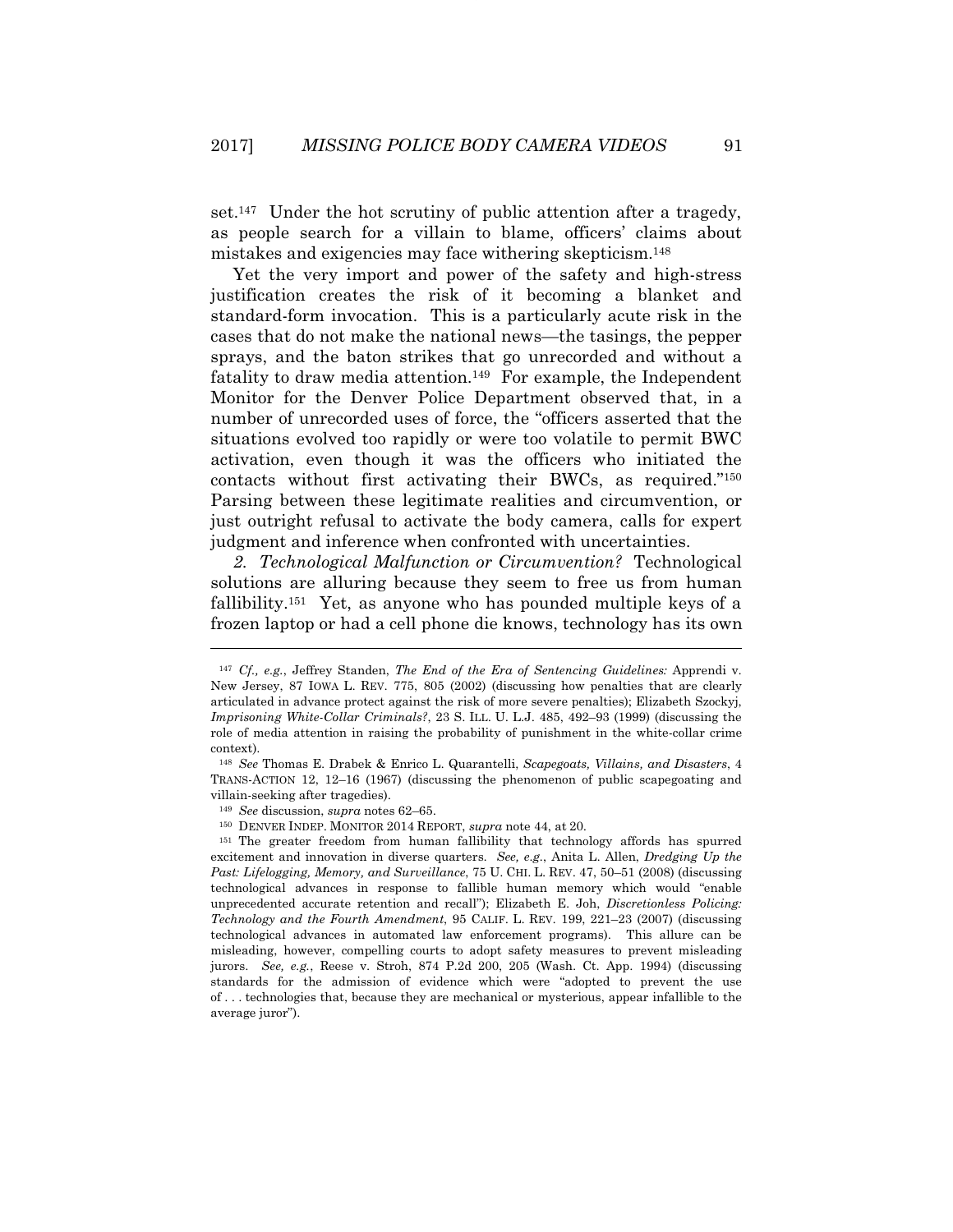particular and manifold fallibilities. Batteries die, devices freeze, fall, or otherwise fail.<sup>152</sup> In the early days of dash cameras, departments who adopted the then-new and enticing technology soon discovered the many ways cameras and technology can deliver glitches.153

Accounts of malfunctioning body cameras are already emerging.154 Halfway into a six-month pilot program, the Boston Police Department experienced seventy-two recording failures with their body cameras.<sup>155</sup> The Department attributed those failures to "technical malfunctions includ[ing] insufficient battery life, cameras falling off their mounts, or shutting off without explanation."156 Clearly it would be unjust to punish officers for the fallibilities of technology, particularly when performing under high-stress, suboptimal field conditions. Yet parsing between the vulnerabilities of technology and the subversion of resistant officers can be tough.

Consider, for example, the claims by two Baton Rouge police officers that both their body cameras fell off during the tragic shooting of Alton Sterling.157 Sterling was selling CDs outside a convenience store when a homeless man persistently sought

<sup>152</sup> *See* discussion *infra* notes 154–56. 153 *See* Tom Casady, *Hidden Cost of Body-Worn Cameras*, DIRECTOR'S DESK (Oct. 31, 2014, 6:12 AM), http://lpd304.blogspot.com/2014/10/hidden-cost-of-body-worn-cameras.html (discussing frequent technological malfunctions in the early days of dash camera adoption).

<sup>154</sup> *See, e.g.*, Adam Randall, *Norman Gary Family Hoping for Indictment in Grand Jury's First Day*, GOSHEN NEWS (Goshen, Ind.), Feb. 28, 2017, 2017 WLNR 6249535 (discussing police department reports of widespread body camera malfunctions one of which resulted in a failure to record a fatal shooting); Bob Blake, *Family of Man Shot and Killed Files Civil Rights Lawsuit Against Elkhart Police Officers*, S. BEND TRIB. (Ind.), Jan. 25, 2017, 2017 WLNR 2549264 (chronicling controversies over body camera malfunctions and suspension of a body camera program, due to frequent technical problems); Samantha Vicent, *Tahlequah Police Release Video from Officer-Involved Fatal Shooting*, TULSA WORLD (Okla.), Aug. 20, 2016, 2016 WLNR 25518803 (discussing body camera malfunction and memory capacity problems); Greg Moran, *Officer's Statements Conflict on Weapon*, L.A. TIMES, Dec. 24, 2015, at 3, 2015 WLNR 38209020 (reporting on officer's claim that body camera was not working at the time of a shooting and "it had been malfunctioning for several weeks").

<sup>155</sup> Brian Dowling & Owen Boss, *Critics Slam Cop Body Cams on the Link*, BOS. HERALD, Dec. 19, 2016, at 2, 2016 WLNR 38826283.

<sup>156</sup> *Id.*

<sup>157</sup> *See* Kelly et al., *supra* note 3.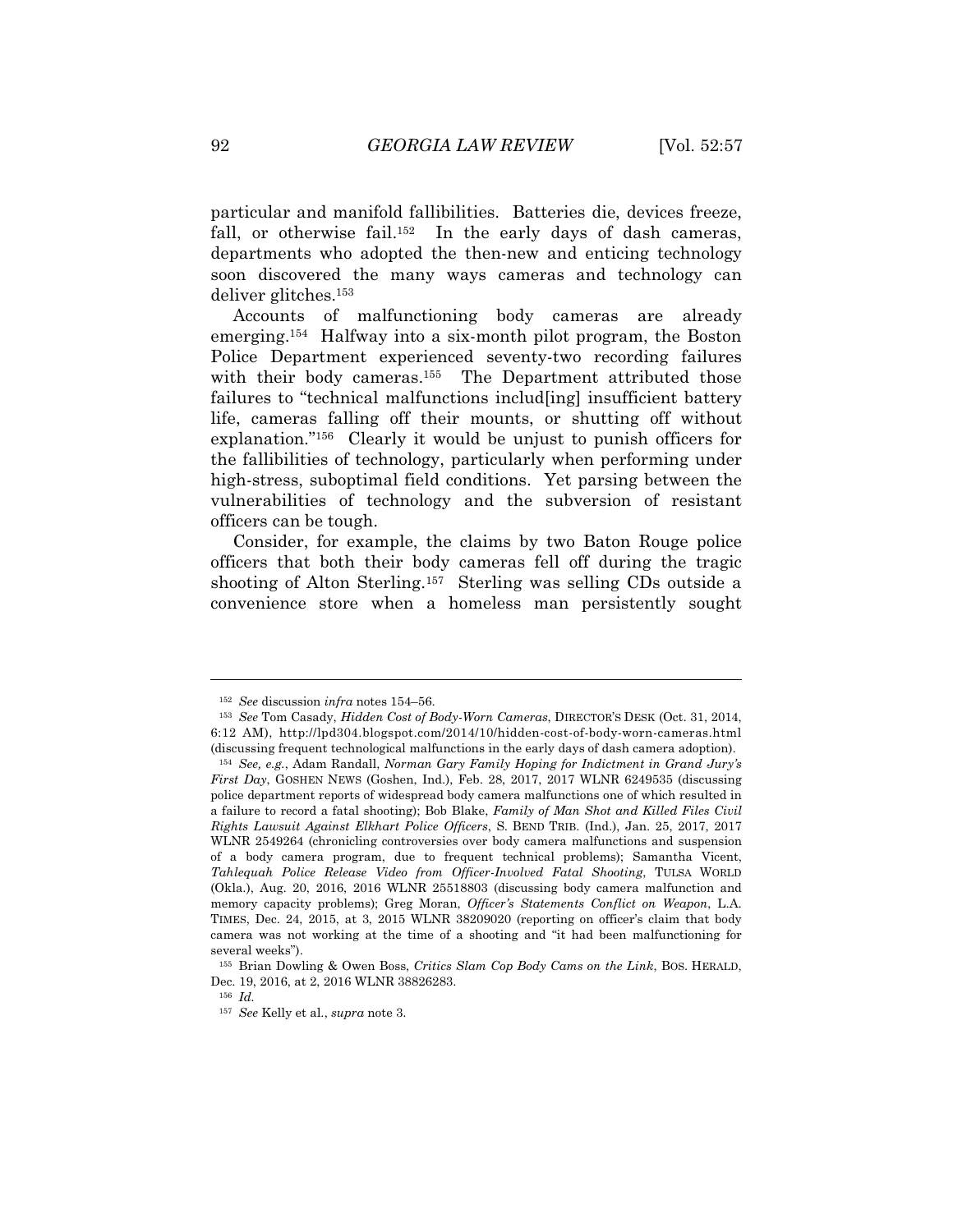money from him.158 Finally, Sterling said, "I told you to leave me alone," and showed the panhandler his gun.159 The homeless man then called 911 on his cell phone, telling police there was a man with a gun at the store.<sup>160</sup> What happened next was captured on the cell phone camera of a bystander and a store camera but the officers' body cameras failed to obtain usable footage of the incident.161

Experts disagree on the likelihood that both cameras were dislodged around the same time.162 Some opined for the media that it would be highly unlikely for two cameras to both fall off at the same time-critical juncture.163 Yet others said it could happen and, in fact, it has happened before.164 Tod Burke, a professor of criminal justice and former police officer, argued that the highly unusual scenario would be for two officers to collude to prevent the recording of an incident whilst in the middle of a high-stress situation.165 The battle of the experts that played out in the media demonstrates how potentially time- and resource-consuming it would be to parse between officer subversion and technological malfunction in determining whether discipline is justified or not.

<sup>158</sup> *See* Joshua Berlinger et al., *Alton Sterling Shooting: Homeless Man Made 911 Call, Source Says*, CNN (July 8, 2016, 7:24 AM), http://www.cnn.com/2016/07/07/us/baton-rougealton-sterling-shooting/.

<sup>159</sup> *Id.*

<sup>160</sup> *Id.*

<sup>161</sup> *Id.*; Richard Fausset et al., *Alton Sterling Shooting in Baton Rouge Prompts Justice Dept. Investigation*, N.Y. TIMES (July 6, 2016), https://www.nytimes.com/2016/07/06/us/alto n-sterling-baton-rouge-shooting.html.

<sup>162</sup> *See* Frumin, *supra* note 3 ("Critics say [the officers'] explanation is awfully convenient—and arguably untrue.").

<sup>163</sup> *See, e.g.*, *id.* (quoting Steve Tuttle, a spokesman for Taser, "[i]t's not unheard of, but it's very unusual in the overall industry and certainly isn't a significant issue for us despite seven years of our cameras being worn by more than 3,500 law enforcement agencies").

<sup>164</sup> *See id.* (quoting law enforcement officials as stating that "it is entirely possible that both cameras could have fallen off," and reporting that the Salt Lake City Police Department had "seen it happen when two officers are engaged with a person").

<sup>&</sup>lt;sup>165</sup> *See id.* ("It would have been a very, very unusual circumstance where both officers would have to say let's turn it off and throw our body cameras away. Everything seemed to happen relatively quickly.").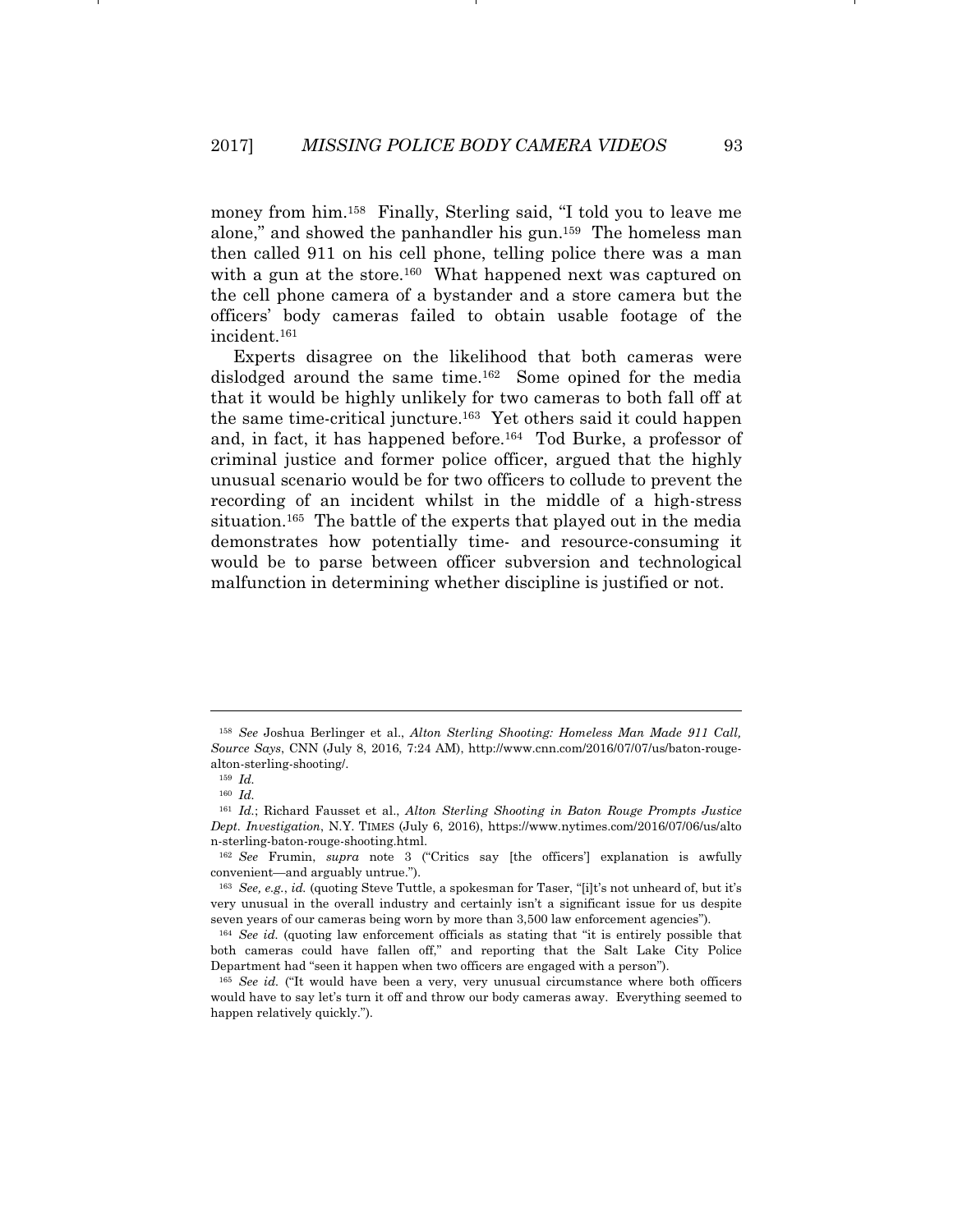#### IV. JUDICIAL PRETRIAL REMEDIES FROM AN EVIDENTIARY FAIRNESS PERSPECTIVE

Given the internal enforcement challenges and the reporting and incentives gaps in departmental recording policies, judicial remedies are especially important. Courts have long been the most critical external actor in regulating police power.166 Courts are also the seasoned gatekeepers of evidence.167 This dual judicial role and level of expertise are important for addressing the missing video problem. The challenge is how to frame administrable remedies that reduce the risk of perverse consequences posed by costly inquests into whether individual officers are to blame for missing video.168 This section proposes adopting an evidentiary fairness approach that does not depend on messy and costly culpability assessments and offers three remedies designed from such a perspective.

#### A. THE ADVANTAGES OF MAKING CULPABILITY IRRELEVANT

Defendants do not fare well when they have to show bad faith on the part of the government for missing evidence.169 This is an approach with a low probability of success for at least three main reasons. First, officers are unlikely to say they acted in bad faith and, in defendant-said, police-said credibility contests, officers are more likely to be believed.<sup>170</sup> Second, courts are reluctant to find

<sup>166</sup> *See* Eric J. Miller, *The Warren Court's Regulatory Revolution in Criminal Procedure*, 43 CONN. L. REV. 1, 48–76 (2010) (chronicling the rise of courts' central role in regulating the police); Carol S. Steiker, *Counter-Revolution in Constitutional Criminal Procedure? Two Audiences, Two Answers*, 94 MICH. L. REV. 2466, 2471–2503 (1996) (discussing the central role of courts in framing conduct rules for the police).

<sup>167</sup> *See, e.g.*, Kumho Tire Co. v. Carmichael, 526 U.S. 137, 141, 147 (1999) (discussing the courts' central gatekeeper role on evidentiary issues); Sophia I. Gatowski et al., *Asking the Gatekeepers: A National Survey of Judges on Judging Expert Evidence in a Post-Daubert World*, 25 LAW & HUM. BEHAV. 433, 434 (2001) ("[J]udges are central and active figures in admissibility decision-making . . . .").

<sup>168</sup> *See* discussion *infra* Part IV.B.

<sup>169</sup> *See, e.g.*, United States v. Parker, 72 F.3d 1444, 1452 (10th Cir. 1995) (holding the defendant failed to show bad faith on the part of the government in destroying video evidence); United States v. Valentin, 2016 WL 1296854, at \*2 (D. Conn. Mar. 30, 2016) (ruling the defendant failed to show that the missing video was as a result of bad faith on the part of the government); Burks v. Howes, No. 08-12825-BC, 2010 WL 2772432, at \*4 (E.D. Mich. July 13, 2010) (same).

<sup>170</sup> *See* discussion *infra* notes 173–79.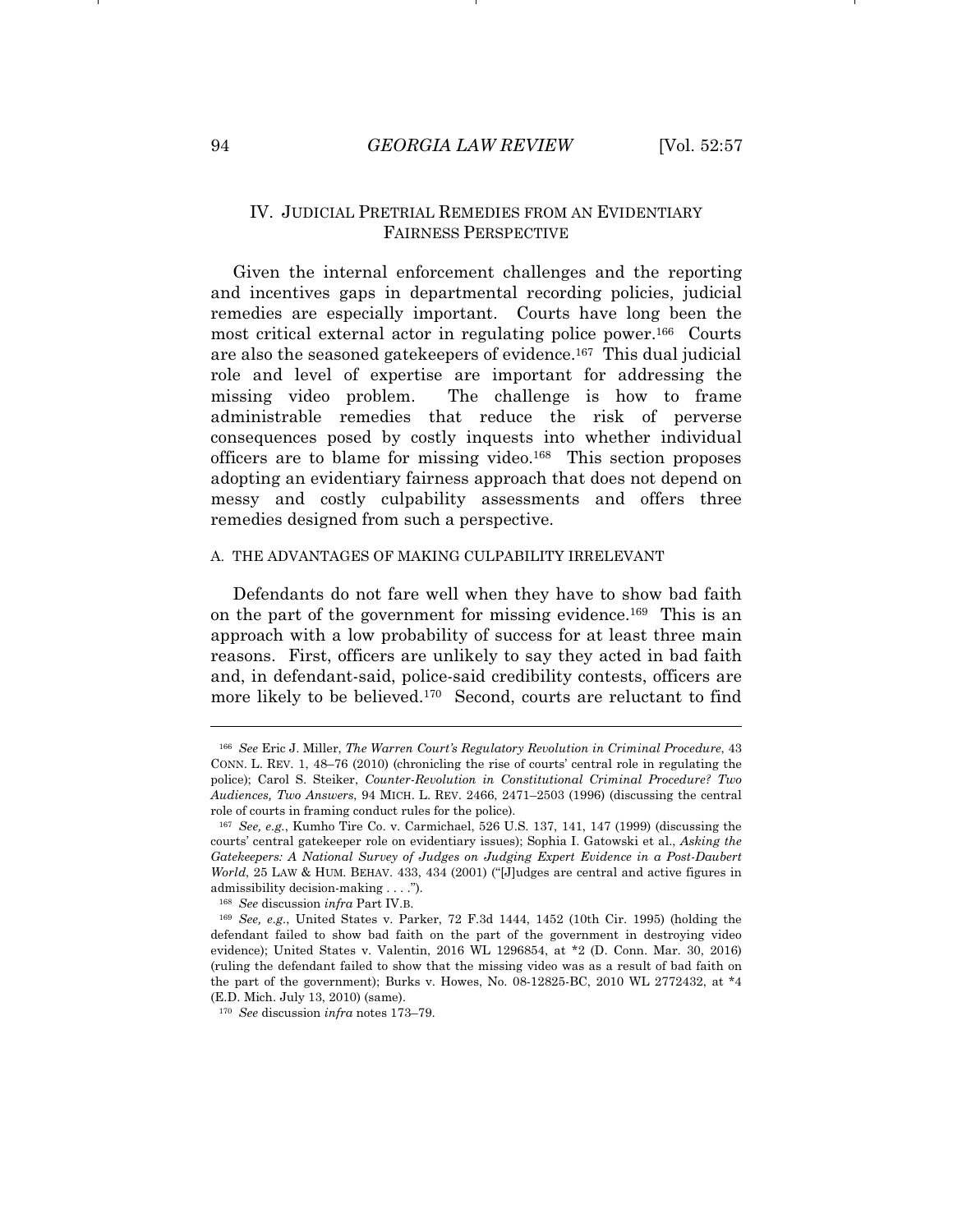that officers are "testilying," even when they suspect this may be the case.171 Lastly, courts are reluctant to engage in costly minitrials on collateral evidentiary issues.172

As a systemic matter in criminal justice, credibility contests between defense allegations and police testimony are highly uneven and messy.173 Absent additional evidence beyond competing testimony, stories can diverge widely, with each side accusing the other of lying rather than merely mistaken.174 Defendants often allege that the police abused their power and perjured themselves to hide their civil rights violations.175 The police say the defendant is lying to avoid and subvert just punishment.176

The playing field in this ugly battle is highly imbalanced. To preserve their Fifth Amendment privilege to remain silent and reduce the risk of generating impeachment material, defendants have strong incentives to remain silent rather than testify, even at pretrial motion hearings.177 This renders claims proffered in motions seem all the more unsubstantiated. Furthermore, defendants are viewed as having a severe credibility problem—

<sup>171</sup> *See* discussion *infra* notes 180–82. 172 *See* discussion *infra* notes 183–86. 173 *See* Fan, *Justice Visualized*, *supra* note 25, at 913–20 (discussing the one-sidedness and ugliness of credibility contests).

<sup>174</sup> *See id.*

<sup>175</sup> *See, e.g.*, Commonwealth v. Sparks, 746 N.E.2d 133, 138 (Mass. 2001) (noting defendant's allegations that police planted a knife in defendant's bedroom during the execution of a search warrant); State v. Pogue, 17 P.3d 1272, 1273 (Wash. Ct. App. 2001) (noting "[defendant's] insinuation that the police planted the drugs"); People v. McGirt, 603 N.Y.S.2d 164, 165 (N.Y. App. Div. 1993) (noting defendant's allegations that "the police . . . planted evidence on him"); *cf.* Press Release, Dep't of Justice, Three Former Atlanta Police Officers Sentenced to Prison in Fatal Shooting of Elderly Atlanta Woman (Feb. 24, 2009), https://www.justice.gov/opa/pr/three-former-atlanta-police-officers-sentence d-prison-fatal-shooting-elderly-atlanta-woman (quoting U.S. Attorney David E. Nahmias, "As Atlanta police narcotics officers, these three defendants repeatedly failed to follow proper procedures and then lied under oath to obtain search warrants. Their routine violations of the Fourth Amendment led to the death of an innocent citizen.").

<sup>176</sup> *See* Donald A. Dripps, *The Constitutional Status of the Reasonable Doubt Rule*, 75 CALIF. L. REV. 1665, 1695 (1987) (discussing the credibility deficit defendants face). 177 *See* Alexandra Natapoff, *Speechless: The Silencing of Criminal Defendants*, 80 N.Y.U.

L. REV. 1449, 1449–50 (2005) (explaining that defendants are "encouraged to be quiet" through the criminal process).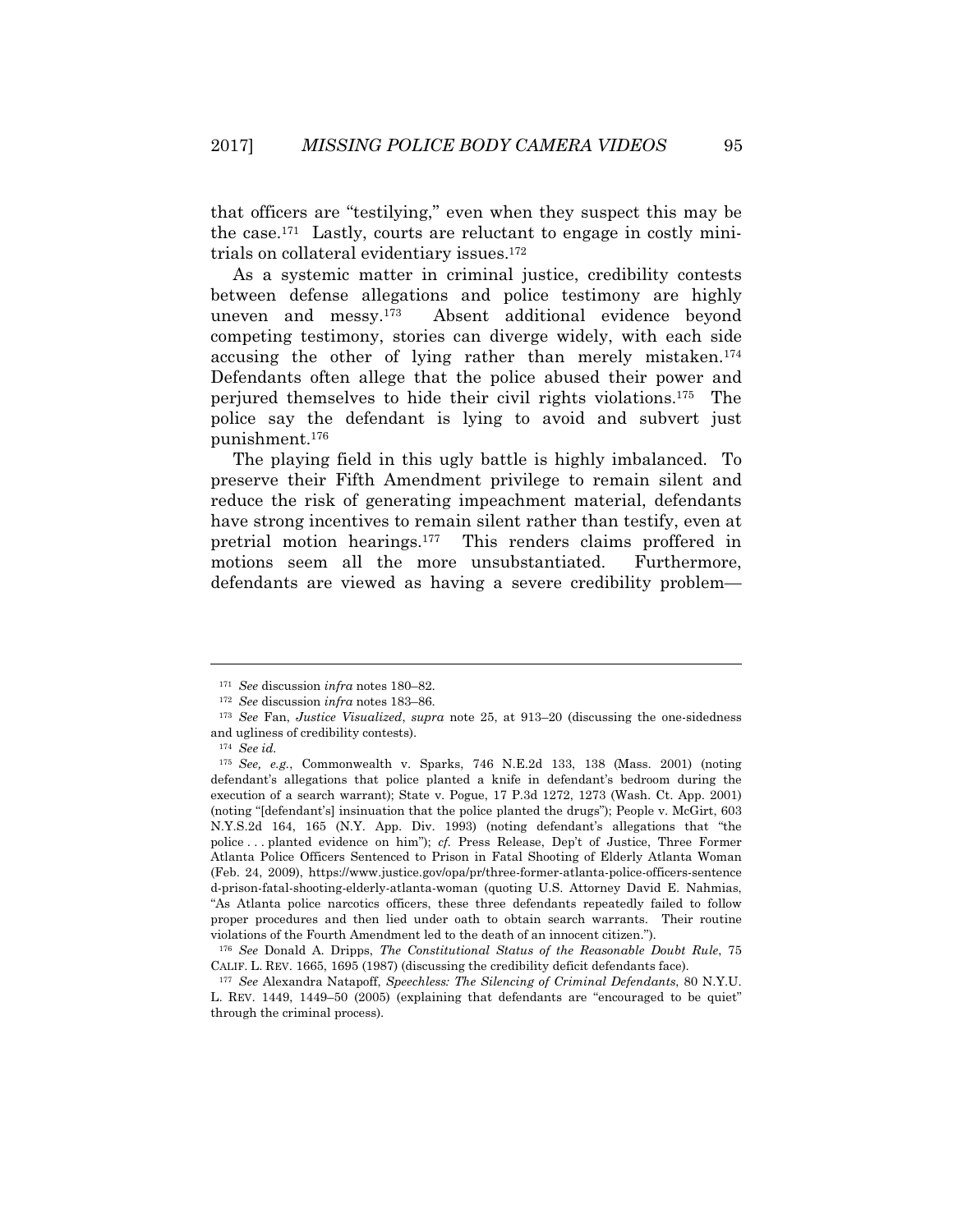after all, they are charged with a crime.178 Historically, defendants were not even deemed qualified to testify under oath.179

Moreover, judges are highly reluctant to openly discredit the testimony of law enforcement officers.180 Even when judges find an officer's account questionable, the judge is keenly aware that an adverse finding suggesting that the officer is a liar can destroy the officer's career.181 In a criminal justice system where judges are likely to see regularly officers from the jurisdiction's agency in court and in chambers—and perhaps even need law enforcement endorsements to get re-elected—there are powerful systemic pressures against discrediting officers.182

Finally, courts are also reluctant to engage in costly collateral mini-trials on evidentiary questions.183 In the context of recording technology, when the proffered reason may be technological malfunction, such inquests would be even more costly, perhaps

<sup>178</sup> *See* Dripps, *supra* note 176, at 1695 (asserting that a criminal charge imposes a powerful incentive to offer exculpatory (and often perjured) testimony and "[b]ecause of this incentive, the trier of fact is likely to discount any exculpatory testimony given by the accused").

<sup>179</sup> *See* Portuondo v. Agard, 529 U.S. 61, 66 (2000) (citing 3 J. WIGMORE, EVIDENCE § 579 (3d ed. 1940)) (noting eighteenth-century courts did not consider a defendant's testimony at trial to be evidence, "since they were disqualified from testifying under oath").

<sup>180</sup> *See* Morgan Cloud, *Judges, "Testilying," and the Constitution*, 69 S. CAL. L. REV. 1341, 1352 (1996) (quoting THE N.Y.C. COMM'N TO INVESTIGATE ALLEGATIONS OF POLICE CORRUPTION AND THE CITY'S ANTI-CORRUPTION PROCEDURES, COMMISSION REPORT 36 (1994) (on file with the Georgia Law Review)) ("On the word of a police officer alone a grand jury may indict, a trial jury may convict, and a judge pass sentence."); Christopher Slobogin, *Testilying: Police Perjury and What to Do About It*, 67 U. COLO. L. REV. 1037, 1047–48 & n.51 (1996) (suggesting that some judges might ignore perjury to achieve what the judge considers to be justice under the given circumstances of the case).

<sup>181</sup> Slobogin, *supra* note 180, at 1045 (noting that, although "judges believe perjury is systematic," they are rarely sure enough that it is occurring to expose a police officer to criminal charges).

<sup>182</sup> *See* Anthony Champagne, *Interest Groups and Judicial Elections*, 34 LOY. L. REV. 1391, 1391 (2001) (discussing law enforcement endorsements in judicial elections).

<sup>183</sup> *See, e.g.*, United States v. Hurst, 185 F. App'x 133, 136–37 (3d Cir. 2006) (discussing evidentiary rules that serve to avoid mini-trials on collateral matters); United States v. Bullock, 94 F.3d 896, 899 (4th Cir. 1996) (discussing courts' reluctance to engage in collateral mini-trials on an officer's past traffic stops, as "[f]ocusing on such collateral matters would unduly encumber the court's proceedings"); United States v. Talamante, 981 F.2d 1153, 1156 n.5 (10th Cir. 1992) (affirming district court's decision to avoid collateral mini-trials in which the defense and the government would offer different characterizations); United States v. Waloke, 962 F.2d 824, 830 (8th Cir. 1992) (discussing and affirming the lower court's refusal to engage in collateral mini-trials in which each side would compete to characterize the relevant events differently).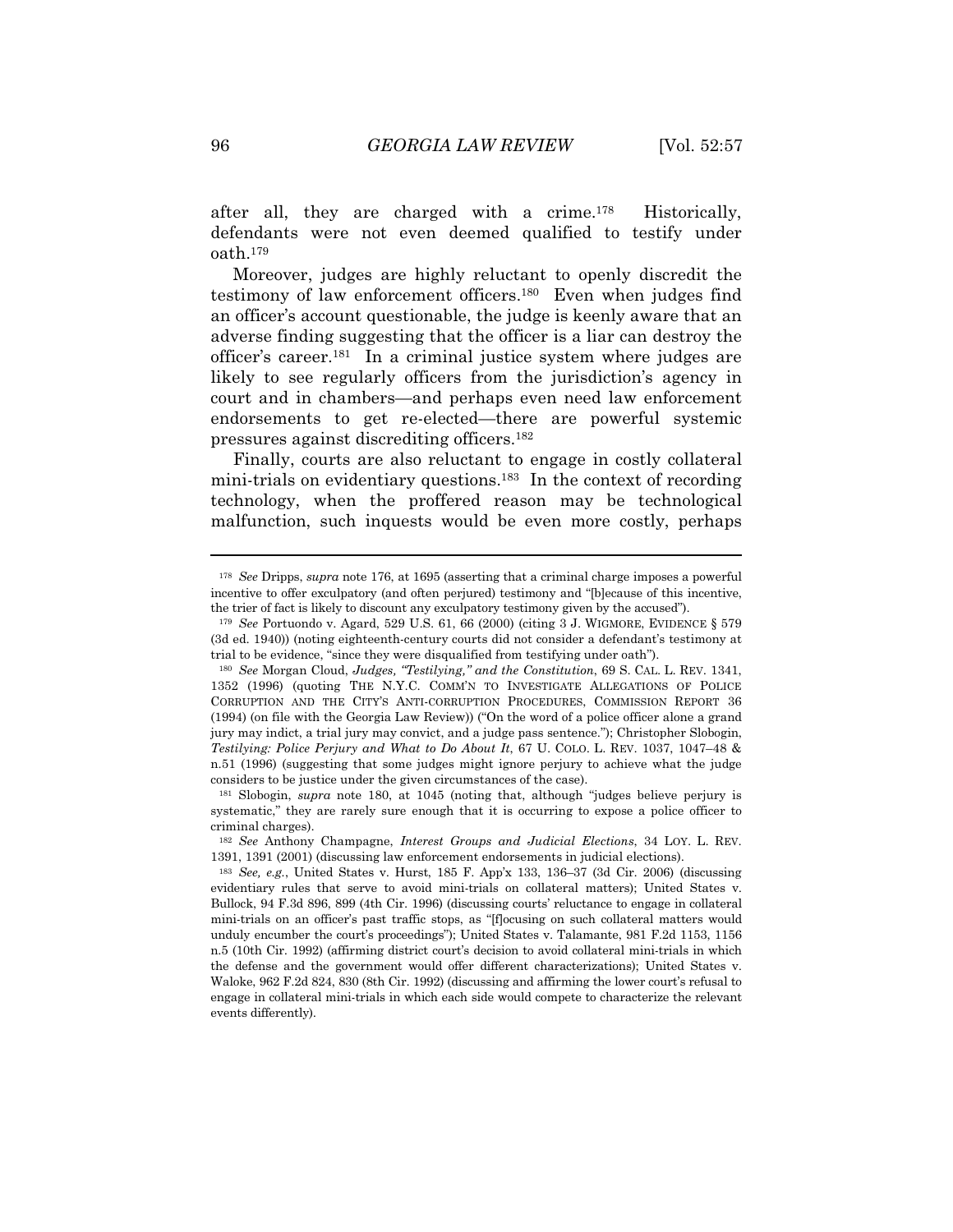entailing a battle of the experts regarding the probability of the occurrence of such a malfunction.184 Remedies for missing videos predicated on the blameworthiness of individual officers would open the door to such messy and costly inquiries.

If remedies for missing video hinge on culpable officer conduct, the risk of deterring a judicial inquiry is high. By judicial-inquiry deterrence, I mean the avoidance of finding a colorable claim of a violation, to avoid the mess and costs of wading into credibility contests, collateral mini-trials, and potentially finding an officer guilty of perjury or wrongdoing. Scholars have used the concept of remedial deterrence to refer to judicial avoidance of finding a violation to avoid the costs of offering a remedy.185 Judicialinquiry deterrence as framed here operates even earlier, leading to curt dismissals of defense claims without significant inquiry.186

Rather than individuating blame on officers for missing evidence, the focus of judicial remedies should be from a systemic perspective on evidentiary fairness. This perspective elevates courts out of the murky morass of individual blame—is this particular officer lying about the camera falling off or is the defendant lying? Instead, the evidentiary fairness approach from a systemic perspective frames the problem thus: Key contested aspects of this encounter were not recorded even though, pursuant to the department's policies, they are usually recorded. To address this, remedies would focus on system integrity, including the underlying imbalances in evidentiary advantages between the police and the defendant, rather than trying to assign blame and guess who is lying and who is not.

<sup>184</sup> *See* discussion *supra* notes 162–65 and accompanying text. 185 *See, e.g.*, Sonja B. Starr, *Rethinking "Effective Remedies": Remedial Deterrence in International Courts*, 83 N.Y.U. L. REV. 693, 759–60 (2008) (discussing remedial deterrence in the international criminal context).

<sup>186</sup> *See, e.g.*, United States v. Matthews, 373 F. App'x 386, 390–91 (4th Cir. 2010) (per curiam) (rejecting the defendant's argument that the government's destruction of video evidence warranted the remedy of a dismissal); United States v. Parker, 72 F.3d 1444, 1452 (10th Cir. 1995) (upholding the district court's denial of defendants' motion to dismiss in a case where a state trooper erased a video recording which may have held exculpatory evidence).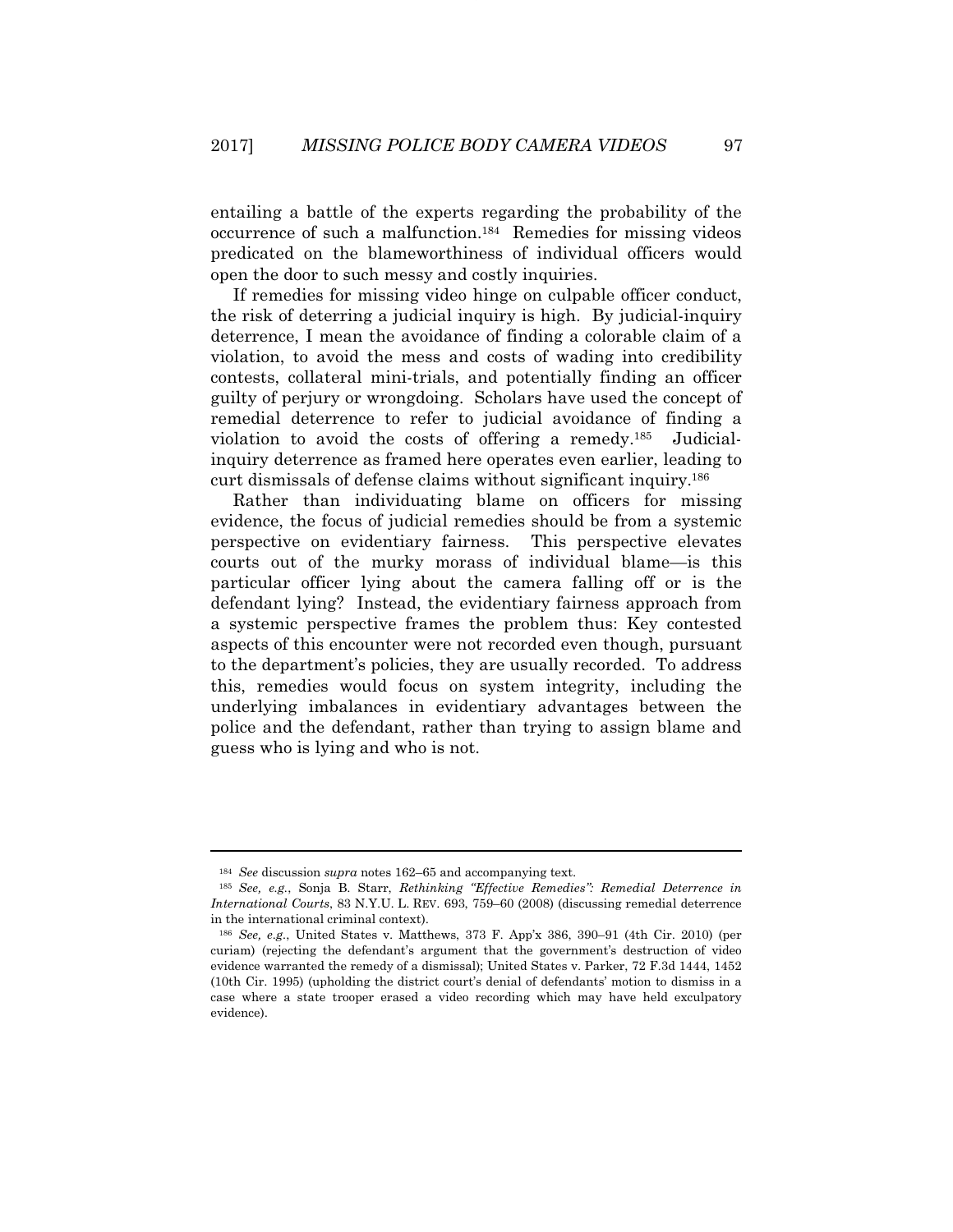#### B. PRETRIAL REMEDIES BASED ON EVIDENTIARY FAIRNESS

An evidentiary fairness approach from a systemic perspective can inform the choice of remedies for missing video. This section proposes three potential remedies. To capture the bulk of criminal cases, which never make it to trial, the focus here is on pretrial remedies. The three proposals are: (1) exclusion of partial recordings; (2) positive inferences to counteract the tendency to discredit the defendant; and (3) using institutional awareness of systemic facts to detect patterns of missing recordings. Each proposed remedy is discussed below.

*1. Exclusion of Partial Recordings.* Regardless of whether the officer was at fault for the missing video, courts can offer the remedy of excluding partial video where recording rules require recording the entire encounter. This approach is not unprecedented.187 In *United States v. Yevakpor*, a New York district court excluded portions of a surveillance tape that the government sought to introduce because other portions were automatically recorded over and not preserved.188 The clips the government preserved showed the defendant carrying a suitcase with heroin at the New York Port of Entry and the search of the suitcase by officers.189 The court construed the defendant's motion to exclude the clips as an invocation of Federal Rule of Evidence 106's partial codification of the Doctrine of Completeness.190

Rule 106 provides that where a party introduces a recorded statement, or a part of one, "an adverse party may require the introduction, at that time, of any other part—or any other writing or recorded statement—that in fairness ought to be at the same time."191 The problem with partial video, of course, is that there is no other portion the adverse party can introduce. In *Yevakpor*, the court creatively addressed this problem outside the four corners of

<sup>187</sup> *See* United States v. Yevakpor, 419 F. Supp. 2d 242 (N.D.N.Y. 2006) (excluding partial government surveillance tape).

<sup>188</sup> The recording system recorded over stored images "every 6 to 7 days." *Id.* at 244, 247, 252.

<sup>189</sup> *Id.* at 243–45. 190 *Id.* at 246–46. 191 FED. R. EVID. 106. The 2006 version of Rule 106 used in *Yevakpor* was worded differently, but its meaning was essentially the same.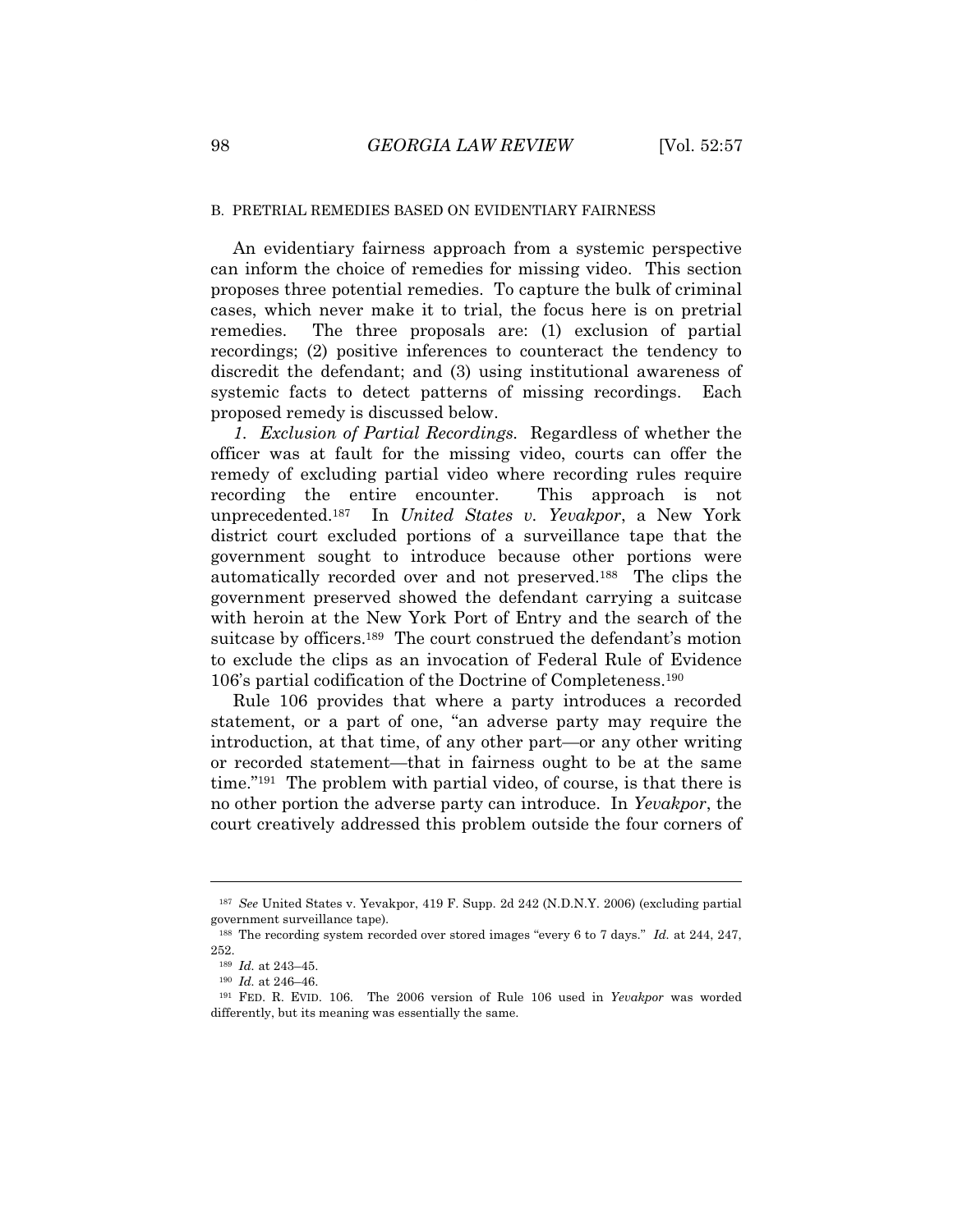the classic Rule 106 situation.192 The court noted that it did "not doubt the U.S. Attorney's good faith" but that, regarding the routine destruction of the rest of the video, partial video recordings are akin to still photographs and thus pose a greater risk of scenes being taken out of context than the "continuous stream of information" that a complete video can provide.193 The court agreed with the defense that interpretation of the clips would be skewed by the lack of presentation in full context.194 Performing its own "pragmatic balancing test," the court excluded the clips as "more prejudicial than probative."<sup>195</sup>

Moreover, the court put the government on notice:

[I]f selected segments of a video or audio exhibit will be offered at trial, the entire video or audio exhibit had best be preserved ... Given the current state of affairs in our nation, when surveillance occurs both with and without our knowledge, a great danger to liberty would exist if Government could pick and choose segments of recordings for use in prosecution, destroy the remainder, and then argue that the defense must show that the destroyed evidence contained exculpatory or otherwise potentially useful and relevant information. Simply put, the Government cannot make use of video segments that have been "cherry-picked" when the remainder of the recording has been erased or recorded-over.196

From a seemingly mundane drug-smuggling case at a port of entry, the court discerned the larger values at stake and the need to fashion a remedy that applied regardless of proof by the defense that the missing video was exculpatory or that the government acted in bad faith. From an evidentiary fairness perspective, even if a recording is incomplete due to no fault of the officer, there are still important concerns about its admission. Video evidence has a

<sup>192</sup> *Yevakpor*, 419 F. Supp. 2d at 246–47. 193 *Id.* at 246. 194 *Id.* at 250. 195 *Id.* at 250–52.

<sup>&</sup>lt;sup>196</sup> *Id.* at 252 (citation omitted).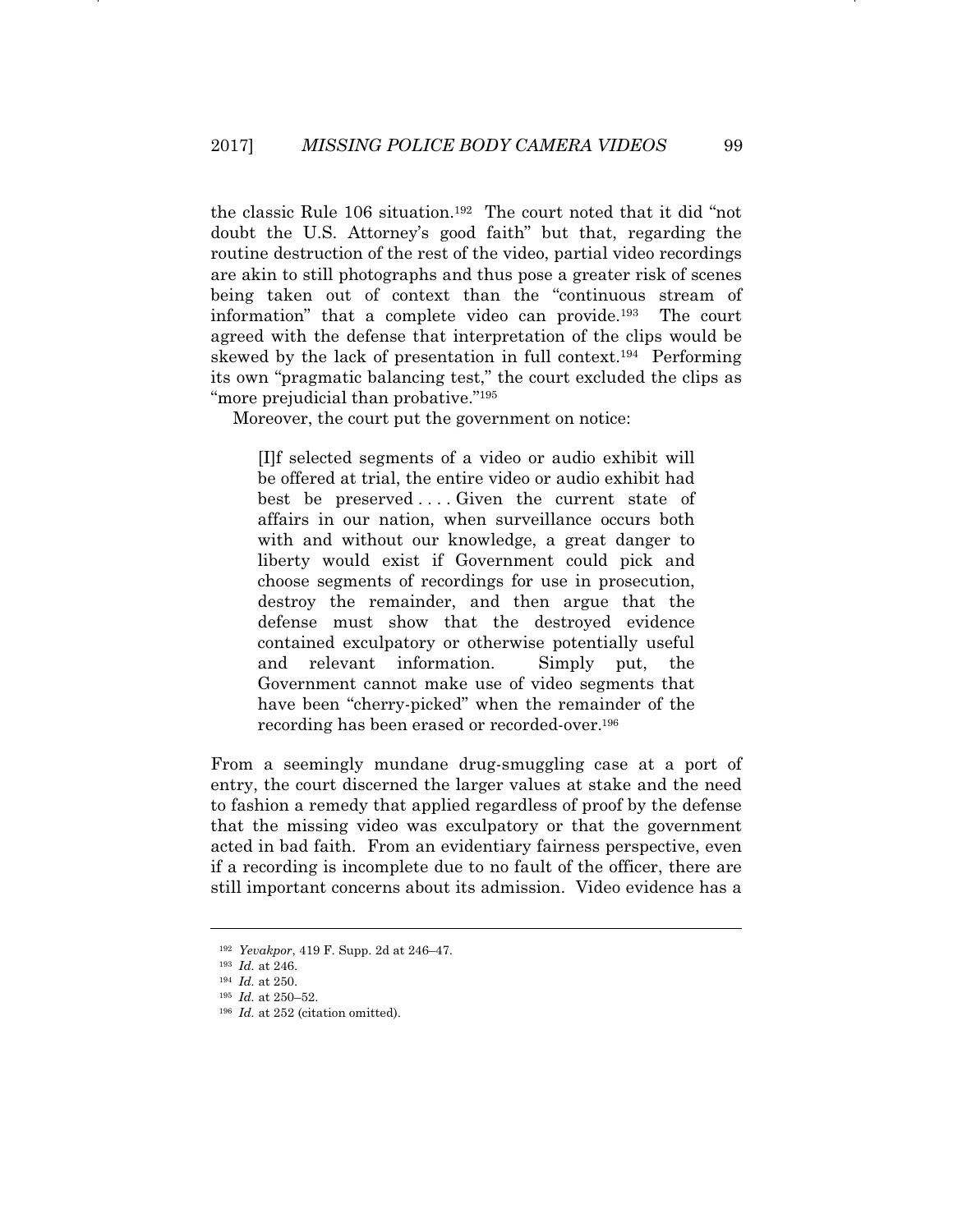dangerous power to seem to offer the viewer the ability to see for him or herself what really happened.<sup>197</sup> Yet the vantage point of the camera and what it catches and misses can tell a misleading story.198

We do not know whether something crucial that would put conduct in context is cut out. Seeing only part of the action without key context can lead viewers to draw the wrong inferences.199 For example, is a suspect apparently behaving belligerently toward an officer on video doing so because he was aggressive from the beginning of the encounter, or because the officer was demeaning or threatening first? Was the suspect acting suspiciously from the start of a *Terry* stop, or does he only look suspicious once the camera turns on and displays the contraband which was found on the suspect during a stop and frisk? The partial recording might be a selective presentation—or it might be due to mistake, technological malfunction, or exigency. Rather than adjudicating officer fault, however, the court could exclude the partial video as a matter of evidentiary fairness so the prosecution does not have the advantage of a partial—and potentially misleading—video.

*2. Favorable Inferences.* What happens if video is missing altogether? The Supreme Court has held that it is a due process violation for the government to fail to preserve evidence that is exculpatory to the defendant.200 If the defendant cannot show the destroyed evidence was exculpatory, and "no more can be said than that it . . . might have exonerated the defendant," then the criminal defendant must show bad faith on the part of the police.201 This body of law is unavailing in the failure to record

<sup>197</sup> *See* NEAL FEIGENSON & CHRISTINA SPIESEL, LAW ON DISPLAY: THE DIGITAL TRANSFORMATION OF LEGAL PERSUASION AND JUDGMENT 8 (2009) (stating that videos can be "highly credible evidence of the reality they depict," and that they are more readily believed than words); Rebecca Tushnet, *Worth a Thousand Words: The Images of Copyright*, 125 HARV. L. REV. 683, 692 & n.29 (2012) (arguing that images are often more persuasive than other forms of knowledge, even having the power to overcome personal memories of an event; but the meaning of those images always comes from interpretation).

<sup>198</sup> *See* Fan, *Justice Visualized*, *supra* note 25, at 947–52 (discussing the particular perspective of body-worn cameras and the point-of-view bias that can result).

<sup>199</sup> See, for example, *Yevakpor*, 419 F. Supp. 2d at 246, where the court was concerned that a partial recording presents an increased risk that scenes may be taken out of context.

<sup>200</sup> Arizona v. Youngblood, 488 U.S. 51, 55 (1988).

<sup>201</sup> *Id.* at 56–58.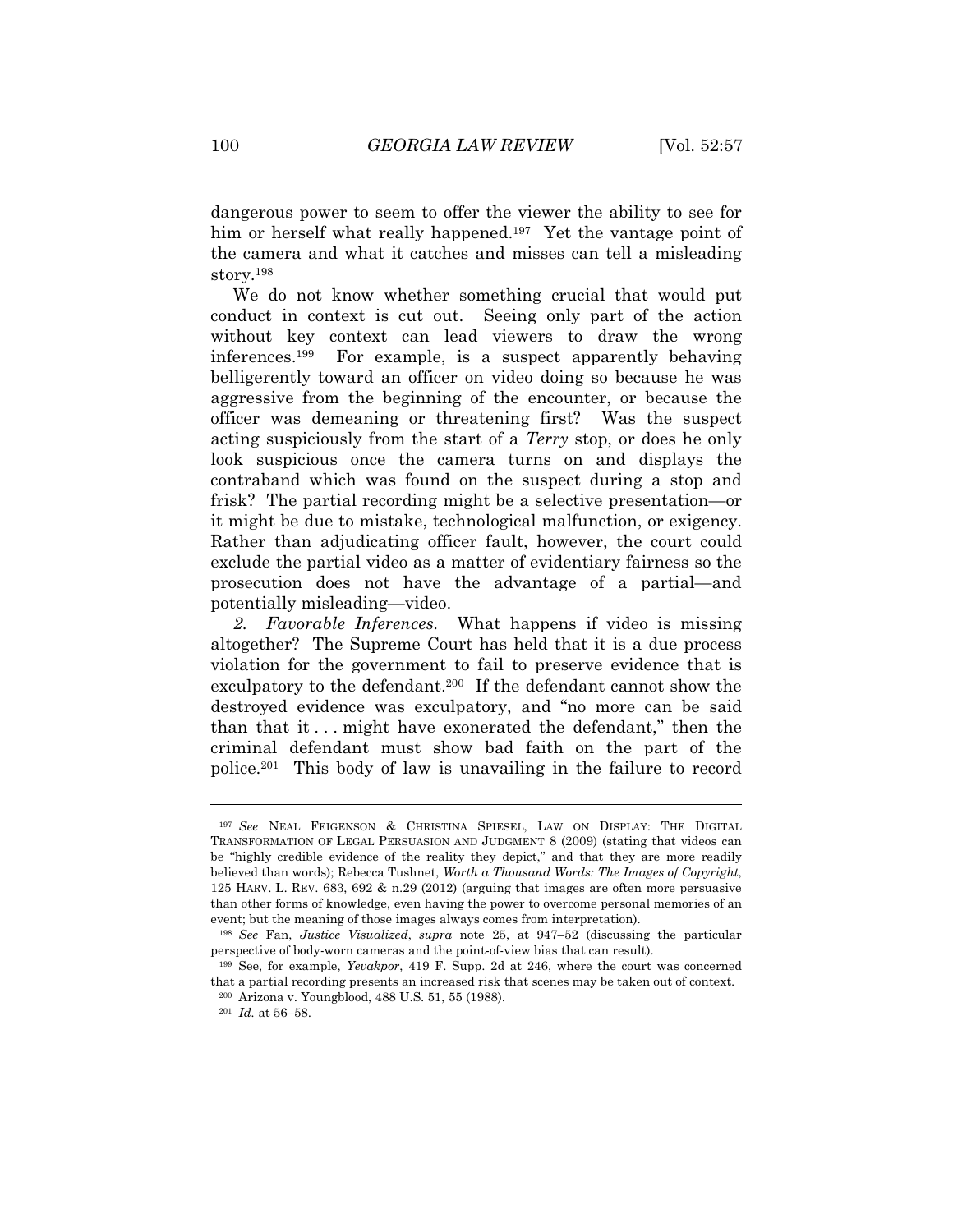context for three reasons. First, the evidence was not destroyed. Rather it was never created. Second, if the evidence was never created, it is hard for the defendant to prove that it might be exculpatory.202 Third, bad faith is hard to prove because the officers will rarely say they were acting with bad intent and are likely to proffer alternative rationales, which courts are reluctant to suggest are false.203

It may be tempting to try to draw an analogy with spoliation doctrine, which also concerns remedies for missing evidence. Spoliation means the destruction of evidence or failure to preserve it for reasonably foreseeable litigation.204 More fundamentally, the doctrine is about the "inherent power of the courts . . . to preserve the integrity of the judicial process in order to retain confidence that the process works to uncover the truth."205 To sanction spoliation, courts may infer that the information would have been adverse to the party.206 Many courts require a showing of intentional destruction in bad faith before imposing an adverseinference sanction.207 Others hold that bad faith is not required

<sup>202</sup> *Cf. Yevakpor*, 419 F. Supp. 2d at 246 ("This is a harsh standard to apply considering that the Defendant cannot know what missing portions would be relevant" since the video no longer exists).

<sup>203</sup> *See* discussion *supra* notes 180–82. 204 West v. Goodyear Tire & Rubber Co., 167 F.3d 776, 779 (2d Cir. 1999).

<sup>205</sup> Silvestri v. Gen. Motors Corp., 271 F.3d 583, 590 (4th Cir. 2001). 206 *See id.* at 592–93 (affirming the district court's grant of a motion to dismiss, where the failure to preserve a motor vehicle in its "post-accident condition" "highly prejudiced" defendant).

<sup>207</sup> *See, e.g.*, Guzman v. Jones, 804 F.3d 707, 713 (5th Cir. 2015) ("We permit an adverse inference against the spoliator or sanctions against the spoliator only upon a showing of 'bad faith' or 'bad conduct' . . . Bad faith, in the context of spoliation, generally means destruction for the purpose of hiding adverse evidence."); Hallmark Cards, Inc. v. Murley, 703 F.3d 456, 461 (8th Cir. 2013) (ruling that the district court must find bad faith and prejudice in order to give an adverse-inference instruction); Bull v. United Parcel Service, Inc., 665 F.3d 68, 79 (3d Cir. 2012) (discussing the "pivotal" role of bad faith in sanctionable spoliation); Norman-Nunnery v. Madison Area Tech. Coll., 625 F.3d 422, 428 (7th Cir. 2010) (requiring the party seeking an adverse inference to "demonstrate that the defendants intentionally destroyed the documents in bad faith," explaining "[t]he crucial element in a spoliation claim is not the fact that documents were destroyed but that they were destroyed for the purpose of hiding adverse information"); Turner v. Public Serv. Co., 563 F.3d 1136, 1149 (10th Cir. 2009) ("But if the aggrieved party seeks an adverse inference to remedy the spoliation, it must also prove bad faith."); Bashir v. Amtrak, 119 F.3d 929, 931 (11th Cir. 1997) ("In this circuit, an adverse inference is drawn from a party's failure to preserve evidence only when the absence of that evidence is predicated on bad faith."); *see also* 89 C.J.S. *Trial* § 671 (2017) ("The jury should be given an adverse-inference instruction on spoliation of evidence if the requesting party makes a threshold showing that the opposing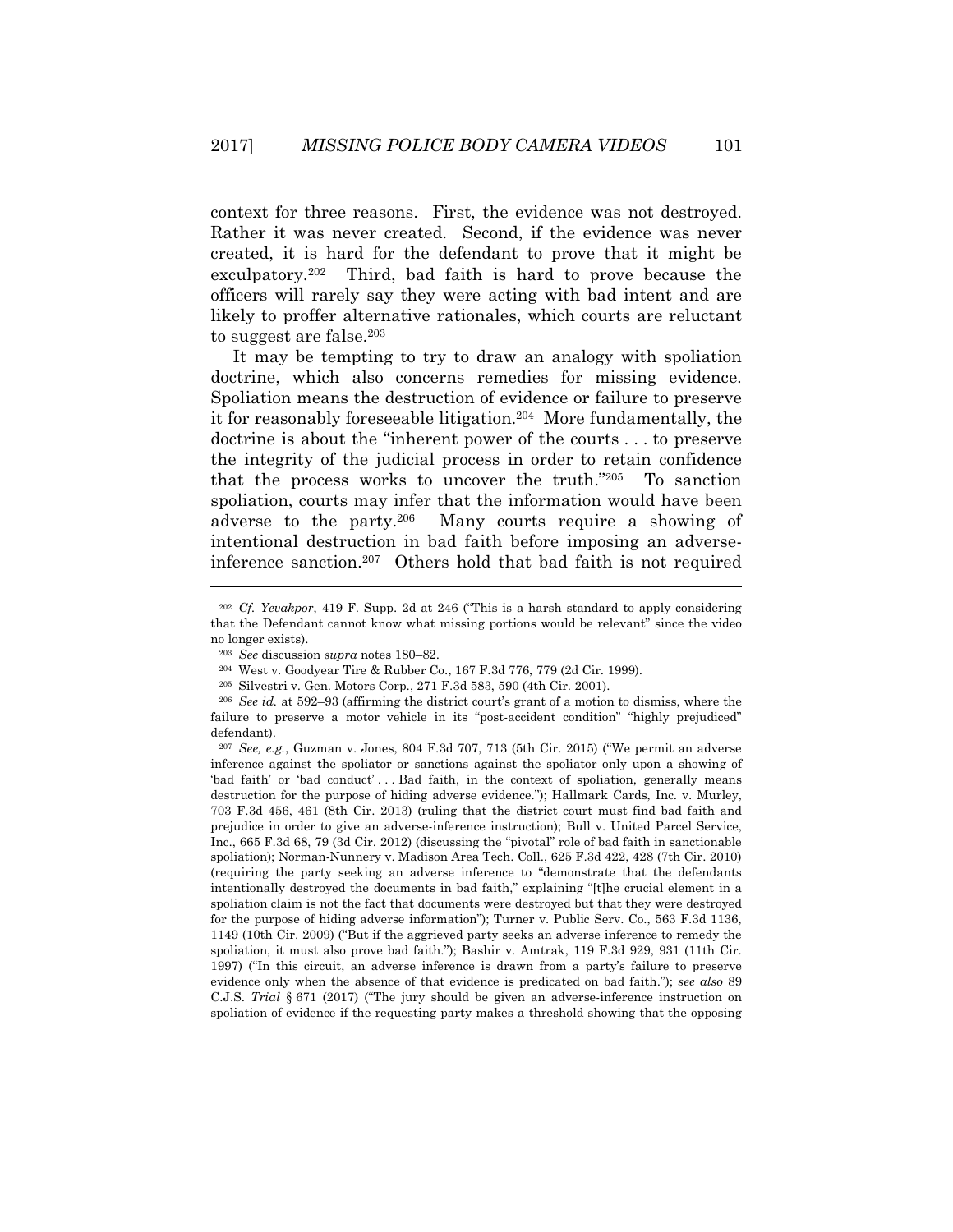and instead use other criteria, such as willful conduct or notice that the evidence was potentially relevant to the litigation.208

Civil rights plaintiffs attempting to allege spoliation based on a recording omission or destruction have failed because of an inability to show bad faith and the availability of other explanations, such as officer inexperience.209 Classic spoliation doctrine is even more difficult to apply in the context of an officer's decision not to record altogether. The failure to record is a particularly ambiguous context because evidence was not destroyed. Rather it never existed. Culpable bad faith—acting with the purpose of destroying evidence to hide adverse information<sup>210—is</sup> even harder to allege because of the legitimate reasons officers may proffer for not recording in the field.<sup>211</sup> The remedy would be merely theoretical rather than attainable because of the difficulty of demonstrating that a video that never existed would have contained adverse information.212 While some

party improperly caused the loss of the evidence."); 29 AM. JUR. 2D *Evidence* § 256 ("[T]he intentional spoliation . . . of evidence relevant to a case raises . . . an inference[ ] that this evidence would have been unfavorable. . . . The inference does not arise where the destruction was a matter of routine with no fraudulent intent.").

<sup>208</sup> *See, e.g.*, Grosdidier v. Broadcasting Bd. of Governors, 709 F.3d 19, 28 (D.C. Cir. 2013) (ruling that a showing of bad faith is not required); Hodge v. Wal-Mart Stores, Inc., 360 F.3d 446, 450 (4th Cir. 2004) (holding that bad faith is not always necessary for sanctionable spoliation and willful conduct suffices); Byrnie v. Town of Cromwell, 243 F.3d 93, 109 (2d Cir. 2001) (holding that a spoliation claim can be based on a violation of regulatory duty to keep records if the records "were destroyed with a culpable state of mind (i.e. where, for example, the records were destroyed knowingly, even if without intent to violate the regulation, or negligently)" and "the destroyed records were relevant to the party's claim or defense"); Glover v. BIC Corp., 6 F.3d 1318, 1329–30 (9th Cir. 1993) (holding that bad faith is not required and notice that evidence is relevant to the litigation and failure to preserve suffice).

<sup>209</sup> *See, e.g.*, Victor v. Lawler, 520 F. App'x 103, 105–06 (3d Cir. 2013) (per curium) (holding that the officer failed to record due to inexperience and not bad faith). *Cf., e.g.*, Bracey v. Grondin, 712 F.3d 1012, 1019 (7th Cir. 2013) (holding that the civil rights plaintiff failed to show bad faith on the part of prison guards who did not preserve video recordings of an incident).

<sup>210</sup> *See* Mathis v. John Morden Buick, Inc., 136 F.3d 1153, 1155 (7th Cir. 1998) (defining "bad faith" as "destruction for the purpose of hiding adverse information").

<sup>211</sup> *See* discussion *supra* Part III.B (discussing the possible legitimate reasons for a failure to record an incident, including technical malfunctions and either forgetting or not having time to "hit record" during the heat of a particularly stressful encounter).

<sup>212</sup> *See, e.g.*, Missouri v. Seibert, 542 U.S. 600, 616 n.6 (2004) (plurality opinion) (noting that officer intent is rarely openly revealed); United States v. Martinez, No. 11-10195-RWZ, 2013 WL 49767, at \*6–7 (D. Mass. 2013) (finding no bad faith when the government failed to preserve videos the defendant claimed might have contained exculpatory information).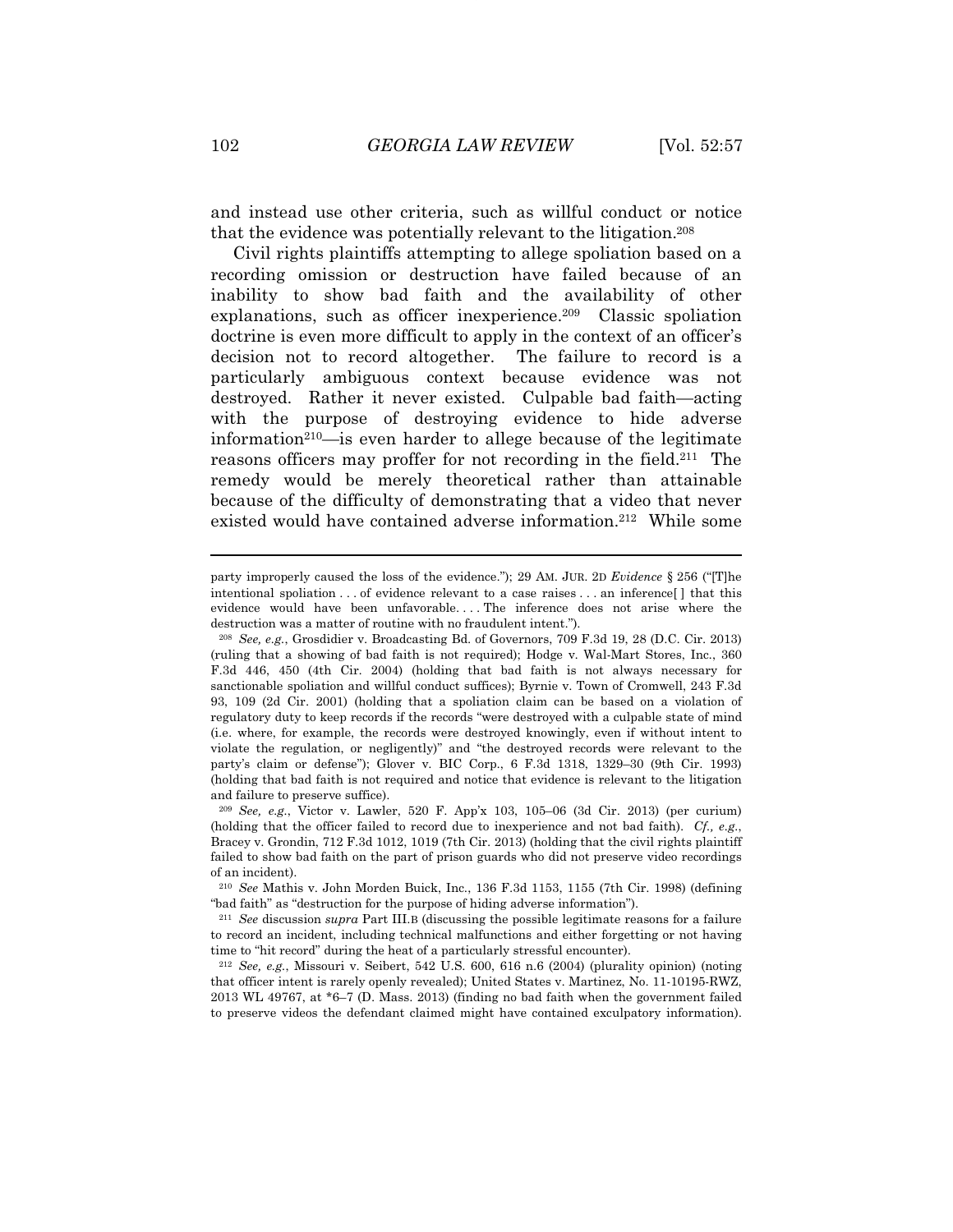courts do not require a showing of bad faith for an adverse inference, many do because of "the gravity of an adverse inference instruction, which 'brands one party as a bad actor.' "213

To surmount this dilemma, this Article proposes a positive inference when video of a law enforcement encounter that should be recorded is missing. This positive rather than adverse, inference could apply regardless of the culpability of the officer in the failure to record. The positive inference would be that the missing video could have information that supports the defense. This positive framing spares the culpability connotations of an adverse inference that video is missing because the officer knew he had something to hide. Rather than an adverse inference branding a party as a "bad actor" in destroying evidence, a favorable inference is a credibility-reinforcing move. It counteracts the systemic imbalance in credibility capital that defendants face in the criminal justice system.214 It puts a thumb on the scale of inferences in favor of the defendant without necessitating a finding that recording was subverted to hide damaging evidence. A recording could be missing for wholly legitimate reasons and yet still contain information that could support the defense.

*3. Pattern and Practice Detection.* Finally, a systemic perspective also widens the horizon of remedies beyond the individual case level to a systemic level. This proposal draws on Andrew Crespo's important call for courts to use their privileged access to systemic facts to advance beyond transactional myopia in criminal procedure.215 Transactional myopia refers to the tendency to focus on the specific facts in a particular criminal procedure case before the court.216 Systemic facts refers to the

*Cf*. *Bracey*, 712 F.3d at 1019 ("Without having seen the video, no prison official could have known the tapes potentially contained adverse information and, without that knowledge, could have destroyed the tapes for the purpose of hiding adverse information.").

<sup>213</sup> *See, e.g.*, Hallmark Cards, Inc. v. Murley, 703 F.3d 456, 461 (8th Cir. 2013) (quoting Morris v. Union Pac. R.R., 373 F.3d 896, 900 (8th Cir. 2004)). See also *supra* note 207 for numerous examples of courts requiring a showing of bad faith before sanctioning a party with an adverse inference.

<sup>214</sup> *See* discussion *supra* notes 173–82 (discussing the "severe credibility problem" defendants face).

<sup>215</sup> Crespo, *supra* note 36. 216 *See id.* at 2057 (explaining that "constitutional criminal adjudication . . . is largely transactional in nature, focusing on the 'one-off interaction typified by the singular' search,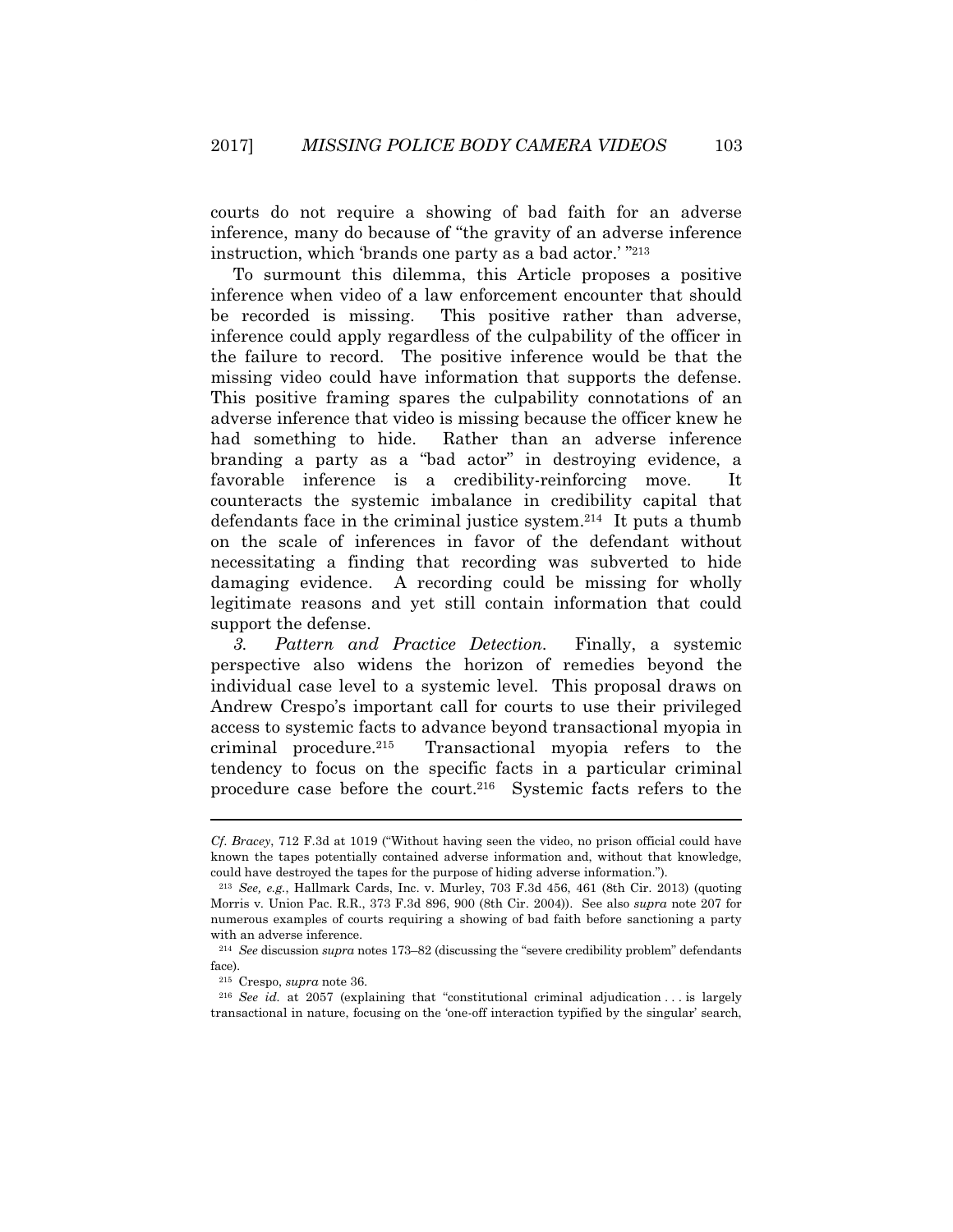larger pattern of data that courts can detect and interpret based on information acquired over time by processing many criminal procedure cases.217

Courts have amassed a valuable trove of systemic facts in their filing cabinets, online data systems, and transcripts.218 This can help courts more accurately detect systemic problems and adjudicate between competing claims. For example, in justifying a search or seizure, do the police always use standard-form boilerplate language?219 How likely is it for warrants issued based on such boilerplate recitations to yield the evidence sought?220 A word search using high-speed software through digitized search warrant affidavits and inventories can detect such a pattern.<sup>221</sup>

A defendant in a particular case alleging that crucial video footage is missing may just seem to be an isolated case, or give the impression of grasping at straws to create a defense. But highspeed searches of motions filed over time can detect patterns in alleged missing evidence. Do the claims tend to involve the same law enforcement agency unit, or even the same officers? Do the claims cluster around particular kinds of cases or neighborhoods, potentially unveiling an off-the-books tactic in a particular kind of investigation or among a particular team? This form of judicial audit can supplement internal departmental enforcement mechanisms. Detection of problematic patterns can inform judges if they need to start stepping up scrutiny—and whether wading into the morass of fault for missing video is warranted.

seizure or prosecution of 'a particular suspect for a specific crime' " (emphasis omitted) (quoting Renan, *The Fourth Amendment as Administrative Governance*, 68 STAN. L. REV. 1039, 1039 (2016)).

<sup>217</sup> *See id.* at 2066–68 (describing systemic facts as "information with respect to which a given decisionmaking institution enjoys deep institutional familiarity, privileged (or perhaps even exclusive) access, or both").

<sup>218</sup> *See, e.g., id.* at 2072–75 (describing the Superior Court of the District of Columbia's catalogued and digitized information on probable-cause documentation, including written affidavits and hearing transcripts).

<sup>219</sup> *See id.* at 2074–85 (providing examples of "routine factual representations," such as "high-crime areas").

<sup>220</sup> *See id.* at 2085 (reporting that searches sanctioned by warrants obtained through the use of "probable-cause scripts" more often than not fail to yield the evidence sought, using firearms (91% failure rate) and drugs (66% failure rate) as examples).

<sup>221</sup> *See id.* at 2074, 2082–85 (explaining how cumulative information can be used by courts to assess the descriptive and predictive accuracy of probable-cause scripts).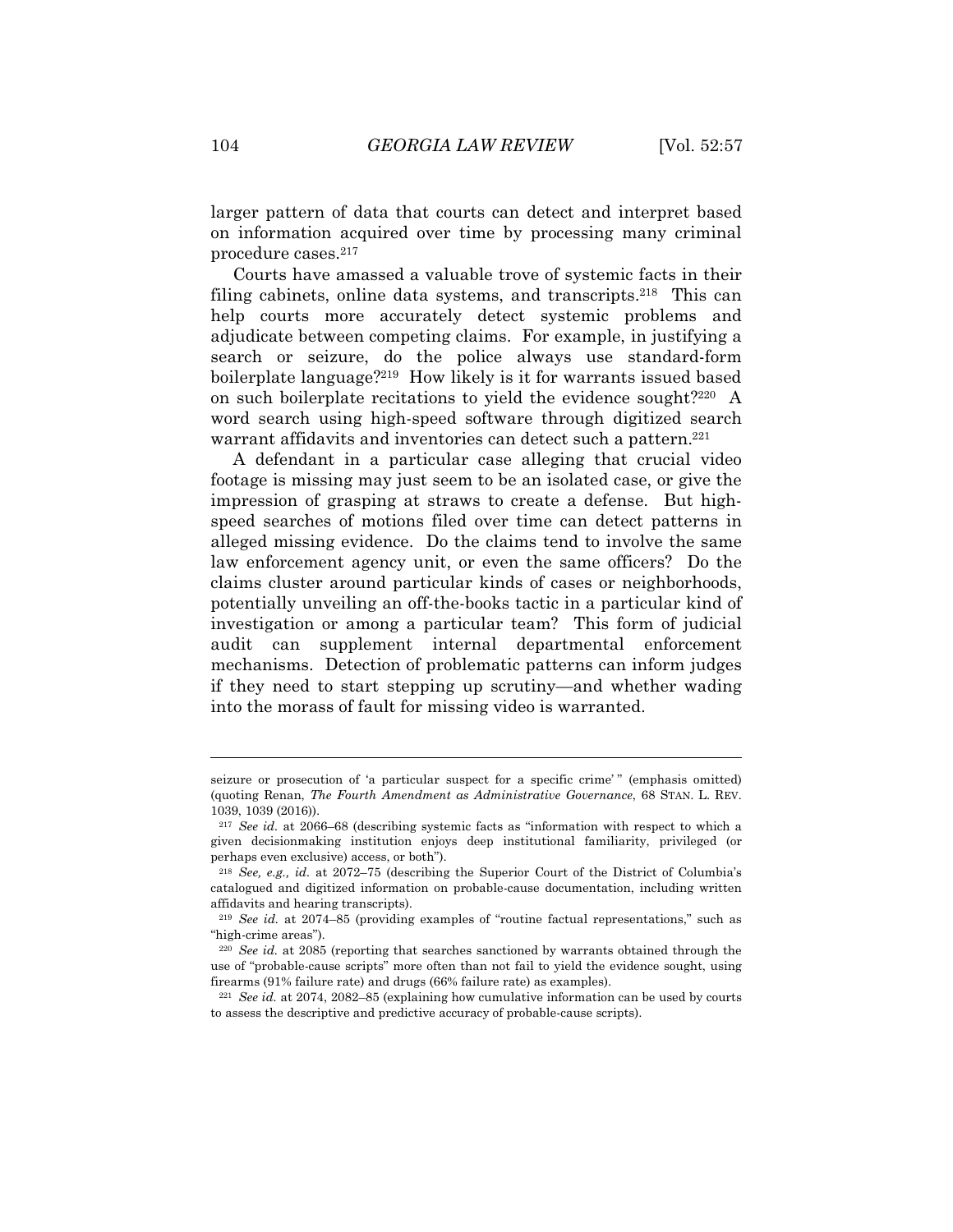#### V. CONCLUSION: AUTOMATIC CAMERA ACTIVATION

On paper, a revolution in police regulation by recording seems to be sweeping the world of law enforcement, as departments around the nation adopt body camera recording mandates in response to calls for reform. On the ground, however, problems with nonrecording or recording after the crucial moment are emerging. Controversies over missing video are raising important questions about how to enforce recording requirements and protect system integrity against partial or missing videos.

Internal departmental enforcement of recording rules is challenging because of the individual fault-based nature of disciplinary processes as well as the management-labor negotiations and protections. Courts are better institutionally situated to ensure a fair and accurate video evidentiary record. The challenge is determining what remedies to offer when video that should be available under departmental recording rules is missing. Remedies requiring a showing of bad faith on the part of the officers are illusory. The blame approach is predetermined to fail because of the reluctance of courts to find that officers are perjurers; to wade into costly mini-trials on collateral evidentiary issues; and to second-guess the judgment calls of officers in the heat and stress of the field. Remedies contingent on finding culpability are likely to lead to judicial-inquiry deterrence, in which courts dismiss claims regarding missing video with little or no inquiry because of the costs of parsing officer fault.

This Article proposes an evidentiary fairness approach that avoids wading into the messy morass of individual blame. Under this approach, partial recordings should be excluded because of the tendency to mislead rather than as a sanction based on a finding of officer wrongdoing. Where video is missing altogether, an inference that the video could contain information favorable to the defense should be drawn. This contrasts with spoliation doctrine, which often requires a showing of bad faith before imposing the adverse inference that a party destroyed or failed to preserve evidence because it was favorable to the other party. Furthermore, courts can use their repository of motions and other documents or information regarding missing video to detect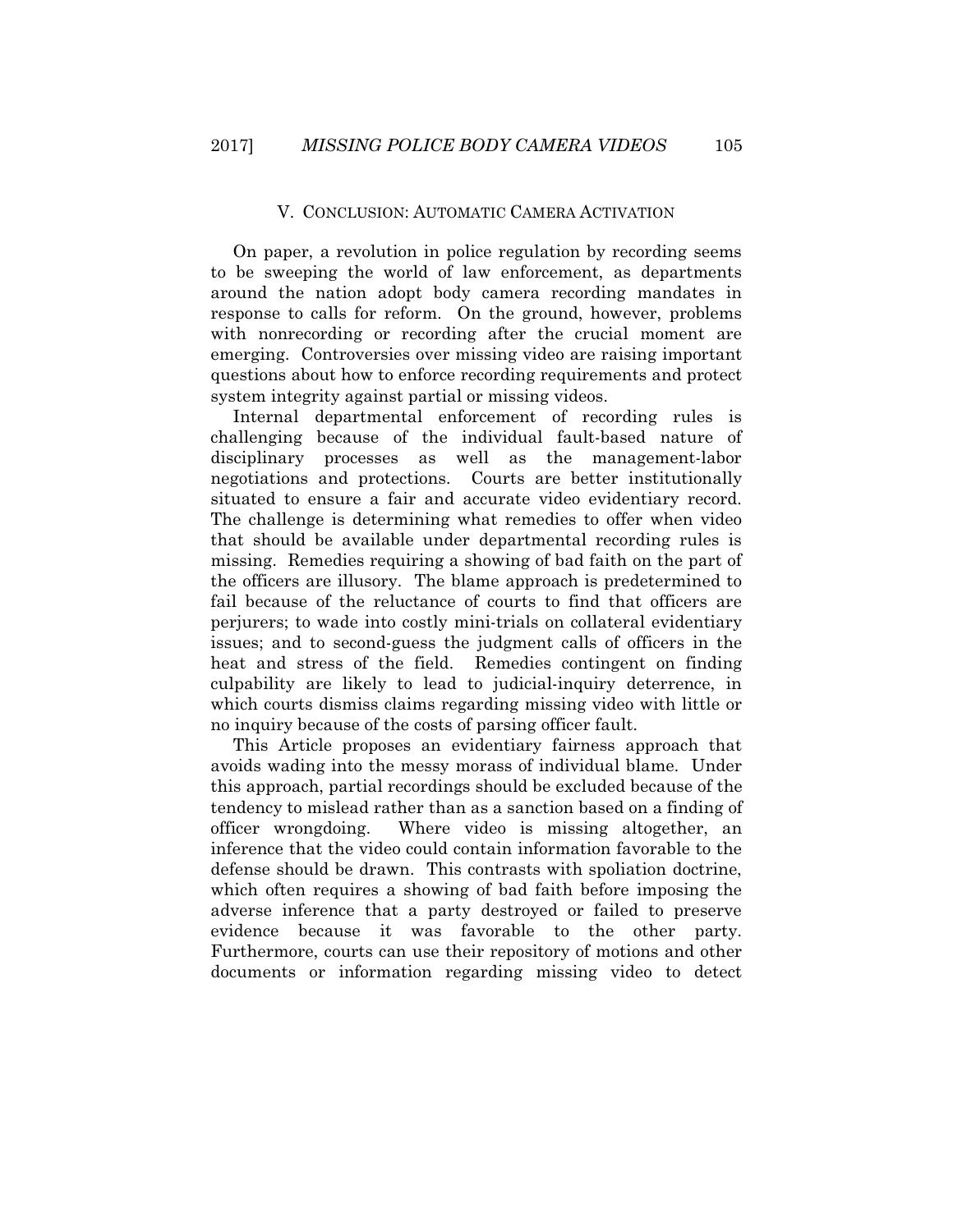potentially problematic systemic patterns that warrant heightened scrutiny—and can perhaps even wade into the morass of fault.

Beyond any stop-gap remedies for missing video, the optimal approach ultimately is to prevent the problem from arising by automating recording.222 Rather than expecting officers acting in the heat and stress of unfolding situations to remember to record, technology can activate recording upon pre-determined triggers such as motion, sounds, physiological indicators, or activation of sirens. Companies are beginning to offer automatic recording solutions that rely on triggers such as the boom of a gunshot; the drawing of a gun or Taser; exceeding a certain speed; the opening of a door; the activation of sirens; entering a geo-fenced area designated "high-crime"; or indicators of an officer's physiological stress.223 Currently available technology can even automatically activate the body cameras of other officers within a certain radius of the event so that more cameras are offering context from different angles.<sup>224</sup> These are important developments. The automation of recording can help avert the controversy, pain, and accusations over missing video after a tragedy. Technology also

 $222$  I am exploring the technological dimension in a forthcoming book. MARY D. FAN, CAMERA POWER: PROOF, POLICING AND PRIVACY (forthcoming 2018). 223 *See* Laura Diaz-Zuniga, *New Bodycams Start Recording with the Draw of A Gun*, CNN

<sup>(</sup>July 21, 2017, 7:11 PM), http://cnn.it/2vJNMQr (discussing automatic activation technology triggered by the removal of a weapon from its holster); Robert Maxwell, *Lakeway Police First to Use Automatic Body Cameras*, KXAN (Austin, Tex.) (June 12, 2015, 4:57 PM), http://kxan.com/2015/06/12/lakeway-police-first-to-use-automatic-body-cameras/ (discussing recording activation triggers linked to a patrol vehicle's "lights, siren, brake system, airbag, dome light or doors"); Ryan Mason, *More than A Body Cam*, POLICE: THE LAW ENFORCEMENT MAGAZINE (Apr. 28, 2015), http://www.policemag.com/channel/technology/ar ticles/2015/04/more-than-a-body-cam.aspx (describing Utility's system, which "allows the camera to automatically activate based on policies set by the agency" and triggers such as the vehicle speeding over seventy-five miles per hour, entering into a geo-fenced area, or during certain types of interactions).

<sup>224</sup> *See* Nick Wing, *New Police Body Camera Device Starts Recording When Cops Draw Guns*, HUFFINGTON POST (Mar. 1, 2017, 6:11 PM), http://www.huffingtonpost.com/entry/taser-signalpolice-body-camera\_us\_58b72c32e4b0284854b385b2 (describing the Signal Sidearm product from Axon (Taser), which activates the officer's body camera as well as other body cameras within thirty-feet, upon the drawing of the officer's firearm from its holster); Michael Fleeman et al., *L.A. Police to Get Tasers that Activate Body Cameras When Used*, REUTERS (Jan. 6, 2015, 6:40 PM), http://reut.rs/1xPDACa (discussing Los Angeles Police Department's purchase of the Taser X26P weapon, which is linked via Bluetooth to Taser's body cameras, "turn[s] on the camera the second the Taser's safety switch is thrown," and "record[s] the date, time and duration of firing, and whether Taser wires actually strike suspects and how long the thousands of volts of electricity pulse through them.").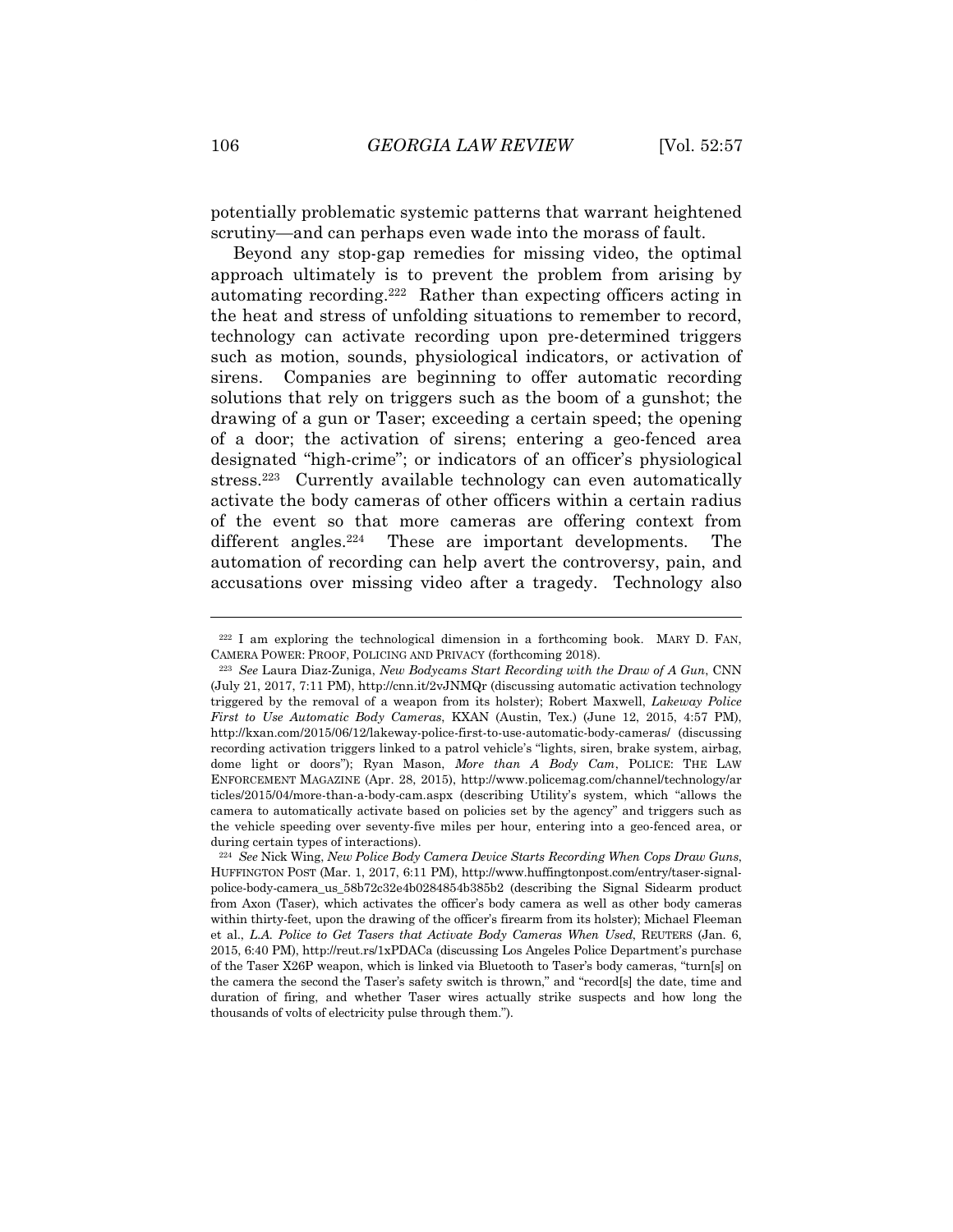can help address mistrust over police discretionary decisions, including the decision whether to record.<sup>225</sup> While framing effective remedies for errors and omissions is important, the optimal approach is to reduce the risk of such problems arising altogether, sparing police departments, the community, and the courts the controversy and costs of redressing the missing video problem.

<sup>225</sup> *See* Joh, *supra* note 151, at 216–25 (discussing how technology can help address controversies over police discretion in contexts such as traffic stops).